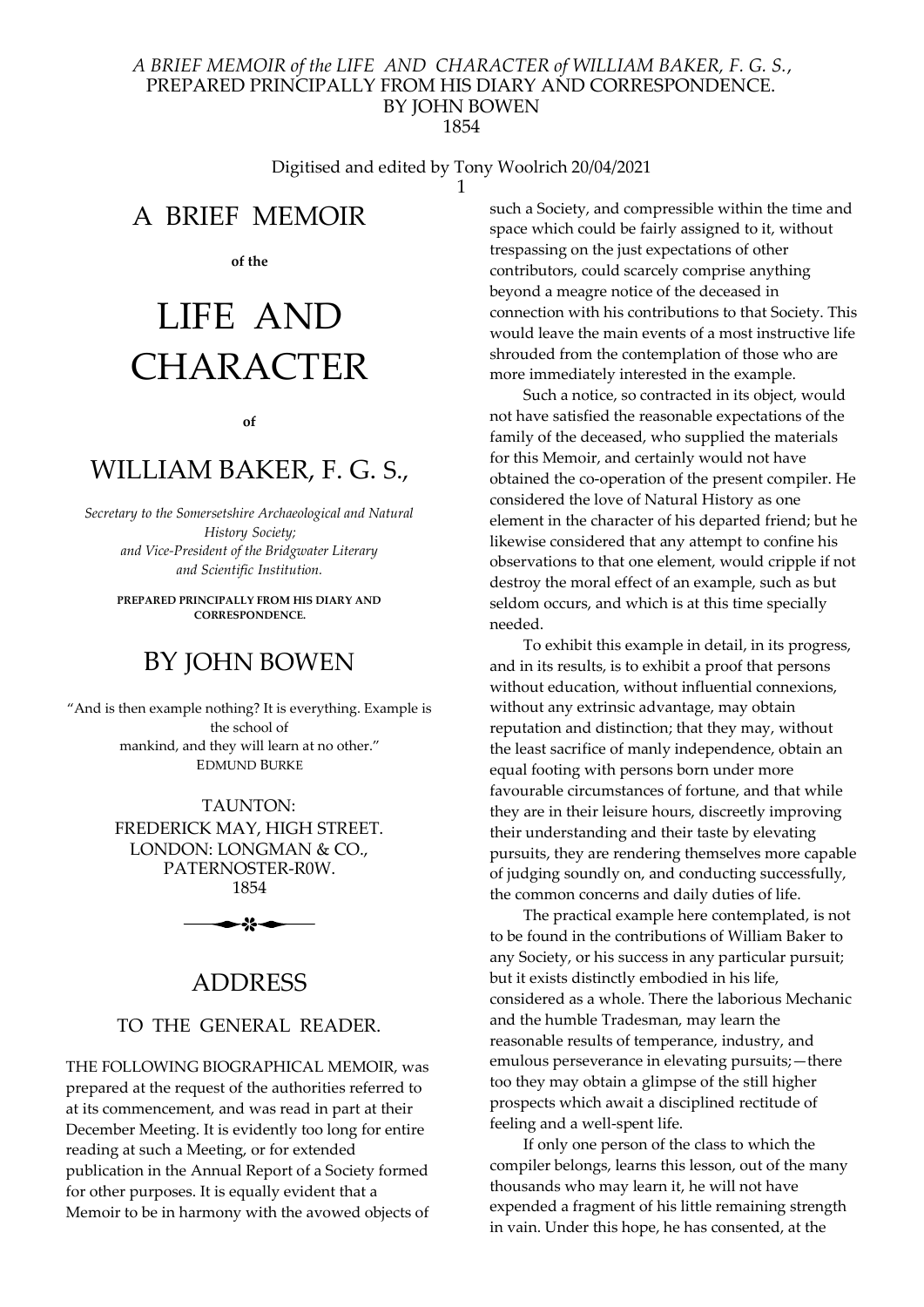#### Digitised and edited by Tony Woolrich 20/04/2021

2

request of the family of the deceased, to revise, for publication, the Memoir originally prepared for the Society referred to.

Should an objection be taken to such a publication, on the ground of the subject being deficient in striking events and vicissitudes, he may admit such a deficiency, while he questions the soundness of the objection founded on it, replying to the objectors in the words of Edmund Burke: "And is then example nothing? It is everything. Example is the school of mankind, and they will learn at no other."

J.B.

Bridgwater, January 1854

# TO THE PRESIDENT, VICE-PRESIDENT, AND MEMBERS OF THE

# Somersetshire Archæological and Natural History Society

HAVING BEEN APPLIED TO BY YOUR SECRETARIES, acting under the direction of your

Committee, to prepare a Memoir of your late Secretary, my departed friend, William Baker, who is referred to in that application as "one great support of our Society, and an honour to the County of Somerset," I enter most reluctantly on a task which, although totally unprepared for, and most distressing in itself it might have appeared moody or discourteous to decline.

An unclouded friendship of more than half a century with the deceased, had never until very lately suggested to me the possibility of his leaving me behind in this drama of life. Even but four years since, when after a severe fit of illness, I had a gloomy satisfaction in preparing my own vault, and, unknown to him, provided an adjoining resting-place for his mortal remains, where they are now deposited, my daily visits of inspection were always associated with the idea of his joining me in this narrow house, not of his preceding me thither. This is no otherwise relevant, than as it accounts in some degree for my not having in my own possession, a fragment to assist my recollection of a friend so long

cherished and esteemed. I never contemplated such an undertaking as the present, and therefore could never have prepared for it.

Being thrown entirely on my memory, with the exception of such aid as may be furnished by the miscellaneous papers of the deceased, and by his estimable family, I require a liberal consideration for errors or omissions, which under such circumstances are inevitable.

I had proceeded thus far, when I most unexpectedly discovered that my friend had, in a series of letters, written to his daughter, Mrs Chilcot, in London, detailed with considerable minuteness many of the circumstances of his early life.<sup>1</sup>

A collection from these documents, and some others placed at my disposal, will clearly trace his progress up to that period of life, which materially influences the habits, pursuits and principles of after days. But before I enter on that selection, I would observe, that such a man cannot be understood by a mere catalogue of his qualities, or even of his actions, without a patient estimate of the circumstances under which he was placed, and the moral as well as physical atmosphere by which he was surrounded. To afford the means of such an estimate will be the main object of this Paper; an object which cannot be attained by treating the subject in dry detail, as the Fungi or Amphibia of Somerset may be treated; but as a Somersetshire man, without school education or influential family connection, brought into extensive communication with his countrymen, owing much to their early discrimination of his worth, and in his turn, reflecting credit on them, in the maturity of his virtues and his talents.

The subject of this Memoir was born in Eastover, Bridgwater, on the third day of March, 1787. His father was a butcher, in a somewhat large way of business for a country town. He partly grazed his own stock, and was sufficiently engaged in farming occupations to make the assistance of his son William useful at an early age. That son, in writing to his

<sup>1</sup> My being ignorant of the existence of such documents, cannot but appear strange to those who know the intimate terms on which we lived. Indeed I can only account for it myself on one supposition, which is, that being frequently pressed by him to make some notes of my own eventful life, and always treating the application as not deserving any serious consideration, he might have concluded, that that which I deemed unworthy consideration in my own case, was not very likely to find much encouragement in his.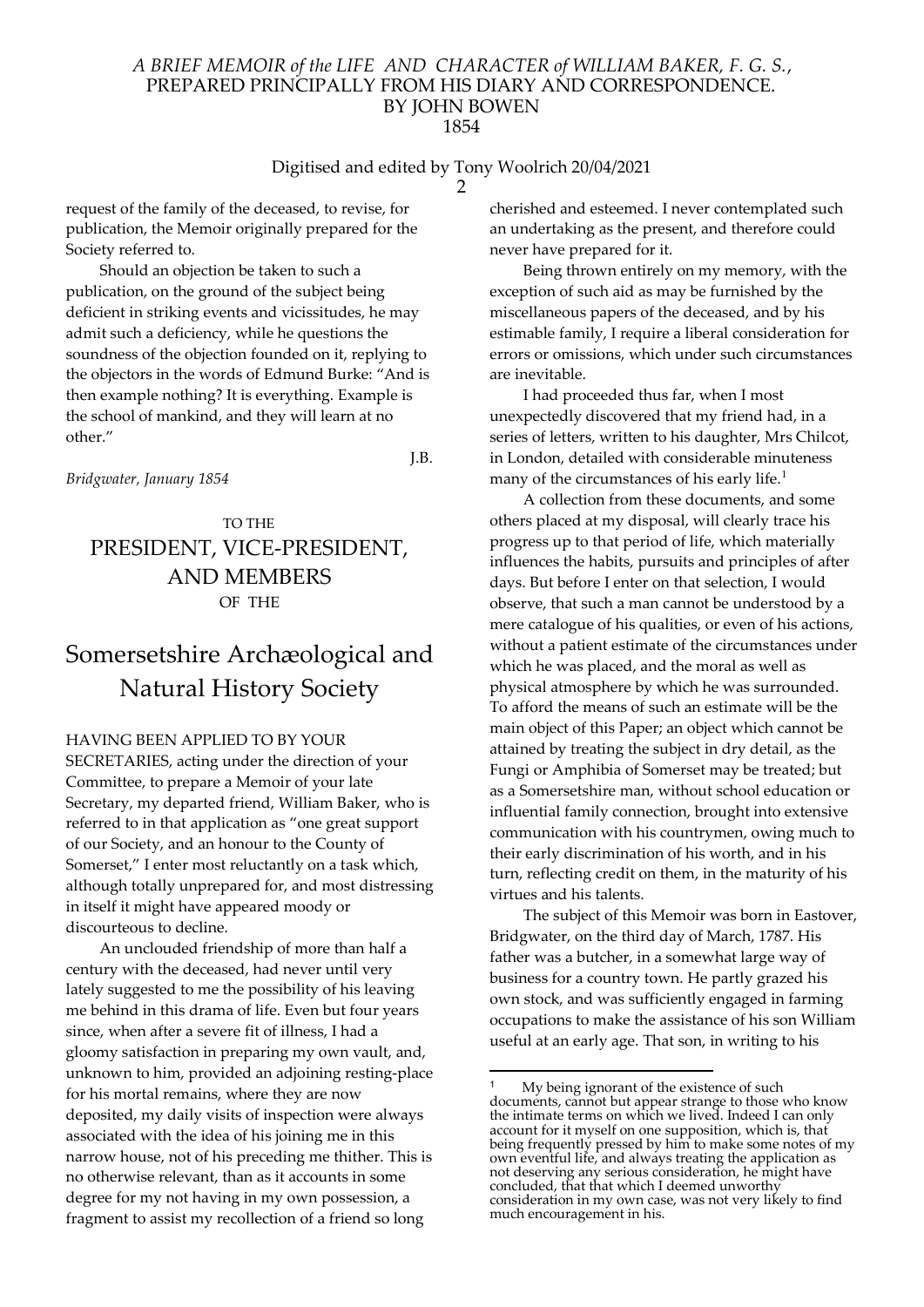### Digitised and edited by Tony Woolrich 20/04/2021

3

eldest daughter in December, 1851, thus expresses an intention of giving some account of himself:

"You are aware, my dear Ann, that persons who have had their fair share of happiness in this world, often indulge in dreamy ideas of the past, and try to live, mentally, the most interesting parts of their lives over and over again. Now I have been indulging lately a fancy, that it would be pleasant to me, and also to you and some others, if I could find time and resolution to review parts of my life, and communicate from time to time my thoughts and feelings by letter to one or other of you children.

"You know that my life has not been one of romance, but that I have, by quiet upward toil, reached a moderate and very pleasant eminence, through a path strewed here and there with difficulties, but still a happy path. I think that my progress thus far, with my pursuits, leading me to the acquaintance and friendship of eminent men, with remarks on those pursuits and distinguished persons, would furnish much interesting and useful matter. Remember, I am not contemplating a book for the public, but agreeable reminiscences for my self and pleasure for my children!"

It is here admitted that although he did not contemplate writing a book for the public, he did contemplate producing "much interesting and some useful matter," and it may be fairly concluded, from the whole tenor of his life, that he would have objected for the matter so produced to be made more generally useful than it could be if confined to his own family. On this conviction I proceed with extracts from his letters as nearly verbatim as is consistent with the consideration due to confidential family correspondence, and to the compression necessary for bringing this Paper within the limits usually assigned to such an article.

Soldiering being all the rage in his childhood and his father being a boisterous hater of the French, at the early age of nine William was appointed a Fifer in the "Bridgwater Volunteers," and I well remember the envy with which I contemplated his military equipment. At about the age of thirteen years and a half, he was apprenticed to Mr. Tuthill, a Currier, an old-fashioned Burgess of Bridgwater, who had in his turn discharged the important duties of the Mayoralty, and appeared as if he never deemed himself out of the chair. I refer to this military outburst, as being necessary to the understanding of some subsequent matter; and now proceed with his

own notes.

"In September, 1800, I was apprenticed to that business which has answered my purpose so well, and enabled me to hold up my head fairly in the world.

"I was very deficient of that education which other boys of my rank possessed, as you may suppose from the manner in which I had spent my youth up to that period. I had eagerly engaged in all the sports and games pursued by boys, and in many of them excelled, but in the very first week of my apprenticeship, I withdrew in a considerable degree from the sports of my companions, although I was sometimes tempted to continue them in my meal times, and after work hours.

"Hitherto I had lived pretty much unrestrained, and often in low company; the extent of my reading was very limited—a chapter of the Bible or Testament now and then on Sundays. The stories and lessons in common school books, and Aesop's Fables, had been the materials for my mental culture. Although my learning at this time was of this humble kind, I was not deficient of ideas, and had many in store on Natural History. These I had gathered in the neighbouring fields, where I had been much employed by my father, and in frequent visits to neighbouring villages, where I was often sent on my father's business.

"I was so well acquainted with the nests and eggs of birds, their songs, and even their call notes, that I readily recognised those of one species from another. In after life I have never improved, I think, and scarcely retained the delicacy of my ear for the ever charming music of birds. I had traced the butterfly through its changes to its beautiful winged state, I had found that the curious shell-built Cadishouse, was tenanted by the Aquatic Larva of a fourwinged moth-like insect, and I knew pretty much of the developement of the Amphibœa.

"My attention had also been attracted to curious stones; and flowers were great favourites. The Fables of Aesop had led me to think of animals with much interest. My mind had received a strong impulse towards the study of Natural History, which has afforded me so much enjoyment for more than half a century, and much of the happiness which I have enjoyed in the notice and society of distinguished persons.

"Notwithstanding my apprenticeship, I was allowed to retain my position in the army, which I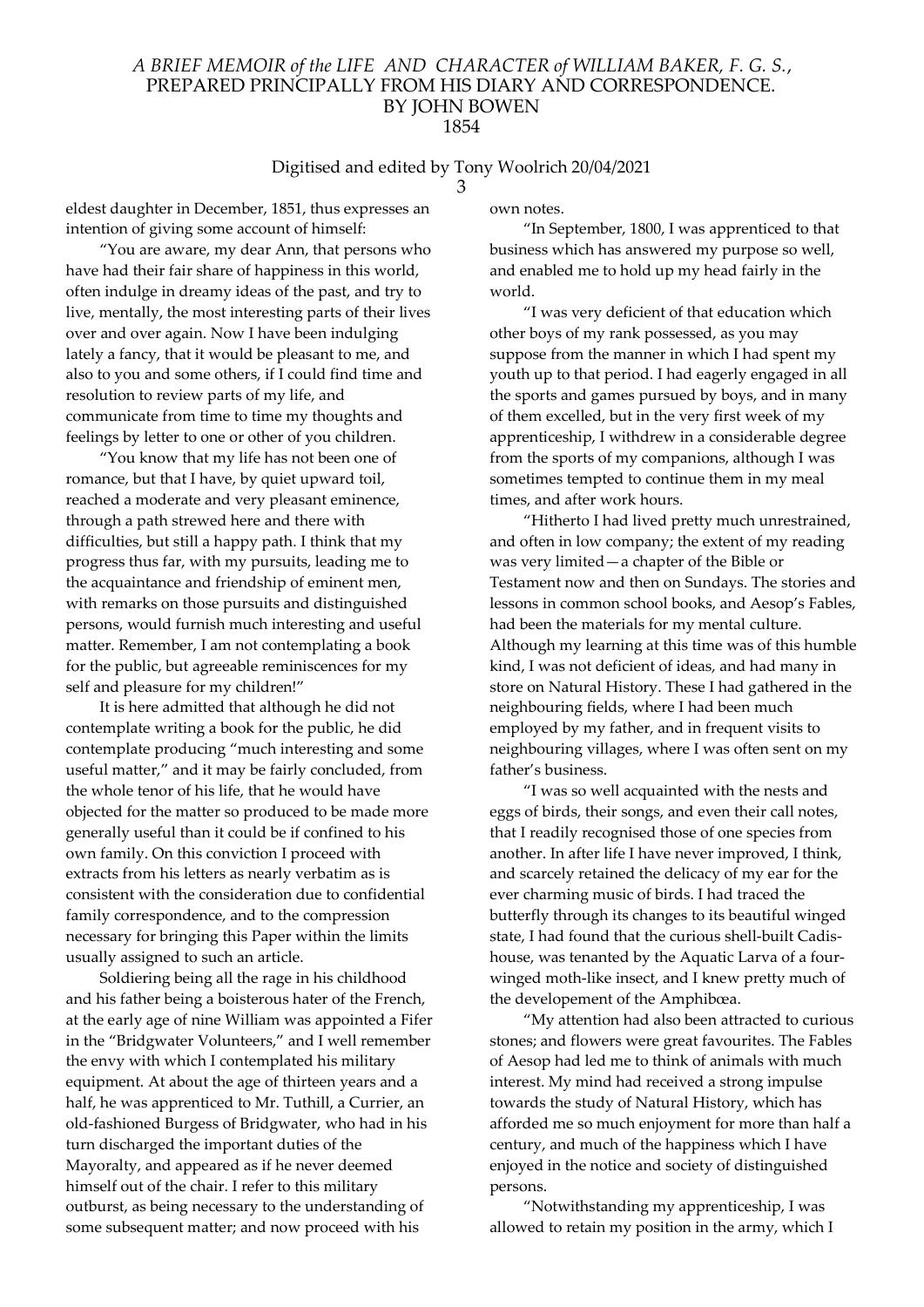#### Digitised and edited by Tony Woolrich 20/04/2021 4

had filled with credit for nearly four years. My master, whose loyalty was fully up to the standard of the national enthusiasm of the day, was proud of his young apprentice holding the rank of Fifer in the corps of which he was a private, and I was pleased with the frequent holidays, the parades, and field days afforded me.

"My dinner hours only, during the first winter, afforded me any time for the use of the pencil, I had left off drawing blue and green parrots, "with twin cherries in their beaks," and of copying lions, tigers, horses, &c., from half-penny prints, and had produced some highly finished, I should say highly coloured, copies of shepherds, and shepherdesses, with dogs, and crooks, and sheep, in sylvan scenes and of anglers, with their accompaniments, by pleasant streams. I even aspired to draw from nature, curriers in their costume, at their characteristic employments, and of course did not consider myself altogether unsuccessful.

"Mr. Tuthill was a great bee fancier, and he soon found me a willing and steady assistant in his apiarian operations. Miss Tuthill, a maiden lady, who kept house for her brother, was fond of flowers, therefore I enjoyed many pleasant jobs in her neat and well-furnished garden, in which the bees were kept, and where many shrubs and flowers were cherished as salutary to the industrious insects, such as the favourite bee master, Keys, has recommended. Thus, you see, I had most agreeable employments, which fostered my young love for Natural History.

"Miss Tuthill had a few books, which were at my service, and amongst them "Goldsmith's History of the Earth, and Animated Nature," a translation of "Le Spectacle de la Nature," &c.; these were well suited to kindle up the spark of Natural History within me.

"In my work, I had the company of a respectable young man, a fellow apprentice, who remained with me for nearly two years; during this time we were but little exposed to the pernicious influence of journeymen, who are generally a worthless set of trampers. After two years had thus passed away, I was, for five or six months, almost always alone in my work; during this time I had abundant opportunity of dwelling on my deficiency of book knowledgc. I found, with concern, that several young men who had been trained at our charity schools, were far before me in education, and I resolved to make an effort to stand on even ground with them,

and to obtain the qualification of a respectable tradesman. I began to look about me for books, and to read, such as I could get, but with much loss of time, for want of a guide.

" My aunt Chapman, at this time, gave me and my brother a guinea each to purchase spoons, as tokens of her affection, but as I wanted books, I requested the good old lady to allow me to spend my money at the stationer's, which, of course, she cheerfully did, and with much kind encouragement. 1 purchased Guthrie's Geographical Grammar, and a pretty large map of the globe, with my guinea, and I can now recall the feelings of gratification and pride with which I carried my treasure to my father's house. Oh! with what joy I anticipated storing my mind with the learning which I carried in my hand. A few other books came to my hands as purchases or as loans, but I had yet to pass through strong temptations to a careless and dissipated life.

"A journeyman came to work with me when I was about sixteen years of age, who had been for some years a tramping workman, and therefore had much to talk of, that was entertaining to me. He possessed considerable talent for spouting, and singing, and could compose volunteer, and electioneering songs, with squibs and rhyme on any passing subject. This man, Davis was his name, soon induced me to assist in getting together a party of young people, my acquaintances, to perform the play of Pizarro. I was prevailed on to learn the part of Rolla, and I pasted together large sheets of paper for scenes, and daubed them with size colours, to represent trees, rivers, mountains, &c. The play was performed to a select party, in the long room at the New Inn, the next house to my father's. It must have been altogether a very poor affair, but as only the families and friends of the performers were present, we were encouraged by their applause, and subsequently complimented for our great abilities.

"Soon after I was thus distinguished, I became acquainted, or rather better acquainted, with John Bowen, who was then a young man of a vigorous mind, had read many books, was my senior by nearly two years, and like myself, of humble connections, and without any school education. Our intimacy steadily increased, and grew into most sincere and hearty friendship, which has continued uninterrupted to the present day. To this friendship you arc well aware, my dear Ann, I am greatly indebted for much of my happiness, and of my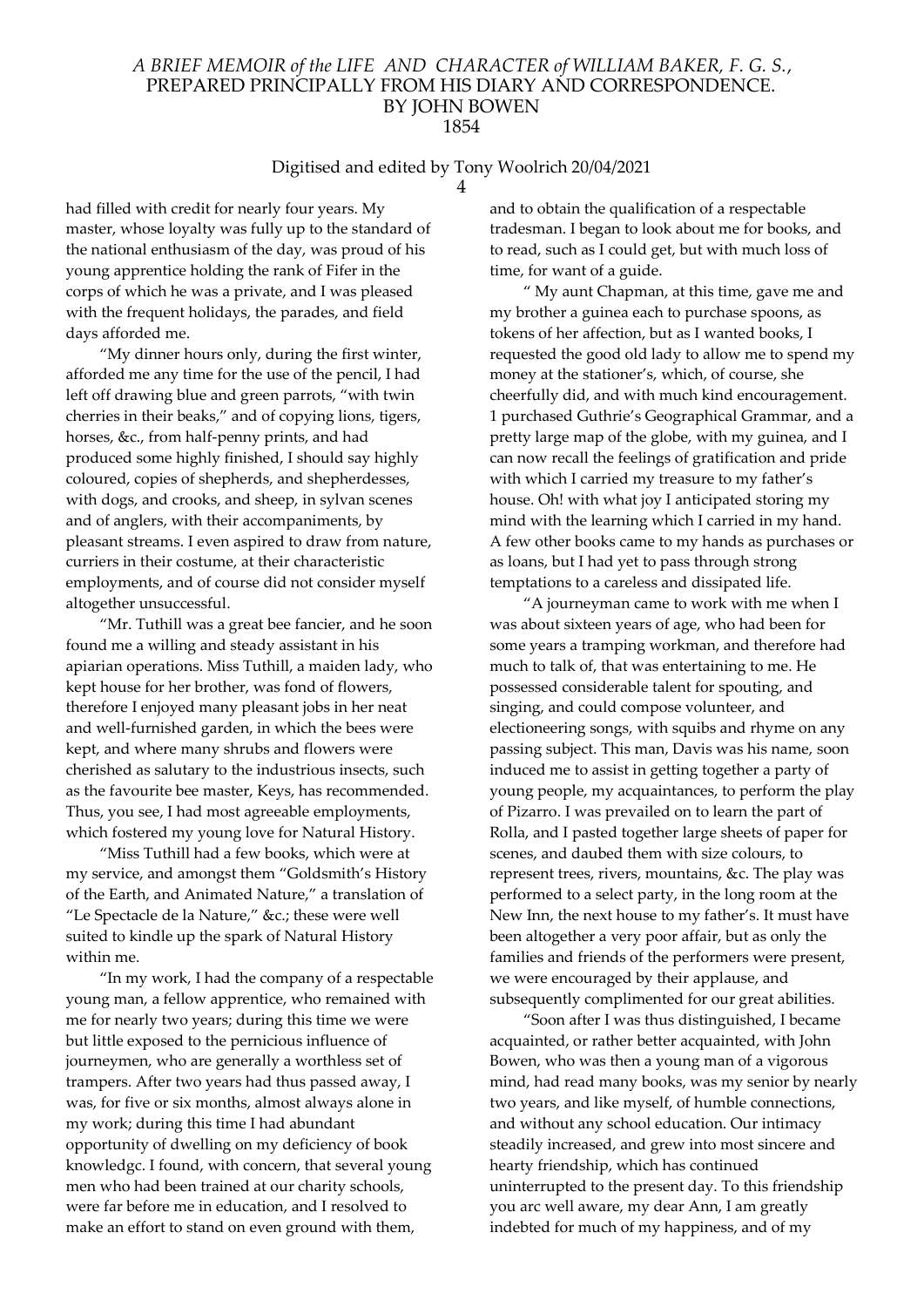#### Digitised and edited by Tony Woolrich 20/04/2021 5

agreeable position in the world, and I hope to make frequent mention of him."

I here stop the course of my extracts from Baker's notes, to observe that it may possibly be deemed obtrusive, if not something more, for me to introduce this passage and some others referring to myself; but as I certainly should have introduced such passages if they referred to any other person, it would exhibit a fastidious apprehension of censure to shrink from their introduction. It is a memoir of William Baker that I am here preparing, principally from his own record of facts and opinions. To exclude his recorded opinions of his early friends would be to divest his life of some interesting associations which he tenaciously adhered to, and delighted to cherish. The extent to which his judgment may be warped in estimating the acquirements and services of his oldest friend, may be taken in proof of the generosity of his nature. He exaggerated services which might possibly have been rendered, while he lost sight of their ample reward.— But somewhat too much of this. I return to his notes.

"The early part of our acquaintance probably received a tincture from my late theatrical display, although Bowen was not one of the audience. At all events, we were soon engaged in a stage performance, attended with the curious circumstance that the afterwards celebrated, but improvident, Edmund Kean, was actually one of the party. I must relate to you the circumstance which led to my knowledge of Kean, then called Edmund Cary.

"A rather elderly gentleman of the stage, named Kent, came to Bridgwater with two daughters, and a sick wife, to perform parts of plays, to sing, and to recite, but they could only obtain poor reward. When this little party had been before the town a week or so, matters were made worse by the arrival of an actress, under the name of Cary, with two sons, who endeavoured by similar means to charm the lovers of recitation and song. This divided interest soon brought the parties into greater difficulties than they were in before, if possible. Davis had assisted the Kents with a song or two, Bowen took an interest in the affairs of the Carys, and learning the embarrassment of both parties, proposed a union of their talents, promised to assist them, and to endeavour to prevail on one or two friends to join with him. This suggestion was cheerfully approved of, and I consented to be one of the amateur performers. It was agreed on to perform the

Merchant of Venice, and a farce.

"The arrangement and study of our parts brought us all together on evenings after the hours of business, and the talent and agreeable person and manners of the younger Cary, about sixteen years of age, (the afterwards celebrated Kean,) were very attractive. I became particularly acquainted with him, and was exceedingly partial to him.

"Our play bill came out without loss of time, announcing the union of the two small parties, and the engaged assistance of four amateur young gentlemen, some of whom were to take female parts; the performance to take place at the Town Hall, for the benefit of Mr. Kent and daughters, and Mrs. Cary and sons. This attracted three or four good houses, and afterwards all the company, but myself, performed at Cannington, Stowey, Wiveliscombe, and Crowcombe. Here, then, in barns, and village inns, were displayed the youthful talents of the future prop of Drury Lane,—the magnet of attraction, the star before whose brightness all rival influences were to become pale.

"I refused to join this rambling part of the undertaking from prudential feelings; indeed I recollect that I experienced some squeamishness about going on the stage at all at this time; but persons far above me, assisted in acting plays, even the scholars of our classical school—theirs were private performances I must confess; but to balance this, I brought into account the undoubted benevolence of our object, and the necessities of the poor bedridden lady, which almost satisfied my qualms of conscience. Here however ended my connection with the stage."

William Baker's theatrical career, thus brought to a sudden close, was too brief to afford any materials for special remark. I remember neither of us held out any very decided promise of becoming a star in that firmament. One of us indeed was said to look rather interesting under a profusion of light ringlets, and draped in clear muslin, with a sky-blue sash. Which of the two that was, may be left for the curious in such mysteries to determine.

Baker was unquestionably sincere in the friendly feeling he expressed for young Kean; but sympathy was out of the question; they were wide as the poles asunder. The one sensitive and somewhat awkwardly bashful, under the tremulous feeling of having ventured on questionable ground; the other self-assured, prompt, daring, and precocious, and as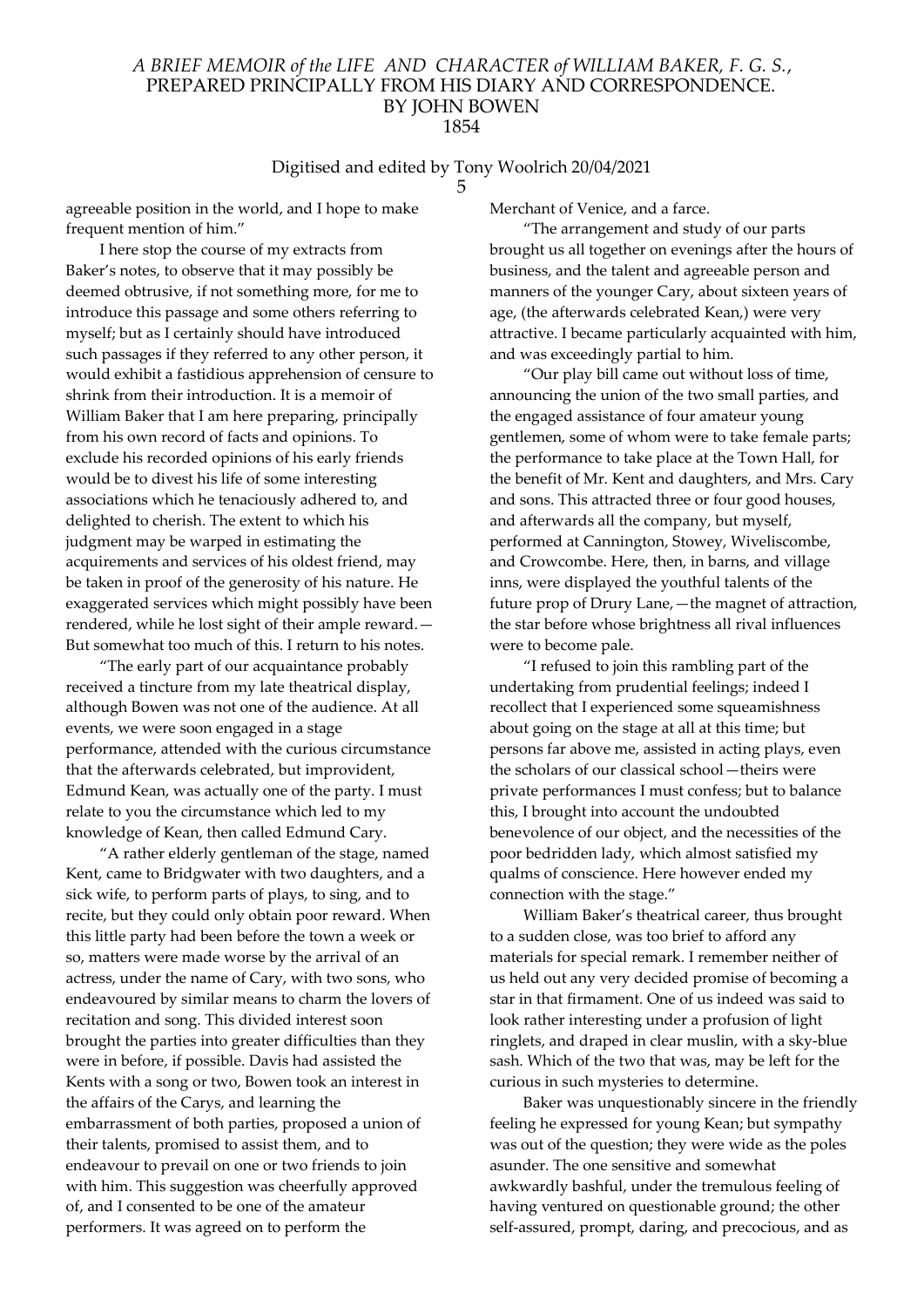#### Digitised and edited by Tony Woolrich 20/04/2021 6

fitmiliar with the conventionalities of the stage as if the knowledge had been born with him. To Baker He applied, in confidential chat with me, Falstaff's remarks on Prince John: "Good faith, this same young sober-blooded boy doth not love me; nor a man cannot make him laugh;—but that's no marvel.—He takes no drink." Having thus disposed of that aberration which he has chosen to chronicle, (or I certainly should not have done so) we are now on his own authority to trace the extinction of his military aspirations.

"The year 1803 was drawing to a close; the short and delusive peace of Amiens was ended, and renewed war with France, with the threatened French invasion, agitating every mind. The warlike feelings of volunteers, which had slumbered for a short time, were again roused to duty and animated with increased ardour. Preparations were actively carried on for the marching of the Bridgwater regiment to Taunton, on what was called "permanent duty," which was one week's exercise and display in another town. These military preparations led to an undertaking, on my part, which was then of importance to me; I was allowed to contract for leather stocks for the regiment, and to prepare them after the usual hours of work. Thus was I a contractor, and a successful contractor, for military equipments, at the age of sixteen. My profit enabled me to purchase hooks, a good box of paints, and other things, besides furnishing myself with pocket money. You will remember the box of paints; it was that which all you children resorted to in your early drawing propensities.

"I accompanied the regiment to Taunton, in May, 1804, as second in the first rank of the band of fifes and drums. I shall never forget the hilarity with which we marched out of town, to the tune of 'over the hills and far away,' with the assembled crowds surrounding us, shouting farewells. The day was gloriously bright, the orchards and hedgerows full of sweet-scented blossoms of apple trees, and hawthorn, and the meadows were bright fields of gold. Whilst the men were daily under exercise in the field, I had little to do, and I sauntered about a good deal by the hedges and brooks, looking at wild flowers and insects. Here began, I think, my first entomological collecting, that pursuit which I so much enjoyed for very many years.

"Some of the beetles which I then collected, are still in my cabinet. I can recall the pleasure I felt on

finding in the blossoms of the hawthorn, species of Cerambyx and Leptura, for the first time; amongst grass and flowers, the beautiful vermillion-winged Pyrochroa rubens, the larger kinds of Cantharis, the curious little green and scarlet-winged Cantharis amnea, and bronzed-winged Bipustulata, and various species of Elater; and also in the water, Notonecta and Dytiscus.

"These are pleasant recollections, but this soldiering was bad schooling for youth, and it encouraged extravagance in men, who had means of spending money beyond their pay. Many of the tradesmen joined in parties, and gloried in excelling their officers in sumptuousness at mess.

"However, to me it proved a blessing, as it led to my acquaintance with Mr. Symes, afterwards my counsellor, guide, and friend, who, although my senior by two or three years only, gave a tone to my character and life.

"Not long after the volunteers had returned from permanent duty, Mr. Symes invited me to call on him at his father's house, which I gladly did without loss of time, and was introduced to his father, mother, and sister; this of itself was, of course, an important circumstance, but the consequence of my new friend's kind attention to me afterwards, I cannot estimate.

"At this first visit, he lent me Goldsmith's History of England, which was to be changed for other books, at my pleasure. He soon found that, although I had read books, I was altogether ignorant of even the groundwork of the English language; I really had never read a page of grammar. Before the approach of winter, he invited me to read with him, on his leisure evenings; and thus I had the privilege of spending an hour or two twice or thrice a week, in a way likely to make up for the great neglect of my education. Finding that I was ignorant of the groundwork of our language, my friend proposed my studying Murray's English Grammar, by reading the rules, &c., without learning them by rote, until I could give him evidence that I clearly comprehended what I read.

"This, with the use of the exercises and key to the grammar, the reading of Goldsmith's History of England, some papers of the Spectator occasionally, and studying two or three of the first books of Euclid, past away the leisure of the autumn and winter of 1804-5. These new and important pursuits did not abate my love of Natural History, nor prevent my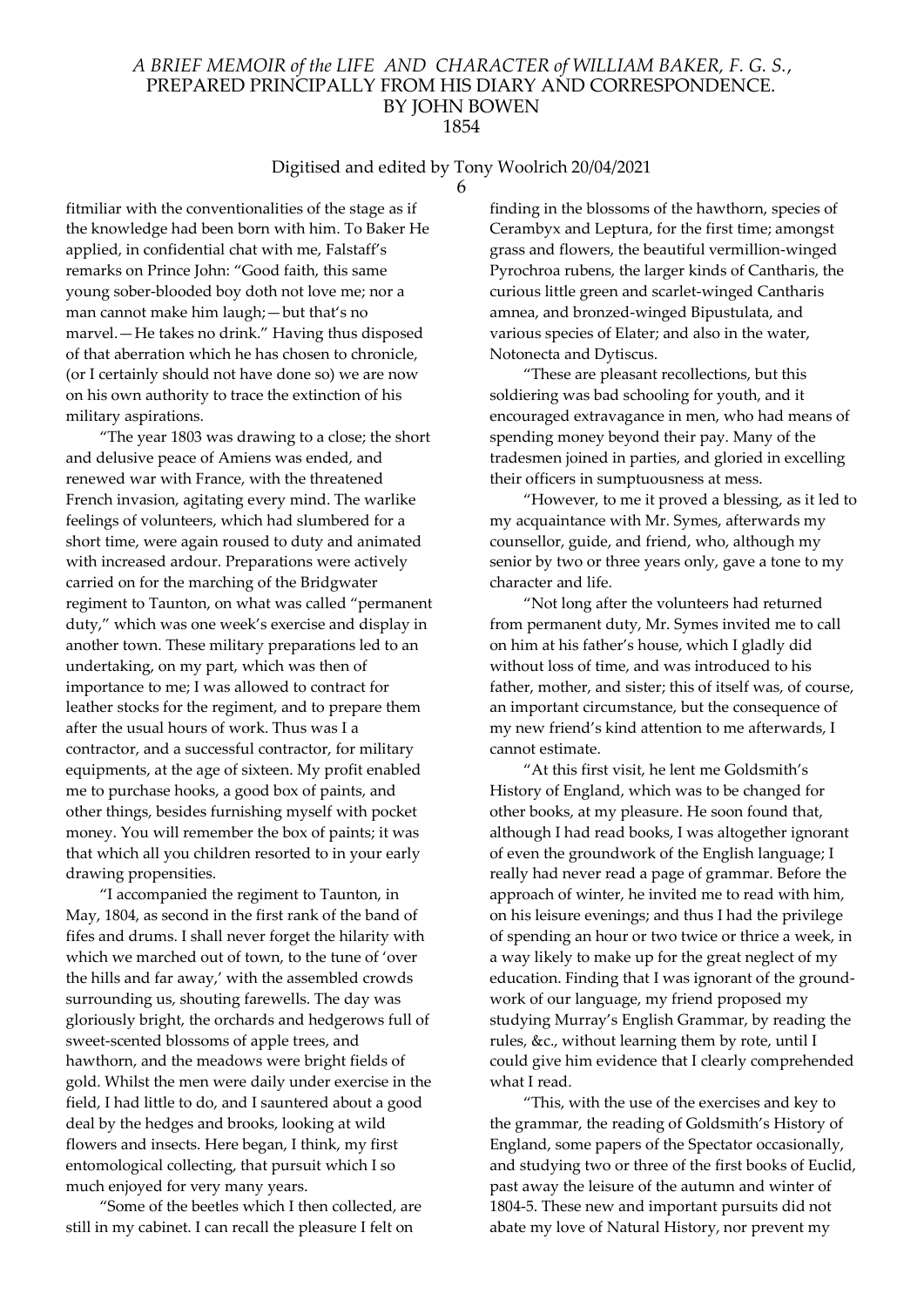#### Digitised and edited by Tony Woolrich 20/04/2021 7

strict performance of duties as apprentice.

"The spring of 1805, found the Bridgwater Volunteers in busy preparation for a second service of permanent duty, and on the sixth of May the regiment marched to Taunton, with zeal equal to that which animated them in the preceding year, accompanied again by crowds of friends, bestowing on us their hearty good wishes. I had now attained to the honour which I had been ambitious of, I took my place at the right of the front line of our little band, and was its leader. Of course I was proud of my promotion, but it was not distinction only, but increased pay, whilst at Taunton, and handsome reward for instructing the fifers of the Langport and Somerton regiment whilst we were on duty. Mr. Symes was a volunteer in the ranks, and with us now, therefore I was fortunately much with him. My friend, of course, could have been appointed an officer, but he was too proud of being a common volunteer, at such a time of general apprehension. He did not like my position in the regiment, which I soon discovered; I believe he feared I might pride myself on a trifle, which may lead my mind from better things. Soon after our return to Bridgwater he prevailed on me to write to Colonel Allen, and resign my post, with an offer to serve in the ranks; this I did, but the Colonel requested me not to go into the ranks, if I had made up my mind to leave the band, as the example would probably be acted on by others. I therefore, at the age of eighteen, after a service of almost nine years duration, bade adieu to 'the spiritstirring drum, the ear-piercing fife, and all the pride, pomp, and circumstance of glorious war.'

"I was now actively engaged in my business, uninterrupted by soldiering, and steadily pursuing my studies under the advice and assistance of Mr. Symes, whose valuable personal aid I was soon to lose. This was a very active period of my life, for besides my regular employment in business from six o'clock in the morning to eight at night, (excepting an hour and half for breakfast and dinner,) and all my other pursuits, I found time to imitate Mr. Symes' kindness to me in some degree, by teaching reading, writing, and arithmetic, to two young persons, one in the house of my master, and the other a servant in my father's house.

My father's servant afterwards became a bread baker, in Bath, where he accumulated sufficient property to live on, out of business, and from whom I have had grateful acknowledgment of the

advantages which he derived from my attention to him in his youth."

William Baker's readiness to impart to others such advantages as had been considerately afforded to himself, is a point that should not be lost sight of by persons who read this memoir for other purposes than amusement. We see in such a fact not merely a trait of character, hut an important reproductive element fairly in operation. Benefits received have, in this case, not only generated the power of bestowing similar kindnesses, but have strengthened, perhaps given, the disposition to do so. The will has been subdued to a yearning after an interchange or circulation of good offices, stimulated by a high estimate of the value of that which has been received.

This is a feeling that can hardly ever be kindled at our charity schools, hence a general complaint of coldness and ingratitude;—but what gratitude can be expected where the recipient is cut off from all connection and sympathy with the bestower? An annual guinea, with an occasional half-crown for tea and cake, does nothing towards creating that strong personal feeling which operates on a generous mind. Baker's gratitude towards Mr. Symes continued to the end of his existence, and that of the Bath bread baker, and several others, seem to have been scarcely less enduring. In returning to his notes we enter on another example of the most considerate kindness, steadily persisted in and affectionately cherished

"About this time, I obtained the notice of Mr. Poole, of Stowey, who became my kind and good friend at once, and continued his valued friendship to me to the end of his life. To him I am chiefly indebted for my having settled in my native town, and very much for my success in business, and good position in society. Mr. Poole kindly brought me acquainted with many of his literary and philosophical friends, some of whom I shall have to mention hereafter.

"My fortunate acquaintance with Mr. Poole was thus brought about. My father, on business with him at his house, was taken into his library, and before he left the room he said, 'My son Bill would like to be amongst so many books as you have here, sir; "Mr. Poole replied, 'If you have a son fond of books, tell him I shall be glad to see him here at any time.' This was communicated to me on my father's return home; it was on a Saturday evening, and I immediately resolved to go to Stowey on the following morning, Sunday being the only day I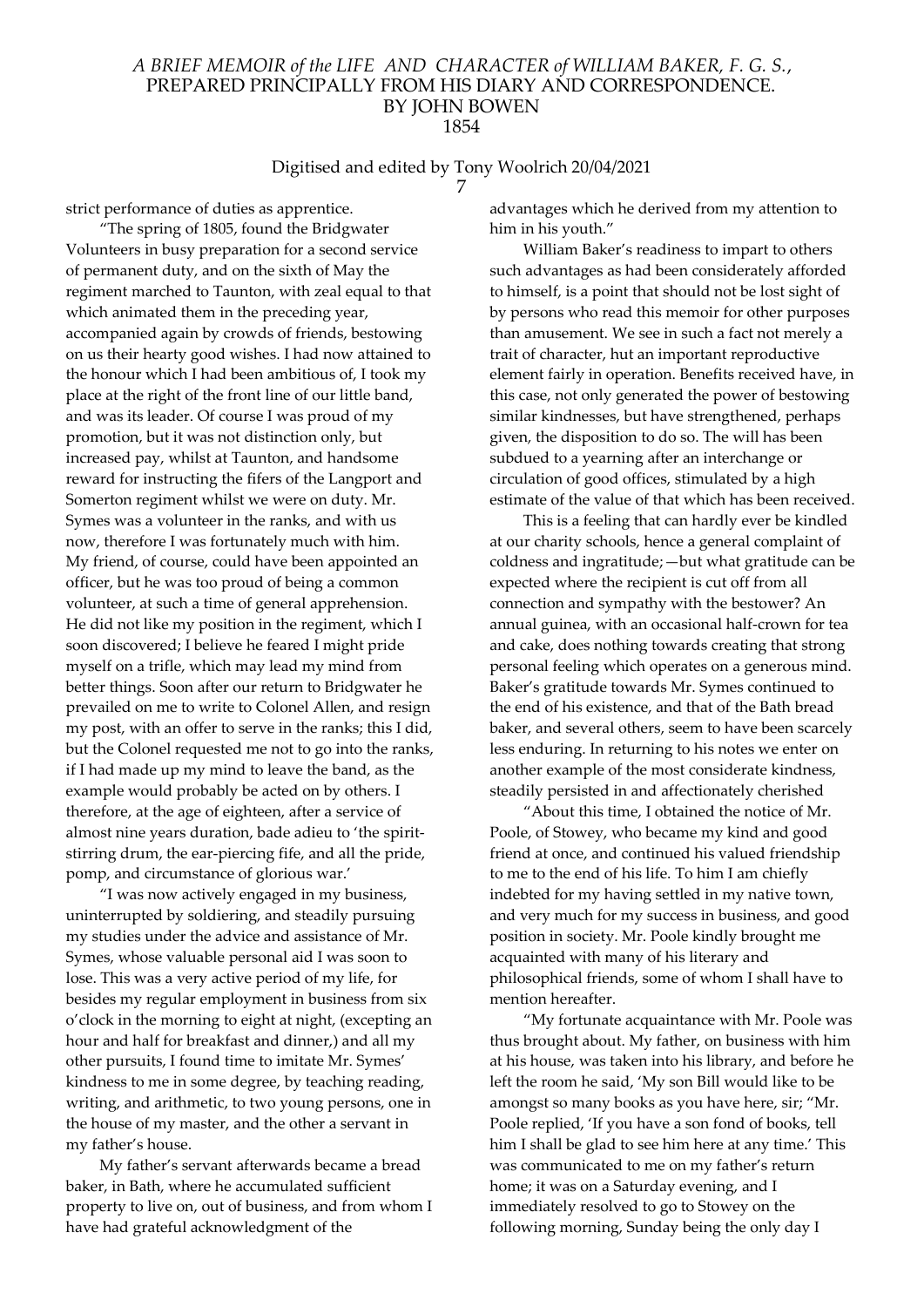#### Digitised and edited by Tony Woolrich 20/04/2021 8

could call my own for such a purpose. The circumstance was too delightful to be neglected for a single week, so I took my father's horse and rode to Stowey, before breakfast, but it was not without some trepidation that I presented myself to Mr. Poole, who received me most kindly, and did all that he could to lead me to throw off unnecessary restraint. I was soon taken into the library, whose extensive and well stored book shelves and cases, excited my admiration, and besides the large collection of books, there were a few cases of beautiful minerals and fossils, and some other objects of Natural History, which engaged much of my attention.

"I was taken to church by Mr. Poole, and placed by him in his pew; at this I was somewhat abashed, and, no doubt, somewhat proud. After dinner, he talked much to me on education, in which of course he found me very deficient, but his kind attention to me proves that he believed I had a mind capable of, and anxious for improvement. When I left him in the evening, he offered me the free use of his books, and invited me to visit him as often as I should find opportunity and inclination. I returned home with rejoicing spirits, and imparted my pleasure, and, I believe, my pride also, to my father and mother.

I mentioned this important event to Mr. Symes when I next visited him, and he congratulated me heartily on my good fortune, in acquiring the notice of a gentleman so likely to promote my successful progress in life.

"I visited Mr. Poole several times before the end of this year, and, according to his request, I used to walk to Stowey, on Saturday evening, and return on Sunday evening, or Monday morning; if on Sunday evening, I had often the pleasure of his companv for two or three miles on my way. In these walks my friend generally indulged in reciting poetry, and in calling a passage or two from my ill-furnished stores; Goldsmith and Thomson were generally his favourites, or perhaps they were chosen as most likely to awaken my feelings and taste for Poetical composition, as well as for the poetry of nature.

"At this time, the celebrated S. T. Coleridge and Mrs. Coleridge visited at Mr. Poole's for some weeks, and I had the advantage of meeting them several times there. I remember I felt myself incapable of understanding Coleridge's conversation when it became metaphysical, which was the case whenever there was company, especially after dinner. Of course I could but wish that I was capable of

comprehending him clearly. When he indulged in poetry, I was delighted.

"Mrs. Coleridge was a quiet, unaffected, pleasant lady, and I believe was occasionally made uncomfortable by the habits of the man of learning, for he often sat up late, and sometimes got up after he had retired to rest, when a bright idea came to his mind.

"Mr. Savery, of Taunton a well-known constructor of machinery, and otherwise a wellinformed man, was much at Stowey at time time, erecting a water-wheel and mill for Mr. Poole, and Coleridge spent much time in watching the progress of the work, and in conversation with Savery, (he also-conversed much with him at the dinner table, where lie was a infrequent guest,) but I recollect the plain mechanist was sometimes sadly puzzled by the poetic philosopher, in his abstruse views of mechanical science.

"In the spring of the year 1806, my friend, Mr. Symes, went to London to complete his legal education; still I diligently pursued the course of reading which I had commenced under his personal guidance. I have a scrap of a copy of a letter which I wrote to him iii April, this year, to let him know how I employed my time out of the hours of business. The following extract from it will shew that idleness was not a part of my character:—

"Bridgwater, 18th April, 1806. "Dear Sir,—As you have kindly invited me to inform you how I employ my leisure, I commence by stating that I get up before five o'clock, and read Ancient history till six, my time to go to work; at breakfast time I read the Spectator for a quarter of an hour; after dinner I have three quarters of an hour, which I employ in reading Blair's Lectures; after work I read Ancient History from eight till nine o'clock; from nine till half-past ten, or eleven, I study Euclid; and on Sundays before and after dinner I practise drawing. This I do if I meet with no interruption, but I scarcely pass two days following without losing time. I find myself greatly at a loss how to pronounce the difficult names in Rollin, without you."—This letter received a kind and valuable reply.

"I must now again revert to one of the most important circumstances of my life,—my acquaintance with Mr. Poole. My sojourns at Stowey, gave me the means of exploring the Quantock Hills; when the daylight and weather were favourable, I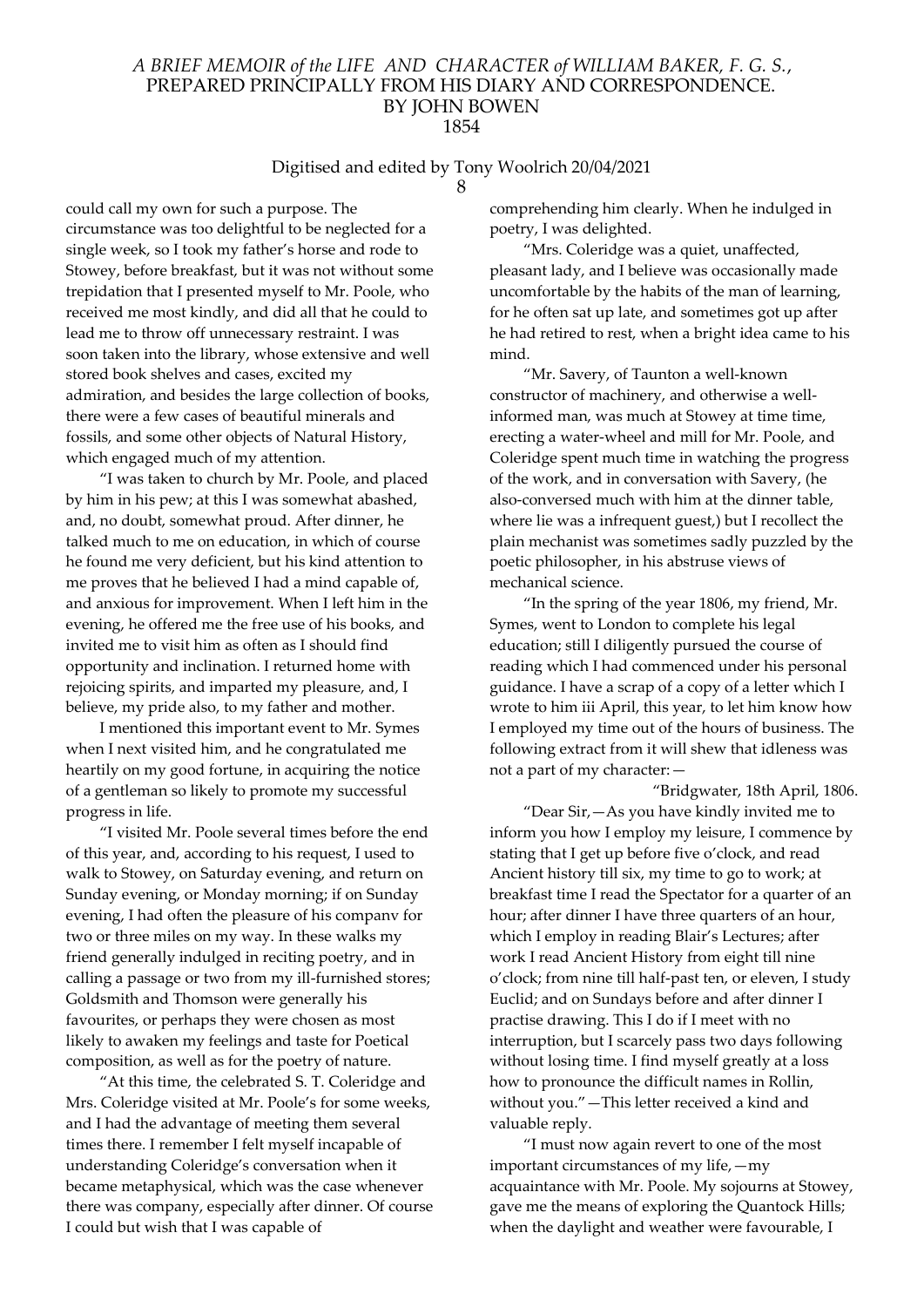# Digitised and edited by Tony Woolrich 20/04/2021

9

frequently walked away from my friend's house at four or five o'clock in the morning, and wandered until breakfast time, in the beautiful coombs and glens, or in ascending the lofty summits of this range of hills. Thus I became early acquainted with this charming scenery, the enduring love of which I still cherish and enjoy.

"In the last two years of my apprenticeship, I made frequent excursions to Brent, Cheddar, Wookey, and other places in and about the Mendip hills; Wells and Glastonbury came in my way on my journeys to and from Bath, where I went occasionally to visit our kind and affectionate relatives, of whom a solitary one only remains to this day. I am sometimes amazed that I am spared to reflect on the many friends and relatives of my own age, who are gone before me, and some of them very long ago. How much should I strive to make my preservation profitable for the great purposes of my existence!

"The excursions to Brent and the Mendips, I made sometimes on horseback, but generally on foot, by leaving Bridgwater on Saturday evening, and returning early on Monday morning. The grand, the sublime cliffs of Cheddar, at that period made a solemn impression on my mind, and every sight of those rocks since, has impressed me more and more with a sense of their grandeur. I must have been then an incipient geologist, for I now find in my drawers specimens of fossils, corals, shells, and stalactites and stalagmites, which I brought, in those my early days, from the rocks and caverns of Mendip.

"I sometimes rambled to Brean Down, which is an interesting spot for the Naturalist, affording some excellent views of the shores of the Bristol Channel. I also occasionally went to Weston-super-Mare, then it was only a small village, of little besides a few thatched cottages, the habitations of fishermen and farm laborers, the church and rectory being detached. My first visit to Weston, was in the spring of 1806, when I had the honor of conducting my master's sister, Miss Tuthill, there in a gig. There was not then a bridge over the Axe, between Lympsham and Bleadon, and we had to wait an hour or so at a small inn, called the Hobs Boat, until the state of the tide allowed me to drive across the river. Think of the approaches to Weston now, by railway and other good roads, and think also of the beauty and importance to which the place is now risen!

"The last two years of my apprenticeship were, on the whole, spent pleasantly and advantageously,

but my labour was very heavy during the greater part of this time, as Mr. Tuthill had very much given up the management of his business to me, and I indulged a pride in doing all the work without a journeyman, and was besides fond of being alone, to indulge in my own thoughts uninterruptedly.

"Four or five years back, I was far behind my acquaintances in mental culture; I had now got before them. For that which I acquired I am much indebted to the encouragement which I received from my good friends. Besides the books which I have before mentioned, I was pretty well acquainted with Thomson's Seasons, and Cowper's poems. I knew something of Pope and Milton, and of two or three other Poets.

"I had made numerous drawings of insects, to illustrate their natural history, and had collected many hundred specimens, and arranged them in two large cases and three or four smaller ones. Besides, I had the possession of my mother's glazed corner cupboard, which contained my books. Twelve volumes of Rollin, handsomely bound, (a present from Mr. Poole,) were a very important part of my little library. It contained also a few stuffed birds, and some minerals and fossils; these displaced sundry china, glass, and silver utensils of my mother's.

"Notwithstanding I had given my mind to many things besides my trade, I was a good workman, and felt confident that I could make my way in any firstrate shop in London. This feeling caused me to anticipate with much pleasure my intended visit to the great city, for my friend Mr. Poole had long encouraged me, not only to work in London, but to go to the best towns in different parts of the kingdom; he had himself worked in London, at the tanning trade, and he assured me that he had derived much good from the experience he then gained, and he encouraged me to believe that similar ad. vantages were within my reach, offering to introduce me, by letters, to all his friends in town connected with the leather trade. Mr. Symes, too, had sent me several letters, encouraging me to come to London, pointing out many advantages that I should derive by living for a time in the great city, besides those which would be sure to follow the experience I should gain in my business. Thus my way for leaving home, and for seeing something of the world, was most agreeably -opened to me, and I lost no time in bidding adieu to family and friends.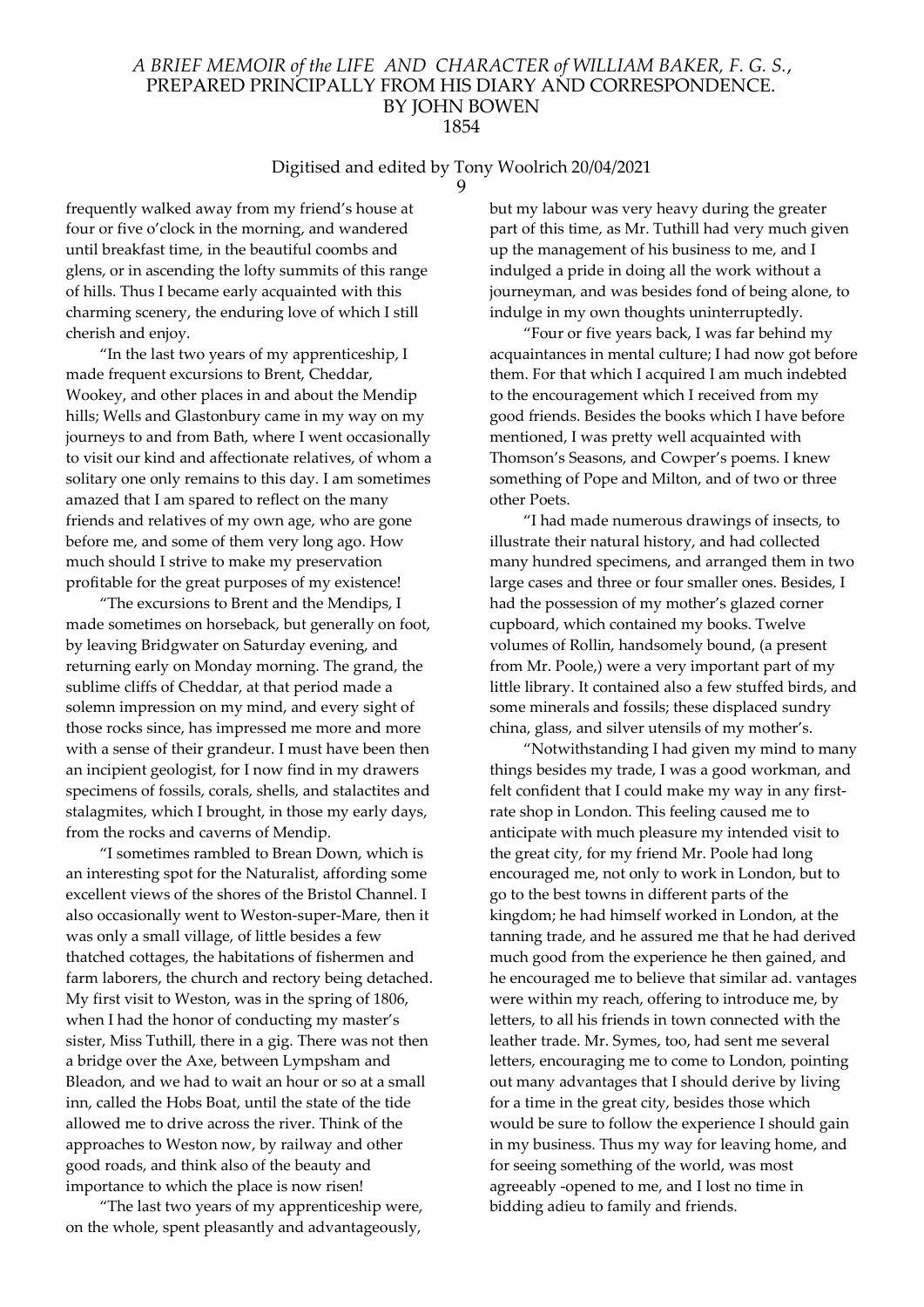#### Digitised and edited by Tony Woolrich 20/04/2021 10

"In the first week of October, 1807, I left home in company with James Chilcot, my early and present friend, now your venerable father-in-law. At Bristol I met the journeymen curriers' committee, at their club-house, where I proved myself worthy to be enrolled with that respectable body of men, and received my certificate or blank, which entitled me to all the privileges of the society of "United Journeymen Curriers" throughout the kingdom. I need not now enumerate these privileges. I left for London by Fromont's coach, a double-bodied one, for first and second class passengers, and arrived in London the next day at half past eleven. This coach left Bridgwater at half-past three in the morning, making the journey, including stoppages, in about thirty-two hours. This was good travelling then; how should we bear such a journey in these days, now we can fly to London in less than four hours from Bridgwater. But this rapid transit is purchased at the expense of much enjoyment. In the old stage-coach travelling, it was worth while to look about among the passengers for an agreeable companion on the way, when the acquaintance was to last for twenty or thirty hours. Besides pleasant conversation, we obtained some knowledge of most of the towns we passed through; we had time for rambling through some of the streets, perhaps to the cathedrals, churches, or other public buildings. how different to the present day!

"I left the coach at Temple Bar, and went to the New Inn, to Mr. Symes, where he had chambers, and after I had taken refreshment and opened to my friend my budget of Bridgwater news we went to Golden-square to call on Mr. Taylor, a currier, who had a considerable business in Mary-le-Bone street, and to whom I had a note from Mr. Poole. This gentleman received me very kindly, and at once appointed me a place in his manufactory.

The latter part of this eventful or memorable day, was much occupied in searching for lodgings; Mr. Symes and I examined many which were too dear for me, or not good enough to please my friend; at length we found a decent room and decent people, in Broad-court, Long-acre, and made an agreement for immediate occupation for four shillings per week. Early in the evening I left Mr. Symes, after receiving from him serious admonition and advice for my guidance in the modern Babylon. On retiring to my room, I had mixed feelings of pleasure and sadness; I was cheered with the prospect of advantage to be

derived from working a few months in London, and from a tour afterwards to the North of England, but I could not help pondering on my separation from my family and friends in the West.

"Mr. Poole gave me other notes of introduction besides that to Mr. Taylor, all unsealed, and from one that I did not deliver, and which follows, you can judge of the others

" 'Stowey, 7th October, 1807.

"My dear Perkins,—The bearer of this is Wm. Baker, of whom I hope to speak to you in a letter which I shall write before you receive this note.

"He wishes you to introduce him to Jackson, or any one of the chief London curriers, where he may get thee best experience and information concerning his trade.

" 'You will be highly pleased with this young man; few people's company gives me more pleasure. I hope you will be able to assist him to a good place of work, for he deserves anything you can do for him. You need not fear recommending him warmly, for his hands are industrious as his head and heart are good.

> "Yours most truly, "THOS. POOLE."

"I must not blush and refuse to copy my friend's words. They may induce others to endeavour to obtain such a friend.

"During the first few weeks, everything went on pleasantly with me at the shop; I did not strive hard to earn great wages, but went on easily with my work, and occasionally took holiday to see the wonders of London. The British Museum of course claimed my early attention. There was very much here to interest me deeply, but how insignificant was the collection then, compared with the present noble establishment.

"The Natural History rooms afforded the greatest attractions, but I sometimes went amongst the sculptures, where I always saw young people employed in drawing, whom I almost envied, and I felt a wish that I could try my hand amongst them, but these transient feelings did not disturb my settled purpose, to make use of my best abilities to work my way in the world as a respectable tradesman.

"The National Gallery, (then at Somerset House,) St. Paul's Cathedral, and Westminster Abbey, were places of overwhelming interest to me. St. Paul's and the Abbey always inspired me with feelings of deep solemnity.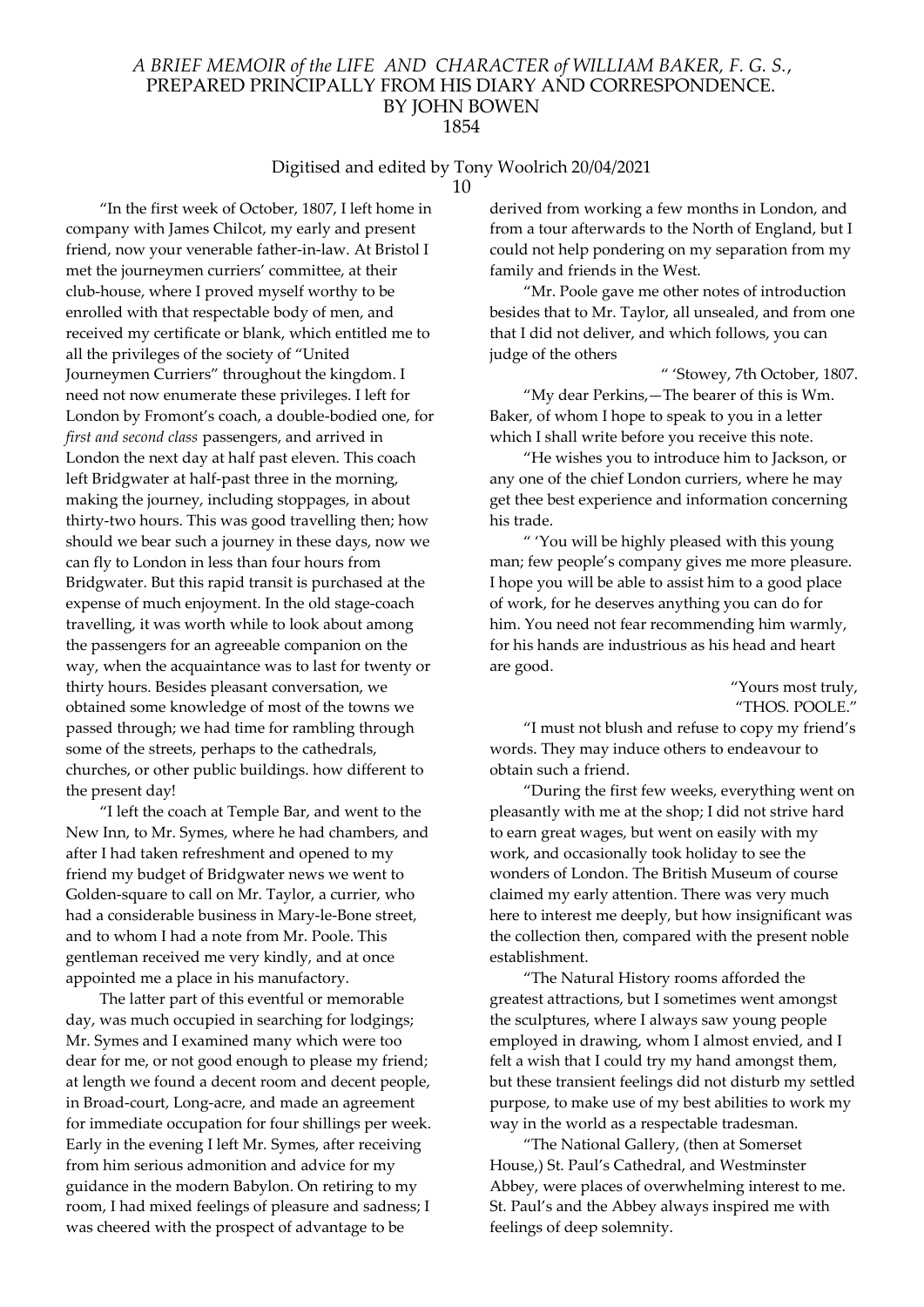# Digitised and edited by Tony Woolrich 20/04/2021

11

"I had not been long in London before I found out my friend Bowen, or at least his lodgings, for in consequence of a shipwreck, attended with great loss of life, on the Fern Islands, since rendered so celebrated bv the exploits of Grace Darling, Bowen, who was employed under the Trinity House, was sent off to make the necessary arrangements for exhibiting a temporary light during the winter on these unhospitable rocks, until something permanent could be done.

"What strange scenes had he passed through, since we were amateur performers together! He had been wrecked in a man-of-war, on some rocks off the French coast, in the Bay of Biscay; had been saved and sent to Plymouth Naval Hospital, utterly disabled; was restored to tolerable health, and had by his own exertions (for he was entirely without a patron) worked himself into the service of the Corporation of Trinity House; and was now when not employed on the coast, living in London, married to the excellent Mrs. Bowen, who nursed you in your infancy, played with you in your girlhood, and was your affectionate and sincere friend to the end of her very valuable life.

"My own doings, particularly during the early part of the winter of 1807, were so humble, and my observations also, that they are not worth mentioning, except as they serve to keep before you my connection with several persons, whose friendship has given a tone and character to my life, and added greatly to its happiness.

"Mr. Symes called on me sometimes, and 1 almost constantly breakfasted and spent an hour or two with him on Sunday mornings. Mr. Taylor occasionally came to my place in the shop, and conversed with me. This created some jealousy in the minds of my shopmates, and they accused me of 'riding to London on the white horse,' or in other words, of bringing with me letters of introduction.

"This was a great offence to the Society of Journeymen Curriers, and which, as I found, our trade committee could take cognizance of, and punish with fine or loss of blank. I was of course an offender, but I kept my own secrets, and they could not prove anything against me, although they brought me to trial in a formal manner, according to the practice of the shops.

"Mr. Taylor's men were respectable journeymen Curriers, but they were not free from the bad habits of their fellows; they were called by the trade the

'gentlemen journeymen,' a term of some reproach, because they drest better than others, which they could do, notwithstanding they spent much money in drinking, for they earned high wages. I could earn three pounds per week when I had been in town three or four months. My lodgings being close to the theatres, nearly between Drury-lane and Coventgarden, I was pretty often induced to go at half-price to the gallery, and sometimes with friends to the pit, for the whole performance.

Mrs. Siddons, John Kemble, Charles Kemble, Cook. and other distinguished performers, then gave splendour to the stage. But I never left the theatre without sadly distressed feelings. Grimaldi made us laugh, after deep feeling had been aroused in the play. Was my sadness the effect of the foolery of the farce, or a reaction on the spirits after the excitement produced by both play and farce? Or was it a monitory notice, that theatres should not be my favourite places of amusement.

"I have told you that I breakfasted with Mr. Symes on Sundays; I generally left him in time to go to Westminster Abbey, or St. Paul's Cathedral, arid afterwards to attend the morning service at some other church. The Abbey and St. Paul's were at that time places of great resort during the time of Divine service. Crowds of persons, chiefly, I believe, those who had recently come from the country, lounged about outside the screens that enclosed the worshippers. The Exchange, at hours of business, was scarcely more crowded than were these sacred edifices. I fear I was led to different places of worship more by the desire to see beautiful churches, or to hear popular preachers, than to engage in real earnest devotion. One Sunday I went to St. Stephen's, Wallbrook, I believe to see the beautiful, the universally admired, masterpiece as it is called, of Sir Christopher Wren, and the picture of the Stoning of St. Stephen. If I went uninfluenced by holy thoughts, I left the church in a truly serious state of mind. On entering at the eastern door, I read on a tablet right before me. 'I believe in God the Father Almighty, maker of heaven and earth, and in Jesus Christ our Lord,' &c.

"My heart and mind joyfully responded to the first part, but a solemn question such as I had not felt before instantly presented itself,—Do I truly and rightly believe in Jesus Christ? This question aroused me to searching contemplation, and the feelings I then experienced have recurred to me often since that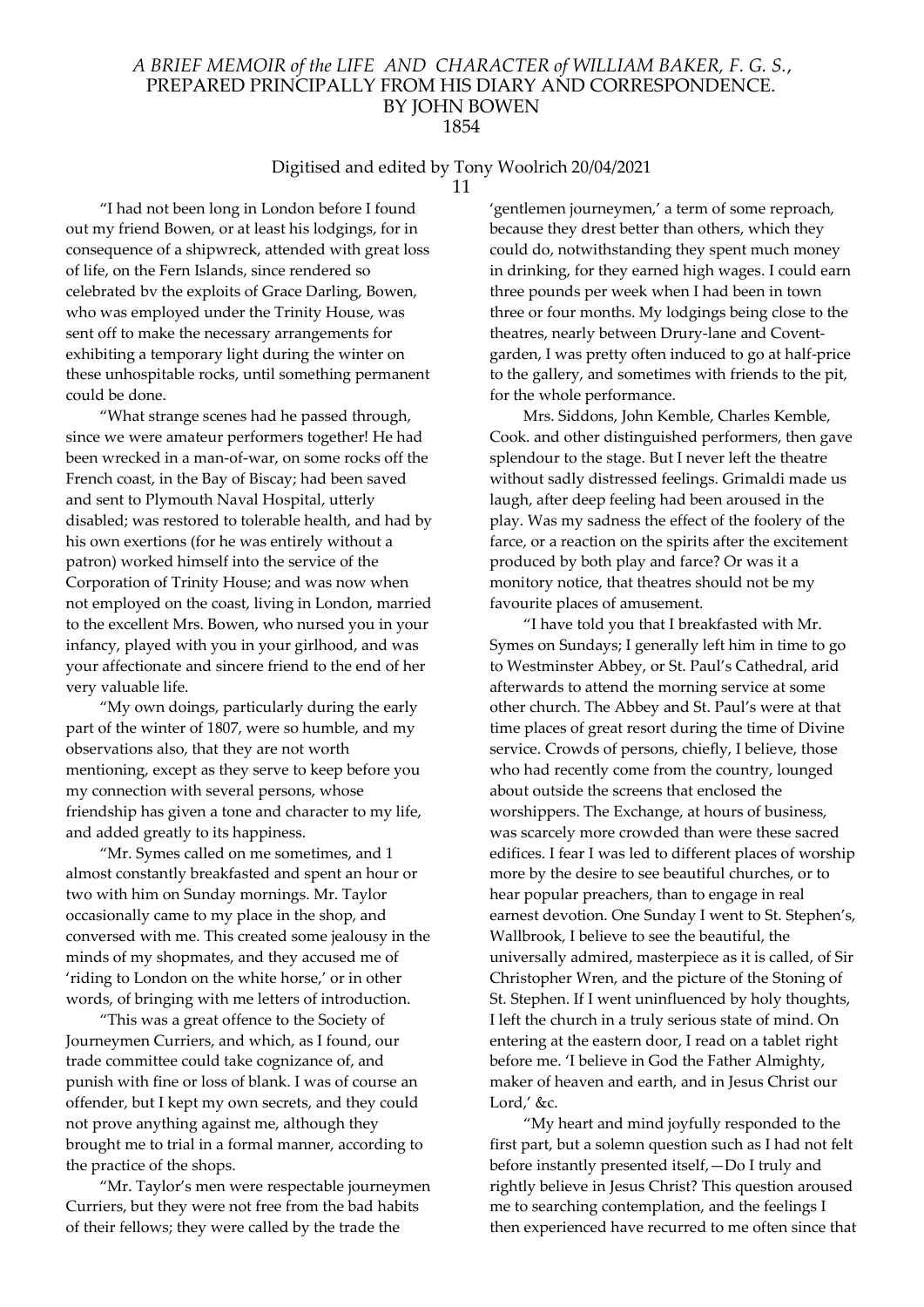#### Digitised and edited by Tony Woolrich 20/04/2021 12

memorable morning.

"I was now again to enjoy the company of my friend Bowen, who had returned from the Fern Islands, after having been buffetted about among those dreary rocks for a good part of a most boisterous winter. He had thoroughly succeeded in his object, but had been half starved, from the supply boat not being able to effect a landing with provisions at the proper time.

"He can but seldom be got to recur to these things; but he has since told me, that with all his experience among broken water, he had never seen more wild, raging seas, than among the rocks of the Staples or Fern Islands.

"His evenings in London, after a hard day's work, were employed in obtaining from authors of repute such scientific information as promised to be useful to him, and in reading with his excellent wife the most distinguished productions of genius. I refer to this, because I was always a welcome guest, and enjoyed the privilege of joining in the evening employment. Even in his late tempestuous sojourn, he had not forgotten me, but had brought me some Echini, caught by himself among the rocks, and some fragments of Enchronite, which are still in my collection.

"We occasionally attended lectures, especially on the proposed introduction of hydrogen gas, for street illumination. One set of lecturers shewed us how the national debt could be paid off by the different products of coal when distilled for gas; while another prognosticated every possible evil from explosions and poisonous exhalations. In proof of this, birds, rabbits, and other animals, (alas for cockney sparrows and pigeons,) were exhibited to audiences under bell glasses, and an atmosphere of the gas admitted to the luckless prisoners in their confined cells, and, as foretold, death of course speedily followed. To show the danger of explosion, small wooden houses, with their parts holding slightly together, were filled with the explosive air, and a light applied within the fragile house, which instantly produced the shattering anti burning prognosticated by the philosopher. Surely the nerves of London audiences, or any nerves, must have been excited to fearful apprehension, by such sights and such warnings!

"You will be amused to learn that my friend Bowen and I attended a part of a course of these lectures at the Lyceum, in the Strand. The childish display of danger tickled us at the time, and supplied us with subjects for occasional conversation for years afterwards; my friend having from that time contracted an aversion to lectures and lecturers, with but few exceptions.

"During the gloomy season, from the middle of October to March, I had been confined to London, and when a brisk air in the early spring dispelled the fog of the city, and admitted a little cheering sunshine into the streets, my heart yearned for a sight of the country, and I several times ascended to the highest part of Mr. Taylor's premises, and lifted the tiles of the roof, to try for a glimpse of the distant hills; I at length obtained a sight of those in the neighbourhood of Greenwich, when the sun lighted them up most charmingly. I can even now recall the sensation this peep afforded me. But a circumstance soon occurred which gratified me with the view of green fields, and hills, and valleys, over a considerable extent of country.

"A prospect appeared to open for my going into business in the country, and I hastened to see how far it was likely to be within my reach. I pass over the main part of the journey, the latter part of which 1 walked. When I reached a high point of the Polden hills, the well-known rich and extensive landscape opened to my view, with Bridgwater eight or nine miles off, veiled in a light blue cloud of smoke, and the old familiar spire peering above; then my heart bounded with joy, and I could no longer hesitate between home and any other place. Away I went in full anticipation of the pleasure of meeting all I most dearly loved in the world, now veiled in the light blue cloud in the distance before me. As I moved onward, the glorious landscape expanded more and more, until at my right the Mendips stretched in view from Wells to Uphill, with the Welsh hills, and the Welsh coast of the channel extending beyond, as far as the eye could reach; across the channel the lofty Dunkery, and the fore land at Minehead, with the Quantocks in front, extending from the sea to Monkton, near Taunton; the Black Down range forming the horizon in the south, from beyond Wellington to Chard, whence varied beautiful hills make up the background on the left to Castle Cary; the country I had left in time morning, the beautiful slopes of the Polden, the rich alluvial vales, with their numerous village towers, and other well known objects, all in the soft light of sunset, combined to increase my admiration and love of my native scenes.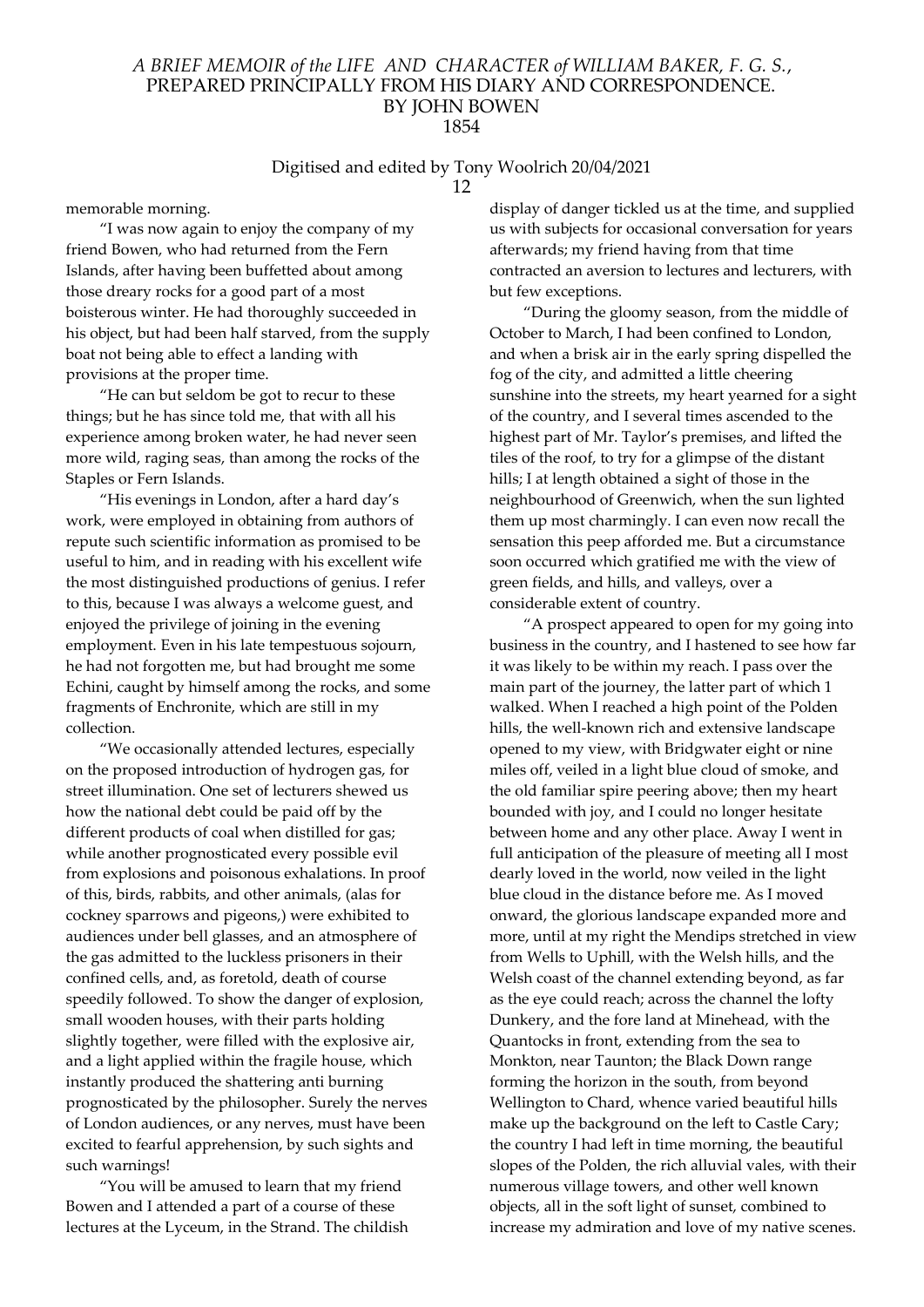# Digitised and edited by Tony Woolrich 20/04/2021

13

Two hours after day I was at my father's house, with the family, in the full enjoyment of my anticipated pleasures.

"My mother was somewhat overcome at first, from not expecting me, but we all spent two or three happy hours together before we retired to rest. The subject of my journey was slightly mentioned, and put off until the morning.

"It is sufficient to say that the object of my enquiry was not within the reach of my parents, and after a most affectionate reunion with my family and friends, I returned to my work in town, and to preparations for a journey to the north, to obtain further experience in my business. On my arrival I found I was again to lose my friend Bowen. The East India Company having determined to establish some lighthouses in India, had applied to the Trinity House to recommend them to some trustworthy man, who was competent to the superintendence of such works. Captain Cotton, the master of Trinity House, who was likewise a director of the East India Company, suggested Bowen as being in all respects a suitable person. An application was made to him, which he accepted, and was then under engagement to proceed to India."

I am obliged materially to curtail Wm. Baker's account of such matters, as being mostly irrelevant. That which has been admitted, is merely intended to show that the friend with whom he was so long and. so intimately connected, was not an erratic adventurer running about the world in search of nuggets; but a self-educated, laborious mechanic, who had devoted himself to the exigencies of a difficult service, and strenuously endeavoured to prepare himself for the trust.

I cannot but distinctly remember that on the day we were to bid adieu in London, an appointment was made to meet me, on my return from the Trinity house, under the dome of St. Paul's. And there under that glorious dome, surrounded by monuments erected to commemorate wisdom, valour and worth, we mutually whispered,

"This above all,  $-$  To thine own self be true; And it must follow, as the night the day, Thou canst not then be false to any man."

We then parted for years; I to my course among the swamps and jungle of the Sunderbunds; he to a more beaten path, beset by very different perils, to

which he refers as follows:

"In the beautiful months of spring, I found opportunities to visit many interesting places in the vicinity of London; still I worked hard to save some money to help me on my intended tour. My expences of living, properly speaking, were exceedingly moderate, but the expences incident to my connection with journeymen curriers were very extravagant. Every excuse for drinking in the shop, and shop-score public-house, was made use of. A journeyman calling from another shop, or a tramp to see an old shopmate, the occurrence of a shop-mate's birthday, were always available for the purpose. The marriage of a shopmate, the birth of a shopmate's child, the coming of a new hand, or the going away of an old one, were prime reasons for a fuddle; and the celebration of these events were sometimes very expensive. I recollect tavern bills which amounted to ten and even fifteen shillings each man, for a single occasion.

"For some time I tried to escape these bouts, but I found that I could not get on without joining the men, even if I allowed my purse to be drawn on for my share of the expense. I am ashamed to look at my cash account for that time, the amount for drink being so large a part of my whole expenditure.

"Mr. Taylor had been long preparing to remove his business from London to Northampton, and to join in partnership a Mr. Payne, a banker of that town. Northampton was then, and is now, a chief place for the manufacture of boots and shoes for the army, and for the great depots in London, and other large towns. Extensive premises had been built at Northampton for the partnership, and as Mr. Taylor was aware that I intended to leave London for my northern tour, early in June, he kindly proposed to me that I should work two or three weeks at his new manufactory, at the commencement of my journey. This was very agreeable to me, as I should be the first of his London men to enter on his new business.

"Having taken leave of Mr. Symes, and other friends, I left my lodgings on the 7th of June, and went with my travelling luggage to the Angel, in the city, to be ready for the coach next morning. Sleep scarcely sealed my eyelids that night; the strange bed, and the thoughts of the journey, prevented repose.

"At five in the morning of the 8th June, I left the Angel by coach for St. Albans, Woburn, Newport Pagnall, Hackleton, to Northampton. We stopped some time at Woburn, and arrived at Northampton at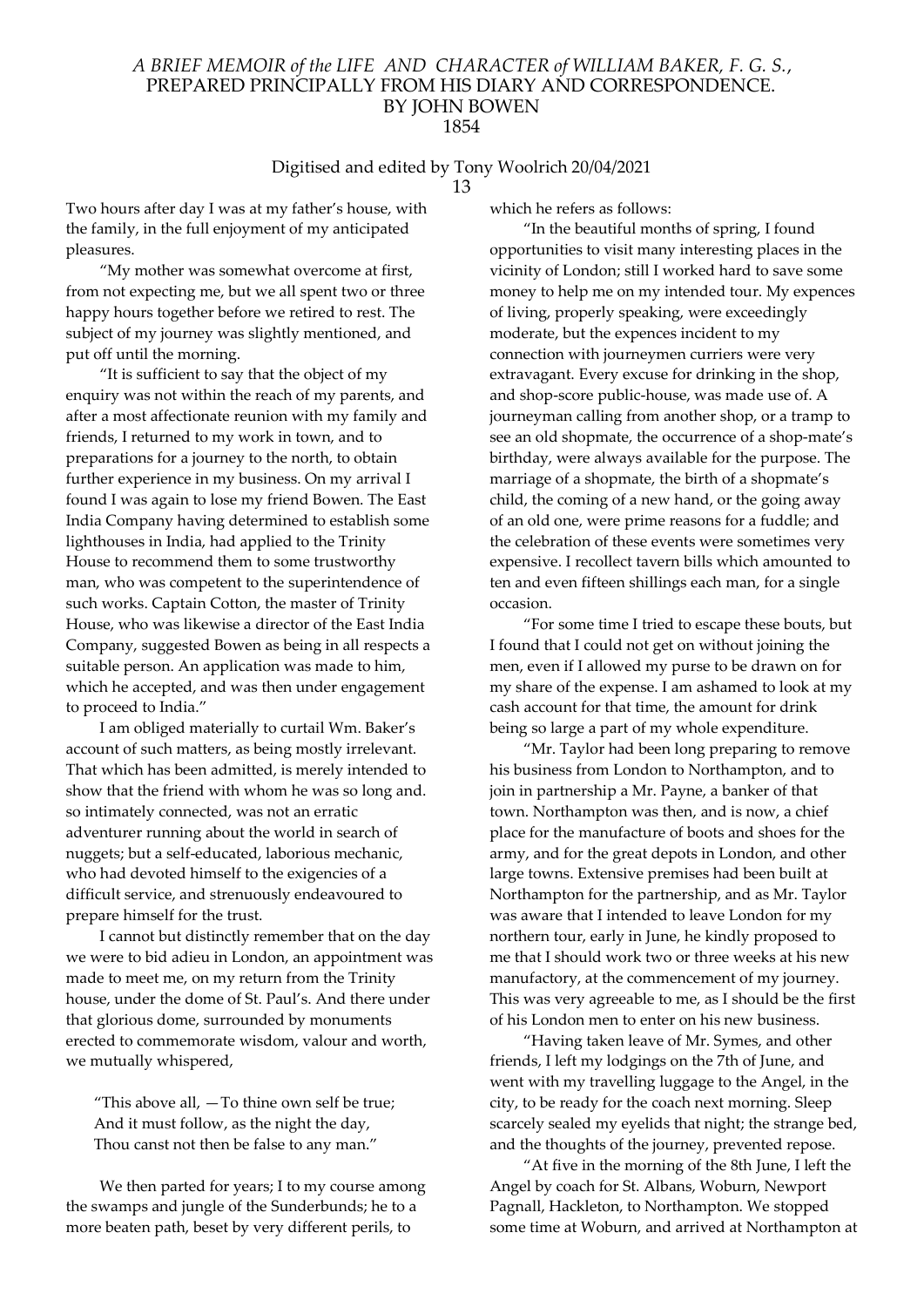# Digitised and edited by Tony Woolrich 20/04/2021

14

three in the afternoon. I was most kindly received by Mr. Payne, and began to work on the same afternoon, so as to prepare for a good day on the morrow.

"My short sojourn at Northampton was delightful. I had lodgings with very agreeable people, and everything was agreeable at the workshop.

"The season of the year gave me abundant opportunities to see the town and the neighbouring villages, before and after work hours. The neighbouring country reminded me of that about Bridgwater; a little southward of the town is a range of pleasant hills, resembling Halswell Hills, as seen from the western side of our town. For further particulars of my pleasant visit to Northampton, I will copy for you, my dear Ann, entries from my pocket book"

The diary thus referred to, contains notes of his proceedings from this period up to the time of his returning to Bridgwater. Every day is accounted for, and every shilling he earned regularly entered, with his expenditure of the same. At Northampton, Nottingham, Hull, Newcastle-on-Tyne, Kirkcaldy, and Glasgow, he worked as a journeyman, generally tramping on from town to town, with the most flattering testimonials and introductions from his employers, and frequent offers of pecuniary assistance to carry out his object if he should require it; but these (always gratefully acknowledged) were never accepted. The labour of his hands supplied his wants, and at the end of 1808, I find this enviable entry in his diminutive ledger, "In cash, fourteen shillings and twopence! " How would the then Chancellor of the Exchequer have congratulated the nation on such a balance? I proceed to extract a few entries from his diary and letters, which exhibit the character and habits of the man more truthfully than any elaborate description would do.

The letters addressed to his "beloved father and mother, were models of dutiful affection, warmly but simply expressed. Knowing the interest his mother took in every little matter connected with this, the first absence of any of her children, he enters into such details as the following: "I have changed my system of living; instead of taking my breakfast at six o'clock, I go to work then, and return at nine, when I have my tea made comfortably for me. It takes me an hour to go to my breakfast and return again, yet I contrive to save time by not breakfasting before I go to work, for I have left off taking luncheon at eleven o'clock. When first I came to London I told you, I

recollect, that I should hardly know one season from another; that spring would bloom in vain for me; but now I have the pleasure to tell you that the season smiles in all its luxuriant beauty, in almost all our squares. I go through Leicester-square two or three times a day, and every time the opening buds of the poplar, lilac, &c., gave some new pleasure, till they came into full leaf and bloom, and now they give complete gratification!"

After informing his parents that he would wish to travel northward, for experience, and asking their consent, he says: "You will not consider this a giddy inclination I am sure, and from my conduct since I left you, you cannot be afraid of my turning out wild. I shall not be exposed to more temptation than I have encountered here. I shall not be at much expense, because I shall travel on the footing of a tramping currier; however, I shall have money to command for making myself comfortable. You will, I hope, give your consent, and will not fail in sending it soon, for I am now getting my equipage ready for the tour."

From Northampton he writes,—

"June  $11<sup>th</sup>$ .

Spent some time this afternoon in the upper room of the workshop; it commands a charming view of the surrounding country. The meadows about the town are subject to inundation, and are very fertile; the river Nene winds through them; about a mile's distance four fertile hills begin to ascend. In the evening I had a quiet walk by the river. —12th, Sunday. Got up before five, and took a country walk; on my return I made a sketch of the Infirmary. In the day, I went to St. Giles' and All Saints Churches.— I5th. 'rook a walk this evening with two shopmates, to Darlington, a pretty secluded village. I gave my companions a few tunes from my flute, on our walk. —16th. Bathed in the Nene, this evening. Went to Hardington, the birth-place of Hervey, the author of the 'Meditations,' thence to Queen's Cross, one of the numerous monuments erected by Edward I, to the memory of his Queen, Eleanor."

The sketch of the Infirmary referred to, is still in the old pocket-book, and, with many others, attest the facility and correctness which he had acquired in this art.

Of Nottingham he states: "The town is exceedingly populous, and so many people swarmed about the fields in the evening, that I could not enjoy many solitary walks; if I fancied myself away from intrusion, and took a book from my pocket, I was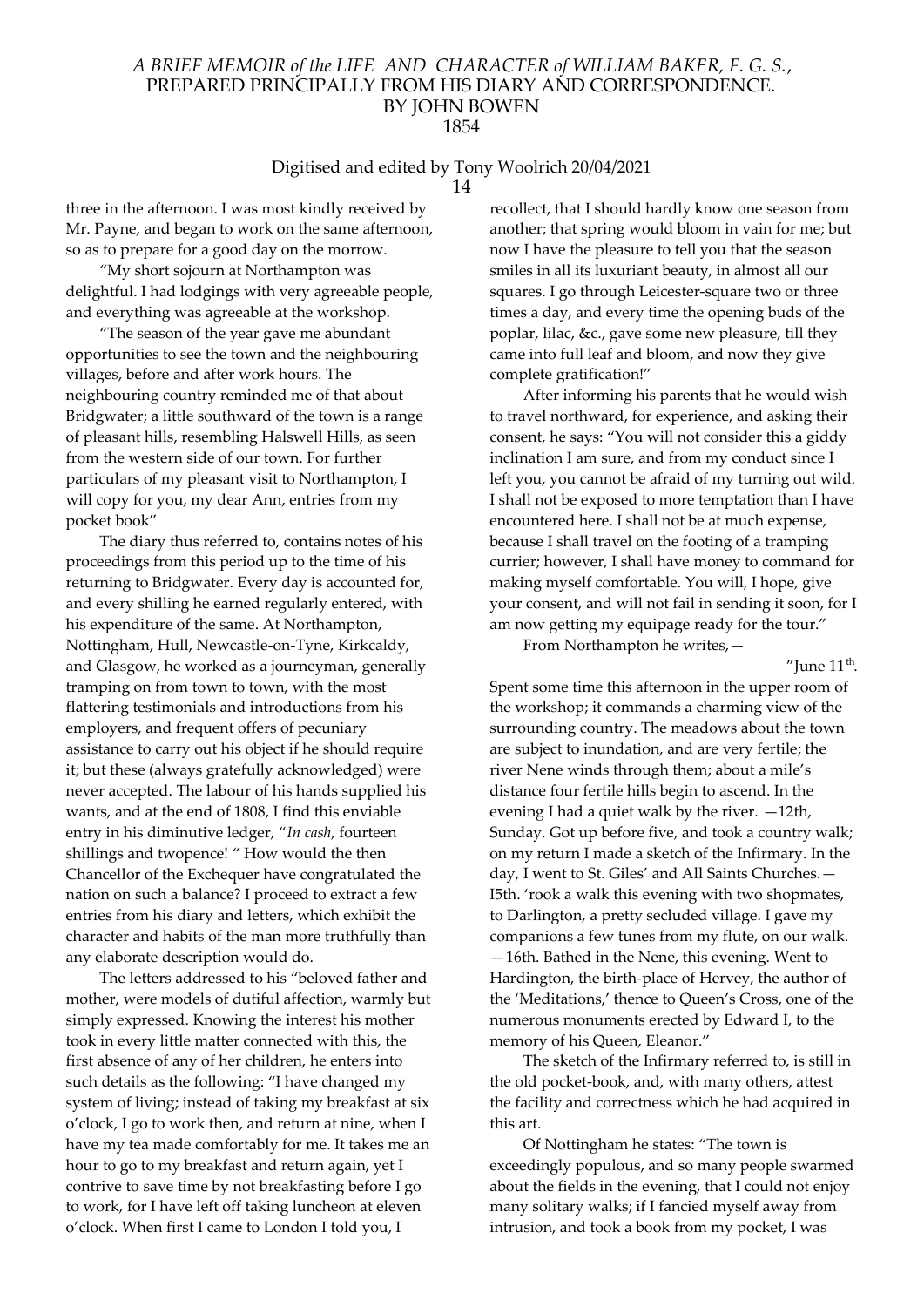# Digitised and edited by Tony Woolrich 20/04/2021

15

sure not to keep it open above a minute or two before a fond couple from the town, or labourers going to it, came in the way and obliged me to hide it; however, I strolled by the hedges, and gathered wild roses, and adorned every spare cup in my lodgings with a nosegay, as I used to do at home." Thus we see the love of quiet walks, of the wild flowers, and the fields, still predominating. The mind that could receive "complete gratification" from the foliage of Leicester-square, could not be otherwise than fascinated with the neighbourhood of Nottingham.

A letter from Hull, commences thus: "I hope the dreadful storms, which have done so much damage at Ashcott and the vicinity, did not reach Bridgwatcr; I read the account in a newspaper; it was shocking to me, fearing some of my friends would be sufferers. I hope our hay is taken well

in. I suppose the three excessively hot days, which we had about three weeks ago, were felt as painfully, or more so, in your parts, as they were hereabouts. At that time I was working at Nottingham, and I was the only one of the shop who could stay at work. When I was on tramp, last week, I heard repeated accounts of men and cattle that had died of the heat. I was told that honeycomb melted in the hives, and drowned the bees, and that birds dropped down dead as they flew over the streets of Hull."<sup>2</sup>

"Before I left this place, I received the following letter from my highly valued friend, Mr. Symes, whose commendations I will earnestly endeavour to deserve:

" 'Thanet Place, 20th August, 1808. " 'Dear William,—I have been obliged to delay answering your letter so long, that I have now scarcely time enough to tell you how delighted I was with it; such a letter is worthy, in point of diction, a person who has had infinitely greater advantages than yourself; and if I have been at all instrumental in your improvement, I am very proud of my pupil. There is one thing, however, which I would by all means have you attend to, and that is, to be particular in spelling; I have no doubt of your being correct also in this respect, after a little more practice; and you will find it a good plan to transcribe and compare the orthography afterwards.

" 'You pay me the compliment of asking my advice upon your present tour. Really, William, I am quite incapable to offer you any, and you stand in so little need of it, that I am sure you cannot act better than from your own judgment. If you feel diffident as to what plan you should pursue, consult those gentlemen whose kindness you have already experienced, and let them determine for you; their pursuits were similar to yours, and therefore they can best advise you.

" 'I quite envy you the pleasures of your journey; it will not only afford you the gratification of curiosity, but will make you acquainted with the different manners and customs of our nation: it will expand your mind, and give you a decided superiority over those who have not had courage to adopt so judicious a plan. Taking it in any point of view, you must reap great benefits from it, and as the present is the only time of your life, which will ever admit of your visiting any place distant from that which you may settle in, a few months absence from your relations should not be considered objectionable by you.

" 'What difficulty could you suppose that I should have in telling  $Mr. - I$  had heard from you? So far from objecting to any person's knowing that you had written to me, or that I have answered your letter, I exult in corresponding with you, who deserve so much attention; true merit must have its reward, and as you have hitherto met with every encouragement, so you will ensure success in all your undertakings by the same line of good conduct which you have hitherto pursued.

" ' I hope you will write to me as often as your engagements will allow. If you go into Westmoreland and Cumberland, you must not omit seeing the Lakes; indeed I think you should make a point of seeing them, even if you make a digression from your regular route, on purpose.

" 'Do bear in mind that I am very anxious to hear how you go on; amid believe me, that no one feels more interested about you, than

> " 'Your sincere friend, " 'JOHN COLES SYMES.' "

"Being thus encouraged to gratify my curiosity, by so discreet a friend as Mr. Symes, I allowed myself two or three days holiday, to see the curiosities of Derbyshire. The wonderful caverns, and wild romantic scenery of the high Peak, delighted me uncommonly. I explored a very wonderful and

<sup>2</sup> On referring to the meteorological records of that period, it will be seen that the heat of the summer of 1803, even exceeded that of 1790. The sheltered thermometer at the northern entrance of the Royal Exchange, stood at 87°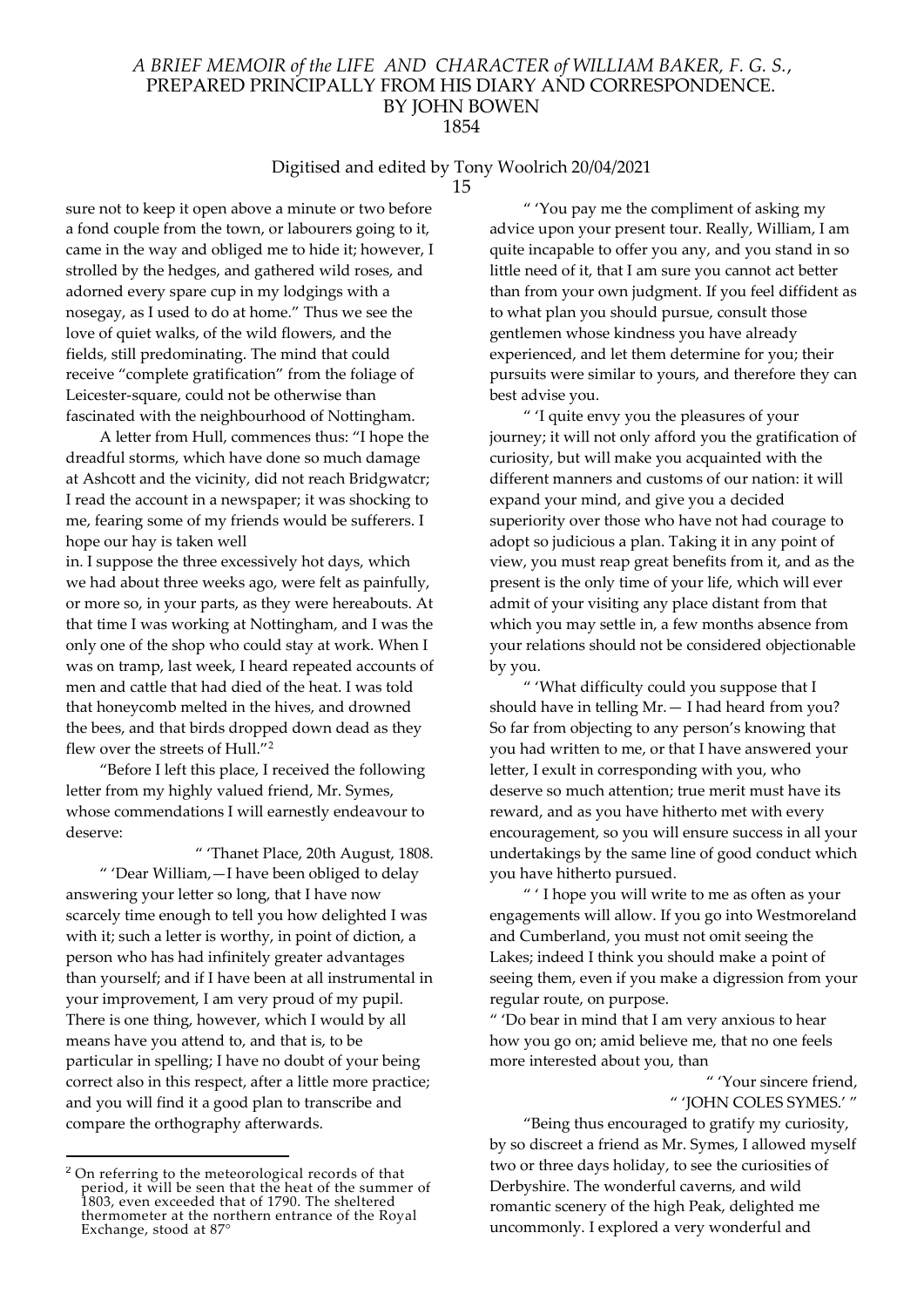# Digitised and edited by Tony Woolrich 20/04/2021

16

spacious cavern at Bradwell, and I cannot help mentioning that I was highly favoured in seeing Peak's Hole, at Castleton. I happened to go into it with Lord Digby, and some other noblemen, for whom it was highly illuminated, and many things were done for their amusement, more than would have been done for ordinary visitors.

"My father, in almost every letter, begs me not to stint myself for money; but I trust, if I continue to enjoy my present state of health, I shall not want to trouble any of my friends for pecuniary assistance. I find nothing yet in travelling to discourage me. At present I have plenty of money left, though my expenses are great. Wages are not so good in Yorkshire as I have hitherto found them; I get one pound per week, and some of the men in the shop have no more than fifteen shillings. Though my wages are low, I think I shall save money, and live well."

Of Newcastle he thus writes: "The women are unnaturally laborious; they will carry to the market a quarter of beef, or two sheep at once (this I have witnessed); the men have nothing to do with this sort of labour, being, I suppose, employed at the coal works. On my entering Newcastle, I was surprised to see girls ascend scaffolds, with great loads of bricks and mortar, to masons, but I was afterwards so accustomed to the sight, as to be almost insensible of its indecency. I left this place with less regret than any place which I had staid at, as the people with whom I lodged were almost every night intoxicated."

"Kirkcaldy, Oct. 3rd. — I left Newcastle the beginning of last week, and had a very pleasant journey hither. I travelled by coach, and walked alternately. In the north of Northumberland, there was pretty much corn out. I was kindly detained at Berwick, for a day and a night, by a master currier of that place. The country between that town and Dunbar, is exceedingly wild; being fond of such scenery, I enjoyed the walking of that stage very much, though it was twenty-seven miles. I arrived in Edinburgh last Thursday morning, but could not get work there, as the masters are expecting an appeal from the journeymen, for better wages. In that capital I spent four days, in order to see as much of it as I could.

"The robins are come into the gardens, singing their plaintive songs; I know from this that the beauty of your garden is fading. When I was at home, the withering flowers and the robin's song used to

make me sweetly melancholy. I am surprised to see the swallow flying about in this part yet. I have not forgotten my collection of insects since I have been out, for I have caught several moths and butterflies, which I have preserved in Thomson's Seasons."

His introduction to the principal currier of Glasgow, is characteristic of the writer and the subject:

"Hull, 8th.

"Respd. Friend,—The bearer hereof, Wm. Baker, has been in my employ a few weeks, and is now leaving me, with a view of coming into your quarter to spend a little time; he is a respectable young man, and a fair workman. If thou wilt make it convenient to give him a job, we should esteem ourselves obliged, and be glad to make a similar return, if opportunity offers.

> "We are respectfully thy friends, "RHEAN AND PRIESTMAN."

He immediately obtained employment in Glasgow, and during his residence there, his diary was regularly kept, offering some characteristic passages, but generally descriptive of the city, and the manners of the people. "Christmas-day," he says, "is but little observed in Scotland; I am happy it falls on a Sunday, this year, for I should feel uncomfortable to see business going on the same as it does on other days."

The severe frost appears to have materially curtailed his opportunities for observation on his favourite subject; but on the 12th of February, he was enabled to write thus: "I took a walk to a little village, about a mile from the town, whence I had a good view of the hills, which we see southward from the green, and though they looked from thence quite barren, I find there is a good deal of fine tilled land. The country adjoining Glasgow, in every direction, consists of little mounds or hillocks. The gentle influence of the sun was very enlivening; I felt my spirits serenely cheerful, and even the sweet little birds seemed to sing their gratitude for so charming a day, forgetful of the late severe weather. The robin and the lark were time little songsters; the larks on every hand were ascending, but their song was short, and I observed they did not go high, as if they felt the air pinching; they soon alighted, with fainter notes. I saw gnats, and other small insects, fluttering in the sun."

Soon after this he was summoned home, on a prospect of getting into business in a small way for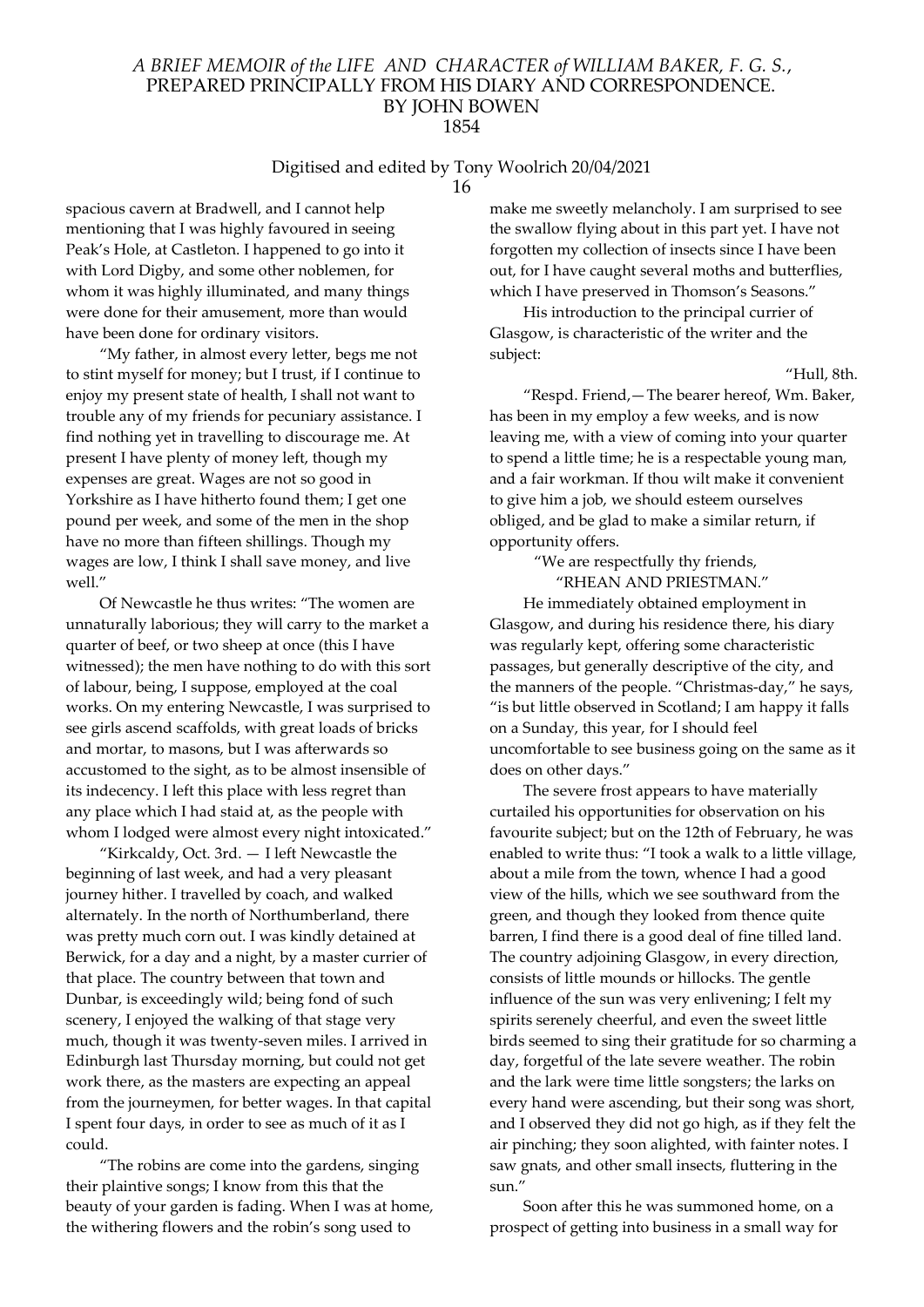#### Digitised and edited by Tony Woolrich 20/04/2021 17

himself. On the 23rd of February, he left Glasgow, by mail, for Edinburgh, and pursued his journey night and day, with nothing but the usual stagecoach adventures of those days, unless it be the following: "At Penkridge, in Staffordshire, while they changed horses, we went to see the little church, which is near the inn. My agreeable Caledonian fellow passenger walked in, without moving his hat. I observed to him that we were now out of Scotland, and that we should here shew some respect to consecrated places; he considered it a strange ceremony to take off our hats in a place of worship when no divine service is performing; however, he readily complied, and was

glad that he had not made the blunder before a concourse of people." This would doubtless be a lesson to the Caledonian for life; and thus we may, without offence, in our every day course, do something towards eradicating culpable habits, and maturing others of an opposite description.

On the 27th of February, 1809, he reached home, travel-worn and giddy, from the want of rest on so long a journey; and here ends the "pocket-book diary," kept by a journeyman currier! who was now enabled by the aid of his friends to become a master, but under circumstances which, in addition to some anxiety, required as much personal toil, or even more, than he had hitherto encountered.

We are now to enter on a new phase of his existence; but previously to so doing, it is desirable to consider the qualifications he had evinced for future progress. That portion of his life has been minutely detailed which gave the tone and character to his subsequent career. We have seen that he was, as an apprentice, of indefatigable industry, even more than realizing the rectitude and devoted attachment to his master's interest, of Hogarth's "Industrious Apprentice." As a journeyman, he was of proved discretion, resisting the example and temptations of his shopmates; of steady application, of manly independence, and of that temperate, cheerful disposition, which, under hard labour, can cultivate rigid economy, without descending to meanness. His mind had been stored, according to his opportunities, with selections from distinguished authors; and although his reading was too miscellaneous to be critical, he had, as it were, an intuitive faculty of seizing on that which most deserved attention. He had, too, an eye for all the beauties of nature, a mind capacious and discriminative, exercising his reason under a decided sense of Christian responsibility.

Such was William Baker, when at twenty-two years of age he commenced business, by setting up a small currier's shop, in the Fore-street of Bridgwater.

His progress from this time does not admit of being dealt with in detail. Of his course as a tradesman, it is perhaps sufficient to say, that he passed forty years at his counter, indefatigable, attentive, conciliatory; watching over the interests of his workmen and his poor customers, with almost a parental eye; and forgiving not only seven times, but seventy times seven, if due opportunities occurred. Fortunately too, he was enabled, for many years, to make his principal purchases of stock-in-trade of a kindred spirit, Mr. Ward, of Stowey. These two able and honest men retained to the last, a perfect friendship and respect for each other. Equally despising the little arts too generally resorted to in trade, they would mutually determine the value of several hundred pounds worth of goods in three minutes. I have frequently attended him to the tannery, at Stowey, on these purchases, and I never knew which most to admire, the buyer or the seller. The very spirit of truth and good sense seemed to have adopted their frames jointly as a suitable tenement.

About two years after commencing business, he married, which he thus refers to in his notes to his daughter Ann: "I now entered on the most important event of my life, namely, my blest connection with Elizabeth Criddle, of Monksilver, who has for such a long course of years proved your, and your brothers' and sisters' very affectionate parent." In his wife he found an admirable helpmate for a striving tradesman, ready to assist him in his shop, and in his accounts, and trade correspondence. I can testify to her anxiety to afford him occasional runs into the country, on every opportunity, and of her readiness to aid in those pursuits which were his only relaxation, and which were never suffered by him to break in on the daily requirements of business.

A question here naturally obtrudes itself: How came this laborious, prudent uneducated tradesman, possessed of the technical knowledge necessary for making any progress in Natural History? Here I was somewhat at a loss, having been for some years absent from England, and not being able to find any notes among his papers to elucidate his progress in this regard. But I recollected that our mutual friend, Mr Thomas Clark, of Bridgwater, was an early associate of his, in his field pursuits, and have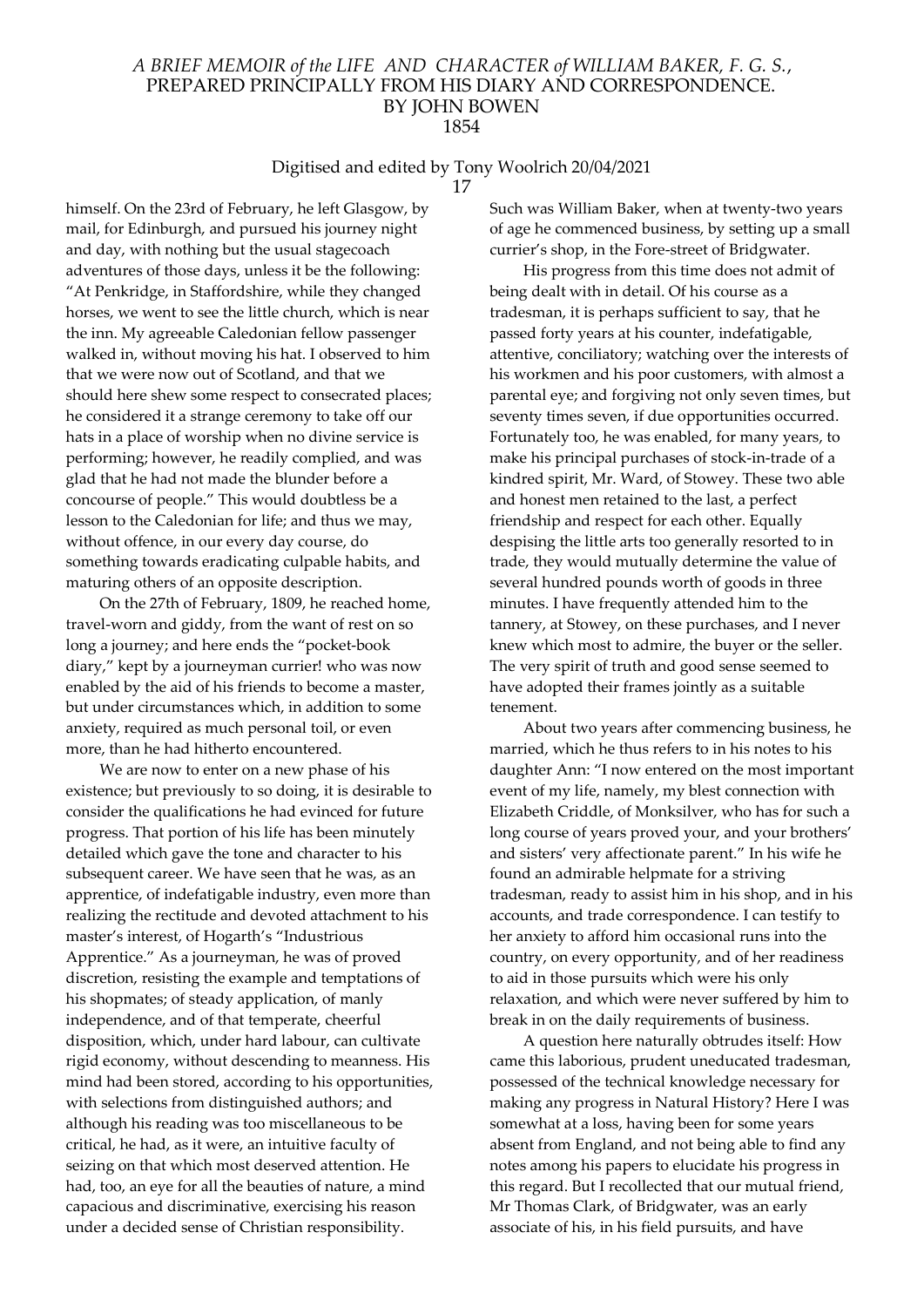# Digitised and edited by Tony Woolrich 20/04/2021

18

requested that gentleman to furnish me with his recollections of their first connections, and of the steps by which William Baker acquired his knowledge of scientific terms and arrangement. In reply, Mr Clark obligingly furnished me with the following:

"I first became acquainted with our friend in the year 1810. 'We accidentally met in a stationer's shop, where I went to purchase some drawing materials he appeared to be there for the same purpose. This led to a conversation, and to his inviting me to his house—an invitation which I gladly accepted. Here he showed me some drawings of his own. I think they were those which he made whilst on his 'tramp,' as he used to call it, in the North of England and in Scotland. Whether our conversation at this time was on any other subject than that of drawing, I do not now remember; but I well remember the pleasure that conversation gave me, the high estimate I formed of his character, and the strong attachment I at once felt towards him; and I remember the gladness with which, afterwards, I returned home and told my brother of the acquisition I had made. Before this time I had not, that I know of, even heard of his name, having but recently come to reside at Bridgwater. We soon met again, and met frequently, and we frequently took walks together, not in general with any very definite object, but sometimes to make landscape sketches, or to draw some building that interested us.

"My friend had already commenced the collection of insects, which gradually became, in subsequent years, so extensive; and our rambles seldom failed making some addition to it.

He soon interested me in his pursuits; and I should perhaps have pursued it with something of the ardour that he did, had not the wild flowers of our neighbourhood attracted my attention, as to some extent they did his; and without either of us ceasing to be interested in both these pursuits, it became a sort of understanding between us, that he should attend to insects and I to plants.

"He was very early a naturalist, and, in the strictest sense of the term, a 'field naturalist.' His accurate knowledge of birds, and of their distinctive notes, was acquired in his boyhood; and he has frequently remarked to me, when I have complained of being unable to distinguish some bird by its note, that unless this knowledge be acquired in early life, it is rarely acquired at all. I do not know at what time

he first began to notice and to collect insects. It was probably when, in his Seventeenth year, he volunteered frequently to attend through the night, a sick relation. At these times he used, as he has told me, to watch and to feed the crickets as they came out on the hearth-stone. This led him to notice other insects, to study their varied forms and instincts, and to preserve and arrange such as fell in his way. The arrangement, however, was entirely his own.

"It was some time after this commencement, before he had heard even of the term "Entomology," or imagined that the study of insects had been exalted into a science, or that any one but himself had thought them worthy of the notice that he had given them. I am not sure that he had then ever heard of Linnæus; most probably he had not, or at least, that he had not known any of his writings, for if he had it is hardly likely that he should not have known him as an entomologist. It was at a visit we made to James Jennings, at Huntspill, that he was first enlightened on the subject.

"Jennings spoke of Linnæus, and of his system of Natural History, and it soon led to Wm. Baker's procuring some work on insects, I believe a compilation from Linnæus, in which the Linnæan classification is given. In acquainting himself with this classification, he found, as he told me, that he had already, from his own unassisted study, arranged his insects in groups scarcely differing from those of Linnæus. His acquiring their Latin names afterwards, never seemed a work of any difficulty."

We can readily perceive him, under the circumstances detailed by Mr. Clark, proceeding patiently step by step, aiding his memory by associating the specific character of the object before him with its scientific appellation. His progress in this course was rapid and well sustained.

In 1813, I returned to England, for a short time, and then found him referring readily to Linnæus, and devouring Donovan, whose expensive work, in ten volumes, he had just purchased.

He had not then quite given up either Rollin or Euclid, but he was now recommended to throw Rollin overboard, and put Euclid behind the books on the upper shelf, as the little time which he could command, after twelve or fourteen hours attention to business, could be better employed than in looking after the Assyrians and Babylonians; and as for Euclid, the smattering of geometry that might be picked up in stray minutes, piece-meal, could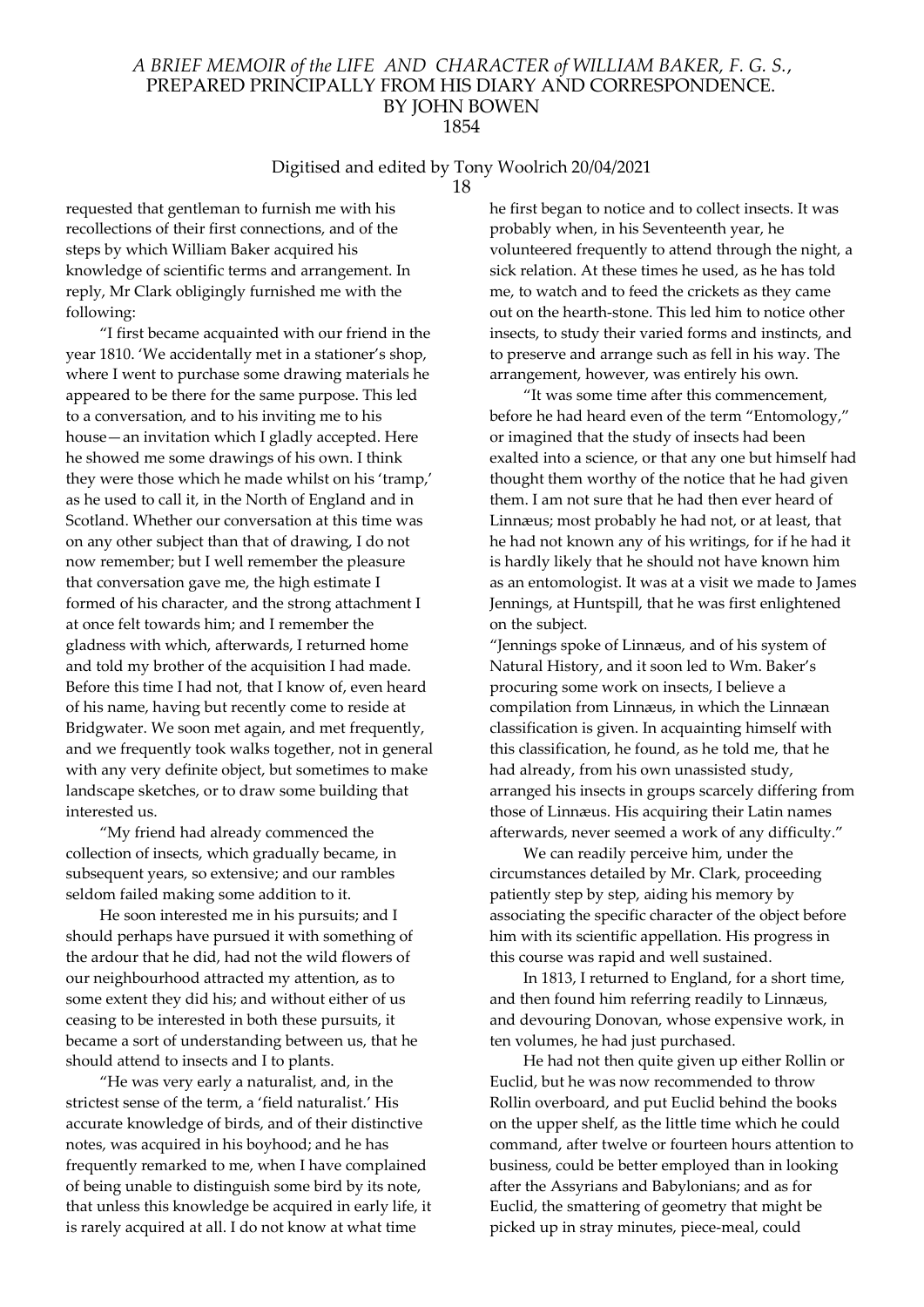# Digitised and edited by Tony Woolrich 20/04/2021

19

scarcely be of any use in itself, and was not likely to amalgamate readily with any future acquisition or pursuit.

I soon found that he almost exclusively employed his leisure on Natural History; and that he highly appreciated all the advantages of a relaxation, which exercised his mind without fatiguing it, which could be taken up for a few minutes at any time without preparation, and laid down with equal facility, without any train of thought or course of enquiry being materially disturbed by the interruption. his purchase of Donovan was a considerable effort in itself for a frugal tradesman to make, who was not overburthened with worldly goods, but his general economy and discretion justified the expenditure, and he was as perfectly satisfied with the acquisition, as his friends were with the result.

Before I again left England, I had the high gratification of finding that he had made an infinitely more important acquisition than books or specimens, in obtaining the confidence and friendship of our distinguished townsman, the late Mr. Anstice. To have the privilege of unreserved communication with a man whose extensive information, and solid understanding, united with ardent piety, and the most unaffected benignity and humility of mind, was indeed an inestimable advantage. In addition to these general excellencies, Mr. Anstice pursued the intricacies of every branch of Natural History with an unwearied zeal. He was the valued correspondent of most of the scientific celebrities of the age, and enjoyed the friendship of Colonel Montague and De Luc, of Buckland and Conybeare, and of others equally distinguished, who frequently, in their respective works, referred to his labours, and fortified themselves with his authority.

To this gentleman, so eminent for knowledge and for worth, William Baker had at all times, from their first acquaintance, a ready access, and nothing further was necessary than for him to avail himself of the facilities thus afforded; and that he did so avail himself, is in proof, not only by his actual progress, but by a thick volume of correspondence which passed between them on innumerable subjects connected with their pursuits, illustrated, whenever it was necessary, by drawings, and by references to established authority.

It was not only to professional naturalists that Mr. Anstice and his pupil were known; every

fisherman and wild fowl shooter in the neighbourhood readily brought to them any of their spoils, which they deemed curious. Of course the contributors were frequently mistaken on this point, but sometimes their zeal was rewarded by meeting with some rare specimens, and occasionally with unique ones. In this way, the celebrated black stork, in the British Museum, which is referred to in "Yarrell's History of British Birds," came into Mr. Anstice's possession, who presented it to Colonel Montague, but not before it had been accurately drawn, in its characteristic position, by Baker.<sup>3</sup>

It was not only on such occasions that his talent for correct delineation was employed; his pencil was always ready to embody his conceptions, and those discoveries which minute attention, together with singular penetration, enabled him to make. The forms of British insects, in their various states, accurately drawn and beautifully coloured; the anatomy of fishes, with their internal organization; the correct representation of recent, and of fossil shells, with sketches of every geological formation which was within his reach, all attested the facility which he had acquired, and ,.the firm grasp of his subject which he had taken.

A descriptive catalogue of these productions would in itself occupy more space than is usually assigned to such a memoir; but any further notice on this point is unnecessary, as the family of the deceased have consented to have a selection from these drawings placed on the table of the Society. I cannot however dismiss this subject, without observing that, although in the early part of his

"Black Stork,—Ciconia Nigra.

3

 <sup>&</sup>quot;The first occurrence of the Black Stork, in this kingdom, in a wild state, was made known by Colonel Montague, in his paper read before the Linnean Society, on the 2nd May, 1815. This bird was captured, after receiving a slight shot—wound in the wing. It lived in Colonel Montague's possession more than a year, and during this time passed through considerable changes of plumage, and arrived to that of the mature bird. It was shot and captured in the West Sedgemoor, adjoining the parish of Stoke St. Gregory, on the 13th May, 1814; and what is remarkable, another rare bird, the White Spoon Bill, was shot on the same moor, by the same person, in Nov. of the preceding year. Col, Montague's specimen is still preserved, with his other birds, in the British Museum."— Abridged from ' Yarrell's History of British Birds.'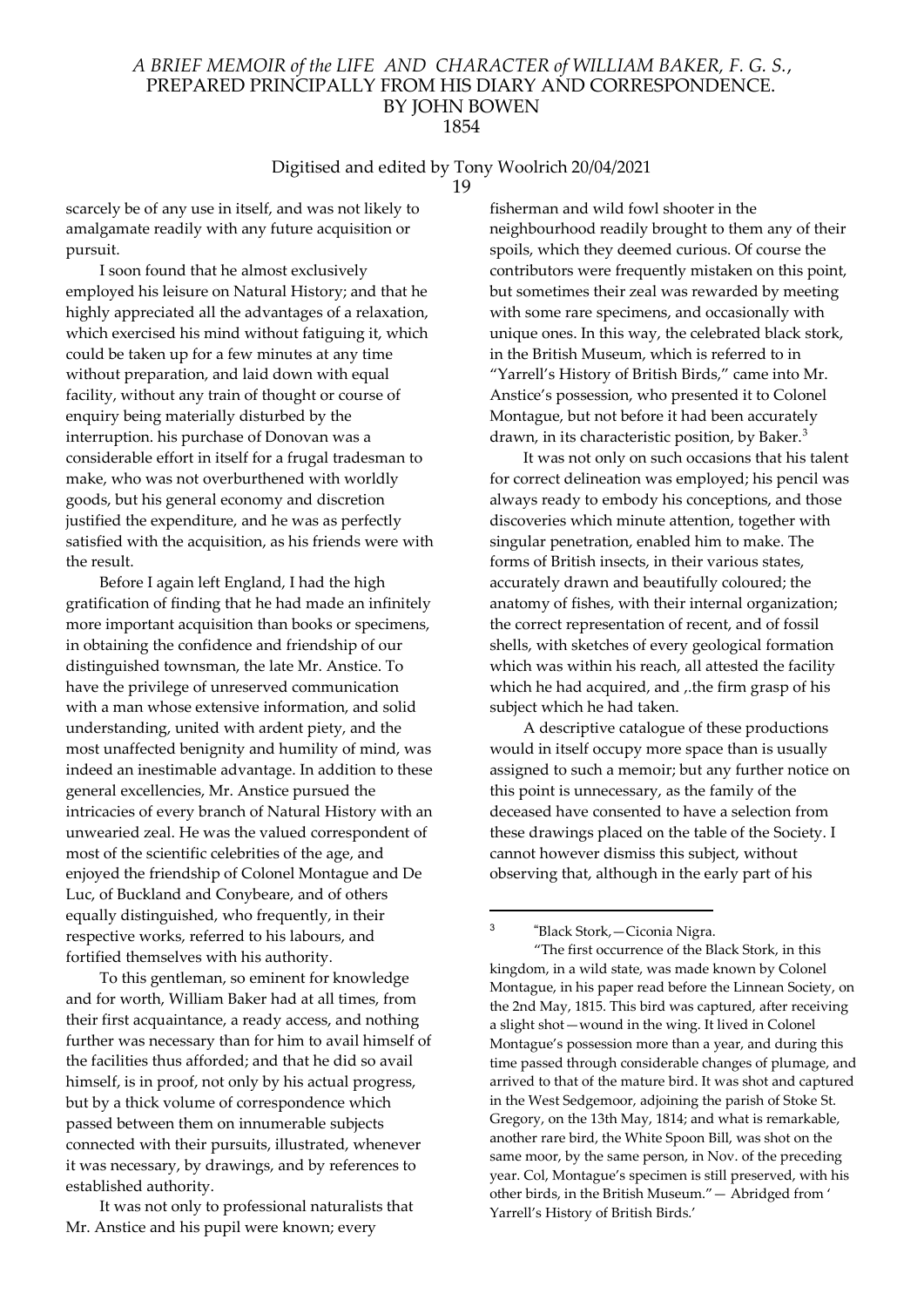# Digitised and edited by Tony Woolrich 20/04/2021

course he alludes to his drawing on Sundays, before and after divine Service; he rigidly abstained from this practice after his return to Bridgwater, and he exacted the same abstinence from his children.

These general observations apply to a period ranging from 1813 to 1819, when, after an absence of some years, a chaise landed me at his shop-door, when he eagerly saluted me with "Here I am, you see, just as you left me. We have both been on our travels; you nearly round the world, and I round and round this counter, cutting heel-taps, weighing sparrow-bills, and counting hob-nails. We have both been labouring in our vocations."

Our former habits were almost immediately resumed, with sufficient leisure on my part to become somewhat better acquainted with the details of his pursuits, and with the progress which he had made in them. His miscellaneous collection had now considerably increased, and his drawings, descriptions and specimens for reference, far surpassed my idea of what could have been effected, occupied as he was in business. It would have appeared immense to me in a man who had nothing else to do; but for a person employed in the process of a manufacture, and the ceaseless cares of a retail shop, it seemed to approach the miraculous.

Having returned from India, suffering under the effect of a stubborn, long-protracted fever, I was in that state of body and mind which required something like repose; and this I was fortunately enabled to obtain in one of the most suitable retreats in the country — the Vicarage of Over Stowey. Here was a comfortable residence, within two hours walk of my Bridgwater friends, holding out as inducements the pure streams and matchless dells of the Quantock, — Lime-stone Quarries rich in fossils, and an unsurpassable command of profusely variegated views and atmospheric phenomena. Such were the temptations offered to Baker, when he could steal a few hours from business. How he availed himself of them, appears in a diary he then kept, but which I never saw until after his death.

A few extracts from that diary, will exhibit the man better than whole chapters of descriptive matter from another hand:— "January 10th, 1820. Went to Over Stowey, on foot. Blackbirds, thrushes, and other small birds would scarcely fly from the banks as I came up to them.

"11th. Pretty much snow fell last night. On my walk from Stowey, with Bowen, this morning, I saw that the furze had been in blossom before the frost set in, and it began to look bright and yellow again; rosemary by a cottage, at Blackmoor, beginning to blossom.

"12th. It began to freeze by day-light, and the severity of the frost increased all day; all the streets covered with ice.

"13th. Hard frost; skating on the Cornhill, and in other streets."

"16th. Hard frost ever since the 13th. This has been a fine clear day, but little or no frost. I went to Over Stowey, in a gig, with Bowen, last evening, when the cold was very severe; but the atmosphere darkened about ten o'clock at night, and the weather became milder. Returned from Stowey in the morning, to collect subscriptions at the church for the Infirmary.

"18th. A considerable fall of snow last night; little frost. I went on the Quay, and between Church and Bridge, last evening and this morning, with Messrs. R. Anstice, J. Thompson, and C. Axford, to collect subscriptions for the poor. The river filled with ice, the country covered with snow, and the atmosphere dark and heavy. Everything called loudly for the compassion of the affluent, and those of easy circumstances towards their suffering fellow creatures; and the call was not in vain, for more than three hundred pounds was subscribed by the inhabitants and the friends of the town.

"19th. An unusually rapid thaw, last night; wind this morning brisk from the south-west. The rapid thaw, aided by the rain and a strong tide, broke up the ice in the river, which had not been navigable, except for a day or two. since Christmas. At daylight, scarcely any snow on the fields. The day has been clear, and there are now, ten o'clock at night, some symptoms of frost. The masses of ice piled up along the sides of the river at high water mark, and the floating sheets, gave this scenery an interesting, though a winterly and dreary effect, during the whole of this day. Coal 2s. 6d. per bag!

"March 9th. Hard frost, such a day as yesterday; walked to Mount Radford, with Mr. Anstice, to examine the white-washed apple trees in Mrs. Anstice's orchard. White-washing trees does not entirely prevent insects from hybernating in their bark, but it certainly does in a great degree. The trunk and branches which are washed, are cleared from moss and lichens, which must harbour many insects, injurious to the blossom and young fruit. Mr.

<sup>20</sup>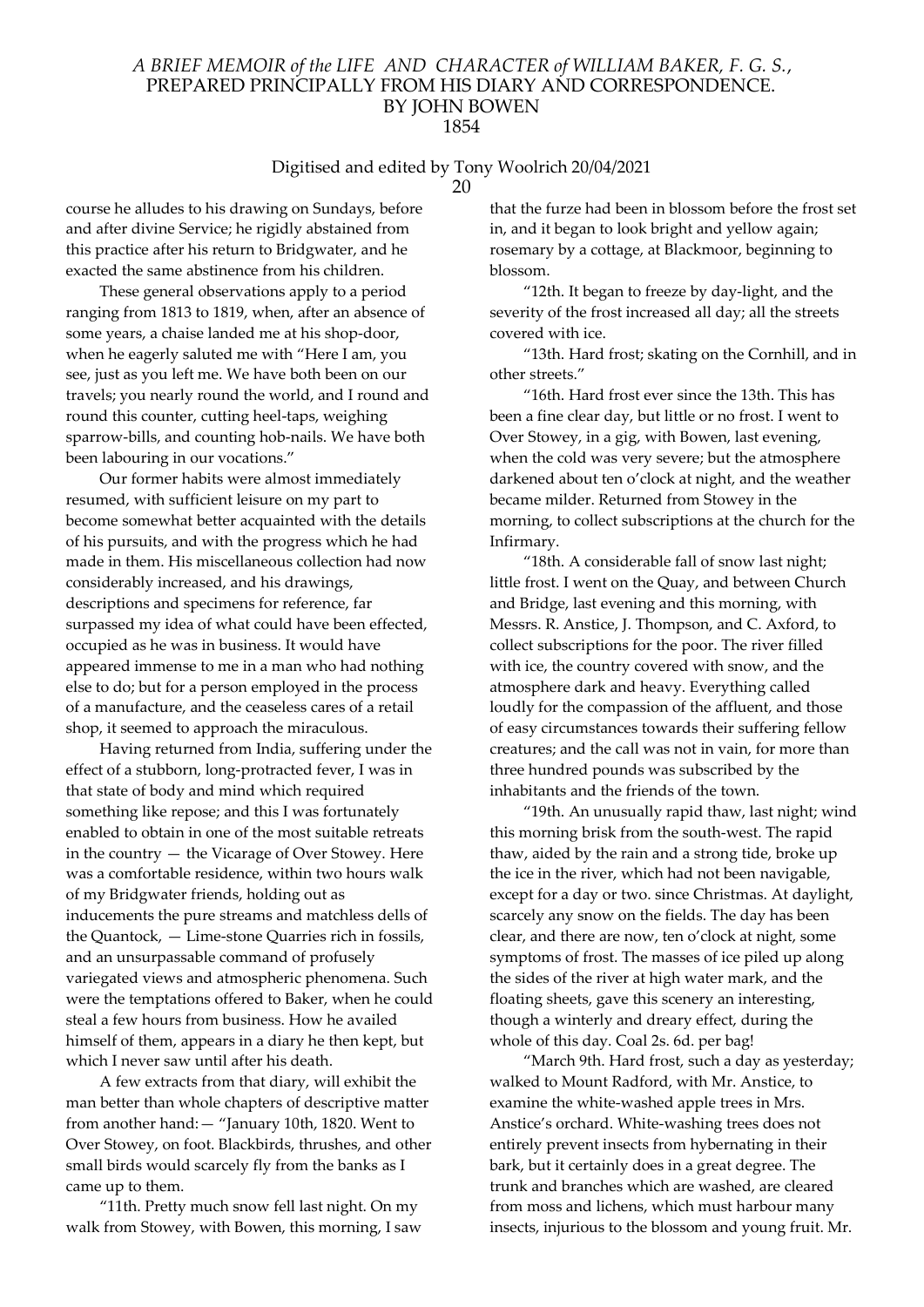# Digitised and edited by Tony Woolrich 20/04/2021

21

Anstice thinks, and I cannot but agree with him, that it would be a great improvement if the trees were cleared of the loose cuticle before the lime be put on.

"19th. Cloudy and cold. Drove Betsy (Mrs. Baker) to Over Stowey. Primroses, violets, furze, opening plentifully. Bowen informed me that bees, Apis Mellifica, appeared in his garden on the 14th. One came first, searching among his crocuses, and flew off; very soon afterwards numbers of them came, even five or six invading one blossom at a time. He often cracks his jokes on me for watching, so attentively as 1 do, the insignificant parts of the creation, as he is sometimes pleased to call my favourites; but he is scarcely behind my friend Thos. Clark, in entering into my pursuits, and making interesting remarks for me.

"25th. Morning tolerably mild and bright. I walked to Over Stowey, to examine, with Mr. Anstice, who was on a visit to our friend, the quarries in that neighbourhood. On my way, I saw a great many of the Apis.

"April 22nd. Walked to Over Stowey with Mr. James Pyke; we rambled with Bowen for an hour or two, in the middle of the day, in the fields about Over Stowey. The fine extensive landscapes which we command there are delicately tinted with the fresh green of the opening foliage, and though they are not yet enriched with the strength of light and shade of the more advanced seasons, they are uncommonly beautiful. Swallows are thoroughly settled at Bowen's, and have been for four or five days; nightingales, he says, have been singing there for nearly a fortnight. A great variety of moths in his garden, in the dusk of the evening. A woodlark sung delightfully, near the garden, at nine at night. The hedges and banks are now covered with a profusion of flowers; they are sufficiently clothed in many places, particularly where hawthorn abounds, to present agreeable lights and shades of foliage, and the black thorn intermingles its silvery patches. The chestnut has its branches nearly concealed by its fine large expanded buds. The pear, plum, and cherry, are in bloom. This has been a most charming week for the lovers of the country. The employments of the botanist and entomologist are now overpowering; they can no longer contemplate each subject as the fine weather calls it forth, but must pass by the most familiar, to save time for the more rare. It is pleasant to mark the harmony of nature. The same temperature which expands the buds of shrubs and

trees, and germinates the seeds of plants, calls forth, from their winter retreats, the various testaceous animals, and larvae, and insects, which feed on them. In a few days, when the rooks are generally hatched, they will be covered by the foliage of the trees, and protected from the sun, wind and rain, and be supplied by their favourite food, the cockchafer.

"23rd. When I went to bed last night, the room assigned me having an eastern aspect, I drew back my bedroom curtains to enjoy the early beams of the rising sun, which roused me from a good night's sleep, about five o'clock. I got up at half-past five, and walked away from my friend Bowen's, for Bridgwater; there never was a more heavenly morning. I was cheered on my way by the cuckoo, the skylark, the woodlark, the nightingale, and all our other pretty sylvan songsters. What a blessed world we live in! What a pity that man's passions and worldly interests should disorganize his mind and make it unfit for the enjoyment of this heaven below. In the afternoon, I went to walk with Betsy and the children. I rejoice to see the little ones enjoy the fields, even little Jack toddles about to pick daisies and cowslips."

In these extracts, we see the man under the influence of sympathies, which include an active interest in the concerns of the Infirmary and the poor. It was thus that he enjoyed this "blessed world we live in," by expanding his mind to the whole range of animated nature. From these bursts in his diary, I proceed to his correspondence with naturalists, which about this period was inconsiderable, when compared with what it subsequently became.

With Dr. Leach, the Curator of the British Museum, he was in occasional communication, submitting to his inspection drawings and specimens, which the doctor encouraged in a friendly spirit, in such letters as the following:

"I have taken the liberty of noting in your drawings, the modern names of the insects (so beautifully figured) as far as I could from recollection, not being, at this time, enabled to have access to my cabinet, which contains about 8000 British species of insects. When I have been unacquainted with the names of the species I have only put the generic name.

"With the drawings you will receive two little dissertations, written by myself some years since on the Linnæan classification of insects. These tracts, although but outlines, may prove slightly useful, as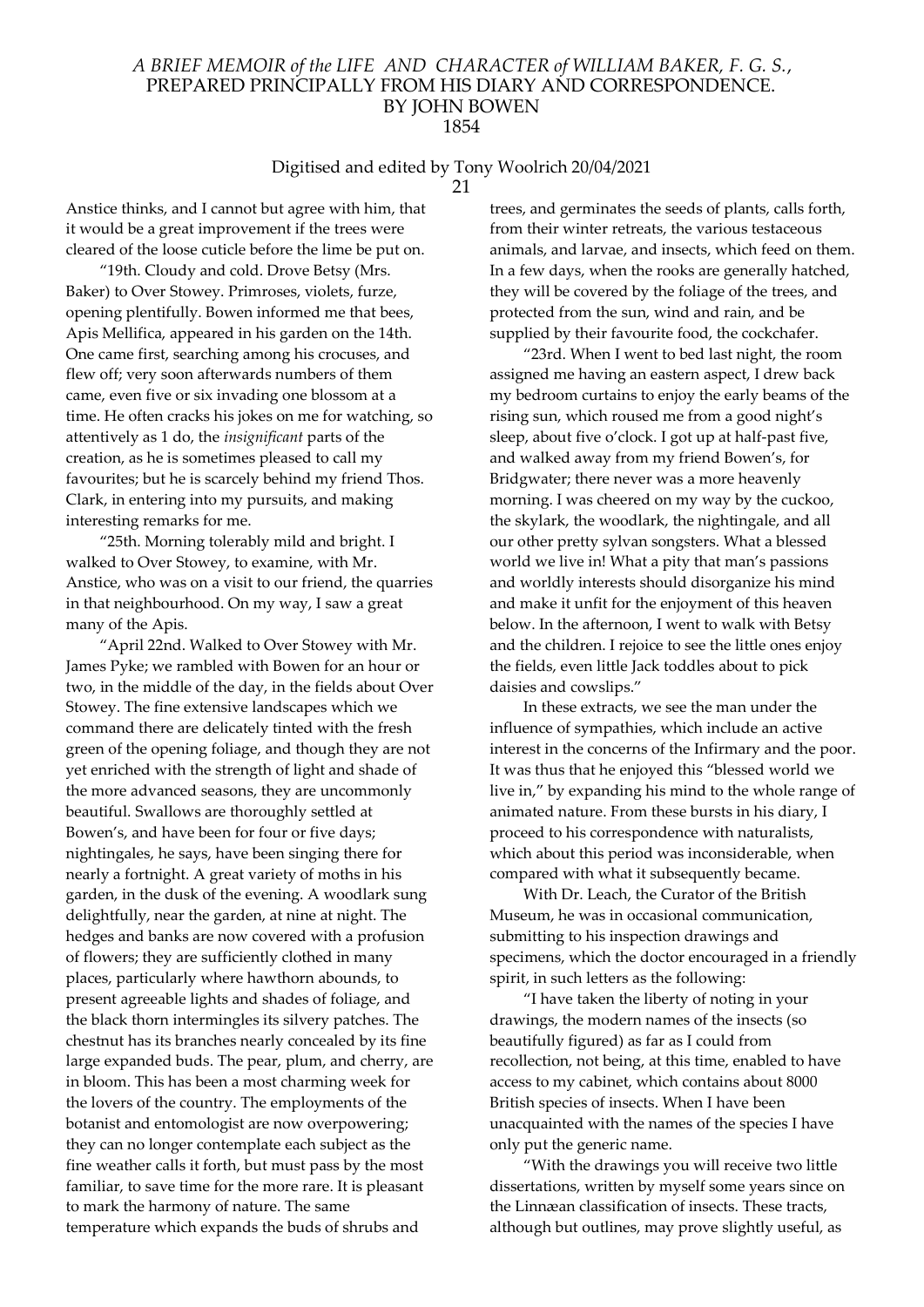#### Digitised and edited by Tony Woolrich 20/04/2021 22

far as the general distribution of insects is concerned.

"If I can be of the least use to you, either in naming insects, or by supplying duplicates, you may command the services of your obedient servant, in haste,

British Museum. "W. E. LEACH."

A single example from Baker's numerous letters, in acknowledging such attentions, may be referred to, as exhibiting the style of composition, and command of matter which he had acquired at that period.

"Bridgwater, Oct. 4th, 1818.

"Dear Sir, —It was more than a year and half ago when I had the pleasure of looking over your collection of insects, at the British Museum. I then promised myself much enjoyment in endeavouring to increase the catalogue of British insects, by examining the district in which I live with more attention than has been hitherto bestowed on it by any entomologist, but my hopes have been frustrated by business.

"I now, however, send you a box of insects, which I hope contains a few worth your acceptance. I have no doubt that it contains so many well known to every collector, that nothing but the disadvantages under which I collect can apologize for my ignorance. I promise myself more leisure in future, and hope that I shall be able soon to accomplish that which I had anticipated when I was with you. Most of the insects which I now send you were put aside for you many months ago, but I waited from week to week hoping for an opportunity to find out and remove those which are common and to add a few new and rare ones, but in both respects I am disappointed.

"I thank you heartily for the box of Coleoptera which you so kindly sent me last year. In your letter, which accompanied it, you mentioned a present of a treatise of yours on Hippobosca, but it was not enclosed; pardon this hint.

"I have made a few hasty journeys through the country in our neighbourhood, this summer, and I have been surprised to see the frequency of Colias Hyale, and Vanessa Cardui, the former of these has not appeared near our town during the last four years, and the latter I scarcely ever saw here before. "WM. BAKER."

The foregoing being copied verbatim, may be considered a fair specimen of his correspondence, when confined to his favourite pursuit; but one of his principal correspondents for some time, curiously

jumbled up Natural History with trade. Mr. .John Samuel Miller, the distinguished author of "A History of the Crinœidea or Lily-shaped Zoophytes," before he was appointed curator of the Bristol Institution, acted as a kind of general broker, executing little commissions in Bristol for country tradesmen. In this capacity he was frequently applied to by Baker, to purchase for him on commission, some of the materials required in his business. The factor's letters were curiously compounded of such heterogeneous matter as the following:

"16 February, 1819. Above I hand you invoice of two casks of cod oil, per Harmony, which 1 hope will prove to your satisfaction. I purchased them at a price below that of other houses, and as you allowed me the terms of credit, was the better able to do so, by consenting to three months, against the expiration of which time I shall feel obliged by your remitting amount. I had the pleasure of shewing a few of my specimens to your friend Mr. Clark, who probably before now has brought you a verbal reply to your esteemed favor of the 8th instant . . . . . Lamarck, whose mode of writing I most approve, has unfortunately only commenced the article Shells; I hope, however, that he will finish it in a short time. I, therefore, should advise you to purchase 'De Lamarck Histoire Naturelle des Animaux sans Vertèbres,' five volumes. It contains a great deal of information on all the animals without vertebrae, thence including corals, insects, &c. 'Dillwyn's Descriptive Catalogue of Recent Shells,' in two volumes, you also will find a very useful book . . . . . Oil continues still depressed, which is also the case with hides; almost every other article greatly on the advance, from ill-timed speculations and from a scarcity of money. A very large stock of hides has remained unsold, and purchases might be effected at low prices, considerably under those advised by leather factors to their country customers. I return you the shells you sent, named, and have added a few, some of which I hope may prove new to you. I also have to thank you for the minerals, per Mr. Clark, among which I notice Strontian, from Kilve, and also the Crystallization, from Blue Anchor, which I believe contains . . . . . Aragonite. I have to acknowledge your esteemed of the 12th instant, and hand you above, an invoice of goods ordered, and shipped per Taunton, of which I hope you will find the quality satisfactory.

"You stated once to me that the Pholas occurred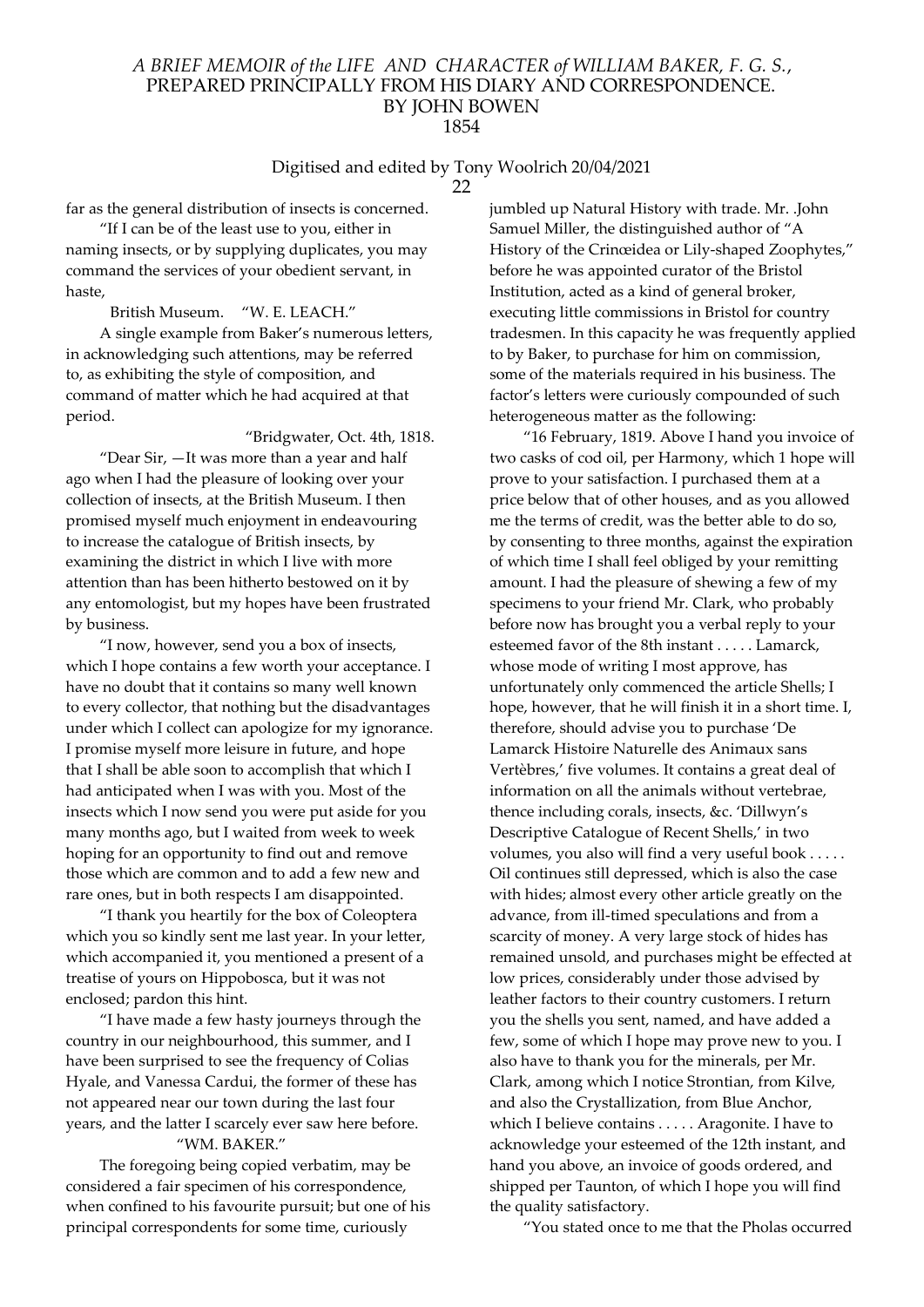# Digitised and edited by Tony Woolrich 20/04/2021

23

in plenty near your coast; if so I shall thank you to procure me a few good specimens at convenience. I also believe you mentioned once you had some friends on the Devon coast; if so it would be well to urge them to procure sea shells, in which case I should be glad of a few. . . . The insects you sent, per Mr. Clark's parcel, were all broken to pieces; from the fragments, I judge them Chrysomela Banksii, and Calathus (Carabus) Cisteloides. The shell No. 15, is a variety of Turbo Nautilus, and No. 16, the young of a Madiolus.—Our markets very dull.—I have seen Samouelle's book, and think it useful as an introduction to entomology. I perfectly agree with you regarding the necessity of giving up science for more profitable pursuits, tending to the comforts of one's family, or at least pursuing it with great moderation.

"Last week, the Revd. Mr. Buckland was at my house; also, Dillwyn, from Swansea, the author of the 'Catalogue of Recent Shells;' he is a polite man, and pressed me much to spend a week at his house with Samouelle and Gray, whom I expect here shortly.

"Agreeable to your wishes, I send, per Taunton, two hogsheads of cod oil, at 2s. per gallon, a penny less than your limits, and not liable to a commission. I hope its quality will fully please you. I really fear that this oil may still drop more in price; it is even now much below import cost, and, I should think, must ere long offer a favourable opportunity to speculate.

"The Dean of Bristol lent me Grenough's new Geological Map of England, published at eight guineas; it is very well executed. The scientific enthusiasm of Messrs. Grenough and Warburton may be estimated by the pecuniary contributions of these gentlemen; each of them gave £1,000 to the undertaking.

"The Proteosaurus, figured in Phil. Trans., No. 57, offered for sale in London, was bought in at £142. Dr. Leach did bid as high as £75 for Cuvier, and Mr. Kid £120 for the Imperial Austrian Museum."<sup>4</sup>

Such extracts may be multiplied to a considerable extent; one more, however, is all that I will venture on, and that, as referring to a valued correspondent of Wm. Baker: "I regret to tell you that our friend Dr. Leach is very unwell, his head having suffered by too close application, so that he is now under the care of Mr. Abernethy."

However incongruous such communications may appear, they occasioned no confusion in Baker's intellect. His mind was concentrated on his duties, to a degree not to be exceeded by the merest counter drudge in the kingdom. It may scarcely seem possible to those who know the extent of his labours, but is nevertheless strictly true, that he never suffered his favourite pursuits to interfere with the every-day concerns of life. They were carried on early and late, in his hours of necessary relaxation; and he has often told me that he obtained more relief from care and labour by turning to these pursuits, than he could have done by absolute repose. But he was a wonderful economist of time, which his established character for inflexible integrity materially aided him in.

No one supposed they would have their time wasted, or their temper ruffled, by applying to William Baker, who in addition to his other qualifications, was recognised by his townsmen as a discreet adviser, and an equitable arbitrator, in those differences between man and man, which are too frequently jangled over in our courts of law.

It could hardly be otherwise than that such a course, unostentatiously pursued, under the influence of a conciliatory and cheerful temper, should bring its daily consolation and its eventual reward. His business had gone on steadily increasing, until it had entirely outgrown the accommodation afforded by the premises he rented. His family too had outgrown his house, in at least an equal proportion, The manner in which he received this latter accession, is well portrayed in the following note, which, after his death, I found in his pocket-book:

"1823. Monday morning, four o'clock, January 27th. The cries of our sixth child have just reached

<sup>4</sup> This distinguished Naturalist died in May, 1830. Two years after the publication of his great work. In order to further the attainment of that knowledge, to the acquirement of which he had devoted his life, Mr. Miller visited Oxford, During his residence in that city, he assisted Professor Buckland in arranging the valuable collection of organic remains, belonging to the Ashmolean Museum. In reference to his labours at the Bristol Institution, the Rev. W. D. Conybeare has remarked," It

may be safely affirmed that the history of similar collections does not present another instance in which so rapid a progress has been made in accumulating the varied stores connected with such undertakings."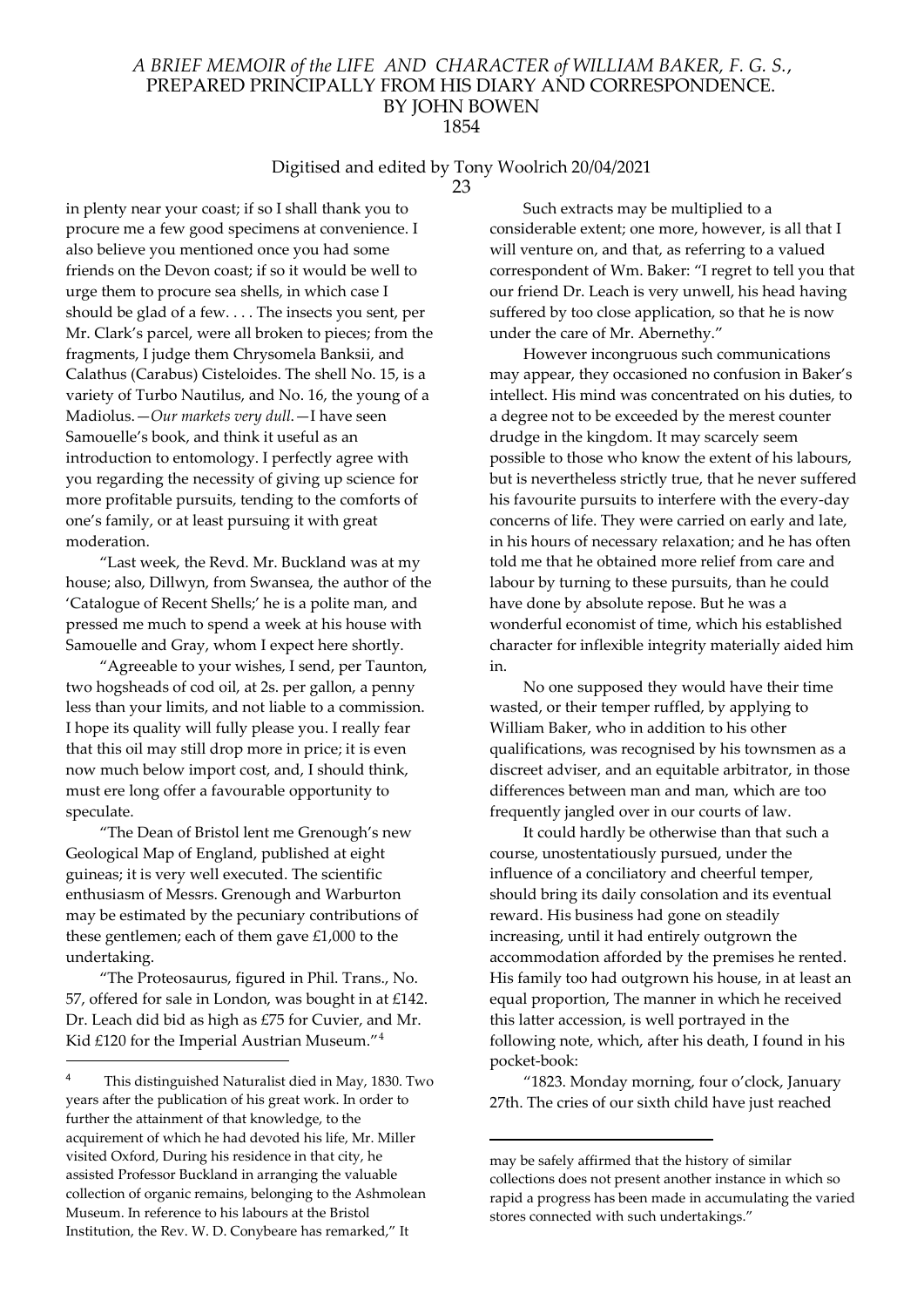#### Digitised and edited by Tony Woolrich 20/04/2021

my ears. God bless it and its mother, and God grant that it may be a blessing to us both." <sup>5</sup>

Being thus squeezed perforce out of his narrow nestling-place in the Fore-street, he was enabled to purchase the very extensive premises in St. Marystreet, where he passed the remainder of his life. Having ample space there, with every requisite convenience for the preparation of goods, his business was managed less expensively, and with infinitely less of that turmoil and confusion which are inseparable from confined premises. It was with an honest manly appreciation of his position, he would say, that travelling agents in the leather trade, who were well acquainted with the business, pronounced his premises to be at least equal to any currier's in the West of England.

His collection was no longer confined to corner cupboards, and gloomy hiding places. He had now a room of his own, with an adjoining court and spacious loft, where the Boa Constrictor could stretch its vast length along, and the Solan Goose and the Swan expand their wings unchecked. His insects, now amounting to several thousands, could be here consigned to their respective divisions without confusion; while the walls afforded space for a series of careful drawings of that interesting coast which lies between the estuary of the Parret and Minehead. Submarine forests, bone beds, and strata rich in Saurian remains, all explored and drawn by himself, were so arranged as to enable him in the most effective manner to assist the enquirers who so frequently applied to him for information on such subjects.

His collection was not confined to matters of local interest; it included a fair sprinkling of what are termed the curiosities of other countries. It was not however as mere curiosities that these were estimated. They were frequently valued by him as mementos of friendship, or gratitude, or both. The heart, as well as the eye, were interested in this portion of his wealth, which represented no expenditure of cash, but marked a cherished remembrance of sympathies and kindnesses. In this way he had laid most parts of the world under contribution. A connection of his friend Mr. Poole, who commanded a ship trading between Bristol and the west coast of Africa, never returned from a

<sup>5</sup> That sixth child was Eliza, the present Mrs.Knowles, who has so amply realised her father's prayer.

voyage without adding to that motley store, which was open for everything, from the head of an Alligator, to the egg of a Humming-bird. Some old friends at Demerara, were equally profuse in their contributions; while a poor, grateful, parish apprentice, who had worked his way to Australia, (before the nugget days,) took frequent opportunities, by a succession of birds, reptiles, and insects, of testifying his gratitude to that kind master who had educated him, taught him a trade, and enabled him to attain a somewhat distinguished position in the other hemisphere.

One of his contributors, an early friend, who had been actively employed in different parts of the world, always contrived to find opportunities for adding to the Bridgwater Cabinet. This person could never be induced to preserve anything curious for himself, but was a voracious collector and careful preserver for his friends. Amongst other things, he added several hundred specimens of foreign insects to the collection.

Baker's room being thus tolerably wellfurnished by his own untiring industry, and by the contribution of his friends, became as rich in subjects for recollection as in specimens. Indeed many of the latter were associated with past ideas, to such an extent as to render them materials of moral philosophy as well as of natural, to those who knew their history, and were more disposed to revel mentally in the recollection than to analyze the specimens. His room thus became a speaking gallery of mementos, where his acquisitions and his friendships were classed around him under a vivid principle of association, affording materials for employing the mind, exercising the memory and expanding the heart.

This was his earthly Paradise, and if it had not occasionally smelt too strong of camphor and tobacco smoke, it might in some degree have been mine too; although there was only one specimen in it that I took any very decided interest in. <sup>6</sup>

<sup>24</sup>

This room afforded an occasional subject for a little good humoured badinage. One of Baker's old friends complained that general literature did not receive its due share of attention there, and affected to charge the assumed neglect on the glass of ale, with which my abstemious friend moistened his evening pipe. On this assumption, the following was sent to him anonymously, the original of which I have lately found carefully preserved amongst his choicest scraps: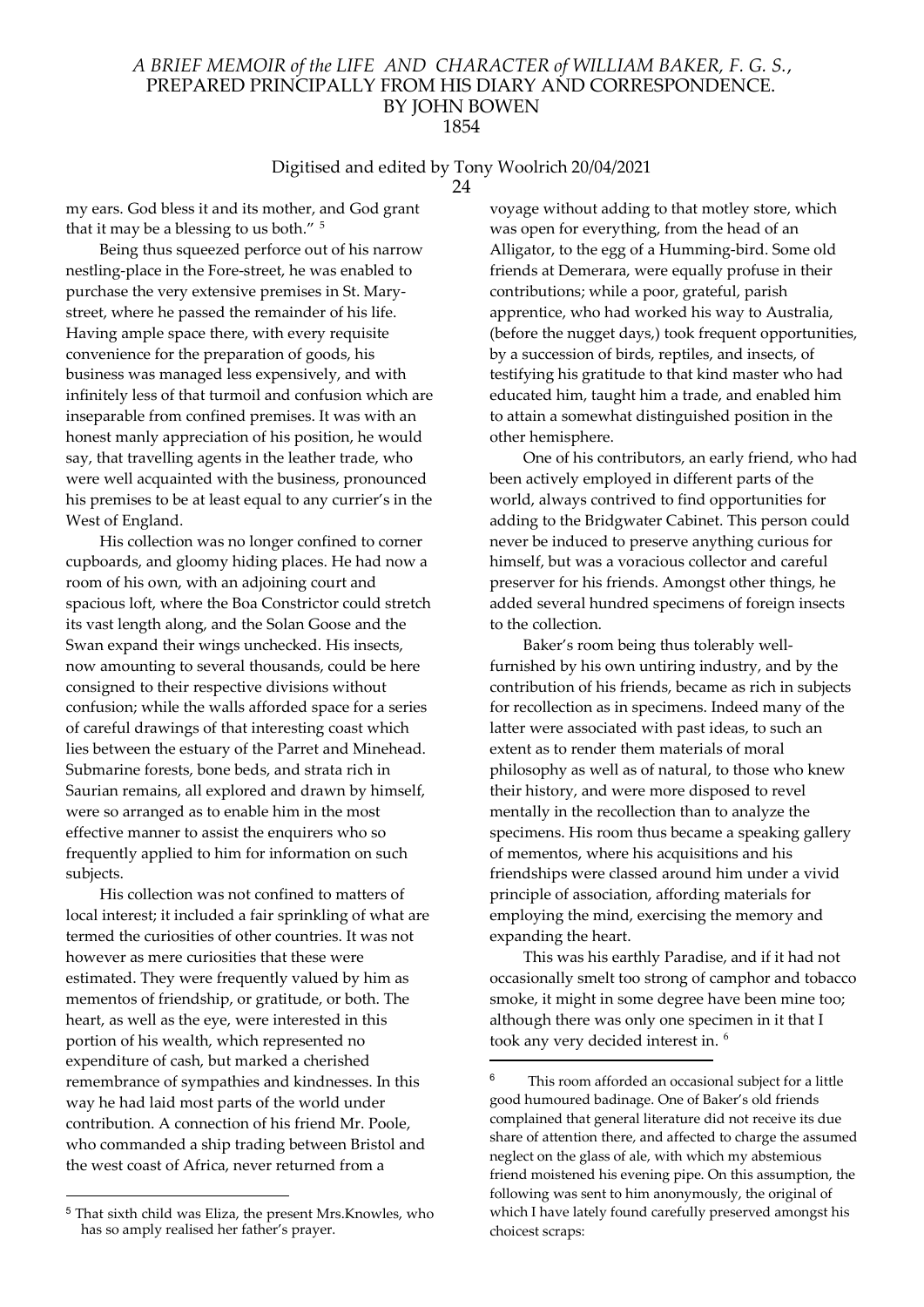#### Digitised and edited by Tony Woolrich 20/04/2021 25

Here for nearly thirty years he sedulously pursued a course of collecting, examining, and classifying, which placed him high amongst the most distinguished men of the age in these pursuits. To follow him in detail within the limits of such a paper would be difficult; and in the present advanced state of science unnecessary, as the career of a successful Naturalist, is not likely to afford any striking results. The course of such a man may be likened to the steady progress of a powerful locomotive engine up an inclined plane. Step by step is made good; nothing to excite a thrilling interest, or to illumine an imposing spectacle. But let the power fail, or the mass pass the culminating point, and come down by the run, and then what a theme! William Baker, however, never afforded such an exhibition to test the descriptive talents of a biographer. He undertook no ascent which overtaxed his power. Thus he has left but little to chronicle on these subjects, beyond a vast accumulation of facts, which in the aggregate attest the successful labours of a discriminative, indefatigable, humble-minded Naturalist.

NEW SONG,

Composed for a select bevy of Philosophers, who meet to fumigate recent Animal Remains, and dilute Fossil Saurians, with bitter ale.

"Don't believe those who say,

Venus sprung from the lea, As brilliant in beauty, as beauty could be; But think of the rapture the mind might inspire, Would she spring from a hogshead of foaming entire.

"'Tis said that one Homer, whom Sophs call divine,

Decimated his water, with a measure of wine; Could he taste our infusion of barley and hops, 'Twould make the old Heathen ashamed of his slops.

 "But what care we for Homer's rhapsodical tones? Although one may covet a mass of his bones; For where's the Collector who would not be gratified,

- With the Bard, or his Iliad and Odyssey—stratified ?

"Some drinkers that followed, lived hard by the Tiber; One Horace, their Laureat, was a mortal imbiber; And well might he laud their Falernian, when stale,

For strike off the F, 'tis dog-latin for ale.

"Let dreamers, like Shakespeare, their nostrums exalt What 's his 'good sherries sack,' to a sack of good malt? On your outlandish trash, why should genius be spent? Fat Jack should have glorified Burton-on-Trent. "Then quaff, brother students, we'll lecture,—not joke, Till our heads are as clear as a bottle of smoke; And Professors might envy, amidst their regalia, Our fountain of wisdom, our native cask alia.  $''$  x.  $x''$ 

That a detail of these facts is not admissible in such a memoir is the less to be regretted, as a brief notice of his connections and correspondence will afford a more satisfactory proof of the position he eventually occupied; but before we again recur to his connection with Naturalists, it would be unpardonable to overlook the enduring friendship of his early friend and instructer, Mr. John Coles Symes.

A most extensive series of letters from this gentleman, down to 1852, attest the deep interest he took in the temporal success and spiritual concerns of his early pupil. A spirit of earnest persuasive piety pervades the whole mass, which could not be otherwise than most welcome to that facile and grateful mind to which it was addressed.

In a similar spirit his communication with another most valued friend was kept up; but in this case was constantly blended with his favourite pursuits. In Natural History, as a study on any principle of established classification beyond that referred to by Mr. Clark, already quoted, we must consider his connection with Mr. Anstice, as the determining event. Although living within a few doors of each other, so many notes, queries, and extracts passed between them, on their favourite pursuits, that these notes, with the necessary references, form a moderately thick quarto volume.

In this correspondence, a constant interchange of those nameless attentions, which exhibit the amenities of life, were blended with interesting facts in Natural History. Even a present of a pot of honey from Baker, is made the medium for conveying an instructive fact on one of his favourite subjects, —the management of bees.

"My dear Sir,—I beg you to accept a little honey. If you like honey at all, you will relish this the more because the industrious collectors of it were not murdered when I took their treasure from them, and indeed they yield it to me out of the abundance of their riches without suffering any inconvenience."

To this note I find the following characteristic reply:

"My dear Mr. Baker,—I cannot defer the expression of my best thanks for your repeated kindness, too liberally bestowed, for though I often take the advantage and benefit of your last supply of the luscious gathering of your interesting little labourers, it is not yet exhausted. It is indeed a gratifying recollection that you have found the means of repaying yourself for the care in their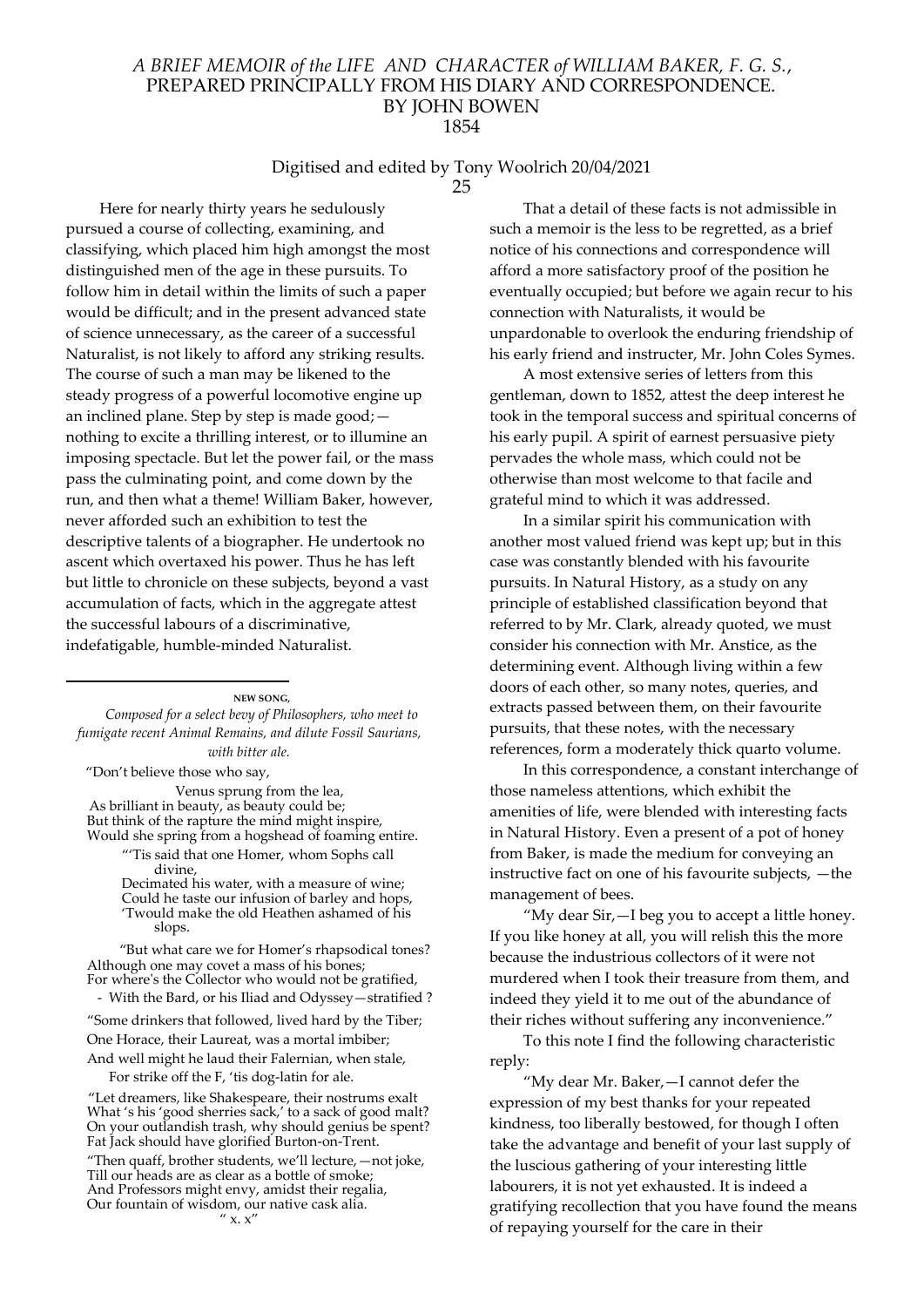# Digitised and edited by Tony Woolrich 20/04/2021

26

accommodation without destroying or injuring those industrious little creatures, it has and will give an additional relish to their delicious produce . . . . . 'We have a lamprey, of about two feet, about to be prepared for table; have you any wish to examine it in that process or any other."

It was not always that the invitation referred to a subject which could be fairly associated with the dinner table. Sometimes it was to dissect a friend's dead monkey, or a hooping swan, "rather too high to keep any longer." But these were mere exceptions, the general subjects were such knotty points in classification and physiology, as they could occasionally assist each other in.

These communications afforded Baker the advantage of being placed on an easy footing with the distinguished men from every part of the kingdom, who occasionally visited Mr. Anstice. In his room, so well known to Naturalists, Baker first became acquainted with Professor Buckland, and the Revd. W. D. Conybeare, and this first meeting was marked by an event which then excited considerable interest amongst Geologists and Professors of comparative Anatomy.

An ill-looking mass of stone, which had been picked up by Mr. Clark in a quarry at Street, was deposited with Mr. Anstice, on the belief that it might possibly turn out something rare. My worthy friends would have it, that they could discover teeth in it, and some indication of cervical vertebrae, but I had not sufficient discernment or faith to see anything of the kind, for which defect two of the best tempered men in the world were occasionally half disposed to be angry with me; but even this penalty in no wise improved my vision. The practised eye of Conybeare, however, at half a glance, recognised not only a head in this crushed, shapeless mass of stone, but the very head which he and De la Beche had been so long looking after. The Philosopher of Syracuse could not have shouted Eureka! in a more triumphant tone than that in which this able expounder of nature's mysteries hailed the most hideous of all fragments, as the veritable head of the Plesiosaurus. Its identity being fully established, it was borne off in triumph, and, as I have heard, handed over to Chantry to be relieved of some of its incrustations.<sup>7</sup>

7 In Additional Notices on the Fossil Genera, Ichthyosaurus and Plesiosaurus, by the Rev. William D. Conybeare, M.G.S., &c., [from transactions of the

With the advantage of such introductions, occasionally marked by events referred to in the scientific publications of the day, Baker soon became extensively known among those whose voice is fame, in connection with the pursuits he had adopted; but this, although drawing largely on his <sup>8</sup>time, did not interfere with his paying occasional visits to his early friend, Mr. Poole, at Stowey, where he was always a welcome guest. There he had the privilege of meeting Robert Southey, and, on another occasion, one who subscribed himself as Mr. Poole's "grateful, sincere and affectionate friend, Humphry Davey."

This was Sir Humphry's last visit to Stowey, when he termed himself "a mere ruin of what he was," and requested that "nobody should be asked to meet him." Mr. Poole's account of Baker's introduction under such circumstances, is thus given by Dr. Paris in his life of Davey: "In the evening, Mr. and Mrs. Ward, the former of whom he had long known, frequently came to make a rubber of whist. He was averse to seeing strangers; but on being shewn the drawings of Natural History, of a friend of mine of great talent, Mr. Baker, of Bridgwater, he was anxious to know him, and was much pleased with his company. He suggested to him various subjects for his investigation, concerning insects and fish, particularly the Eel."

Among Baker's notes, I found the following on this subject: "Sir Humphry believed that the Eel and Conger were specifically the same fish, and that they were both hermaphrodite, and these opinions, he said, were held by Sir Everard Home, who had adopted them after careful anatomical investigation. I doubted the correctness of this conclusion, and respectfully expressed my doubts, promising to commence a series of investigations on these subjects, and to communicate the results to Sir Humphry as

Geological Society, vol. vi.]; it is stated, under the head Piesiosaurus:

<sup>&</sup>quot;The researches of Mr. De la Beche, during the past year, have not been crowned with the success of meeting an entire skeleton of this new genus; but many important parts have been brought to light.— Of the head, only a single specimen approaching to completeness has yet occurred, which was discovered by Mr. Thos. Clark, in the Lias of Street, near Glastonbury. It is represented in plate xix. This specimen is unfortunately much crushed, but is nevertheless sufficiently perfect to exhibit its most essential osteological characters." 8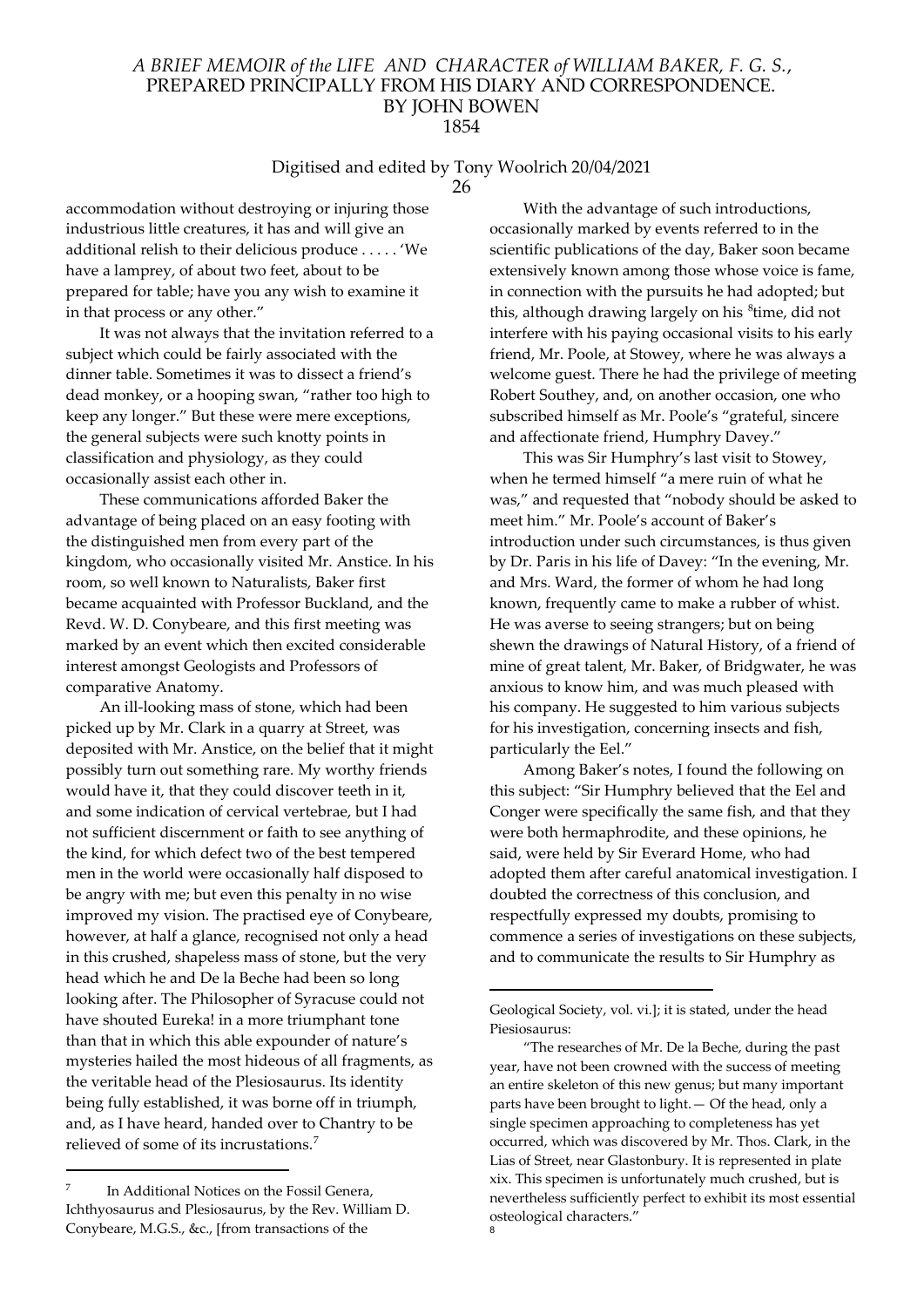#### Digitised and edited by Tony Woolrich 20/04/2021 27

early as possible."

This conversation appears to have been strongly impressed on Sir Humphry, as, in a letter to Mr. Poole in the following year, he refers to Mr. Baker three or four times, concluding with, "Sir Everard Home is firmly convinced that the eel is hermaphrodite, and impregnates itself; this, though possible, appears to me very strange in so large an animal. If Mr. Baker will determine this point, I can promise him an immortality amongst our philosophical anglers and natural historians." This communication being forwarded to Baker by Mr. Poole, called forth the following reply, which will be read with more interest than a mere dissertation on eel's eggs.

 "Bridgwater, January 13th, 1828. "Dear Sir,—When I received your very gratifying letter of the 4th January, containing a communication from Sir Humphry Davey, I promised myself the pleasure of giving you further information relative to my investigation of the eels, in a very short time, but I have been prevented by illness from bestowing one hour's attention to Natural History during the last fortnight; I hope to be able to resume my researches next week, but I find these common, well known creatures extremely puzzling. I fear that my delay has given you cause to think that I do not value the attention which Sir Humphry Davey was pleased to shew me, when I had the happiness of meeting him at your house, and that I am inattentive to his remarks on those opinions of mine, which you have been pleased to send him since he left England, but be assured, my dear sir, that few circumstances of my life have given me so much pleasure as my interview with the illustrious philosopher, together with the knowledge that my observations are considered worthy of his attention.

"I am truly sensible of your kindness in bringing me acquainted with him, but this kindness is oniy a continuation of that friendship which has contributed so much to my success in life, and to my substantial happiness.

"If you should write to Sir H. Davey before I have done anything further worth communicating to him, please to say that I will follow those subjects to which he has called my attention, as steadily as my every day employment will allow; that I expect to furnish some strong and decisive character of specific distinction in the Muræna Conger, and M. Anguilla, very soon; and that I will do my best to improve my

knowledge of their mode of reproduction. I do not promise myself complete success in this part of the enquiry, since the subject has been attempted for so many ages by Naturalists of the greatest ability.

"As the spring advances I will also do what I can to increase our store of information on the Natural History of the Phrygania Ephemera, and other insects imitated by fly fishers.

> "I remain, my dear Sir, "Your very faithful and obliged friend, "WM. BAKER."

To Thomas Poole, Esq., Stowey.

A subsequent letter, from Sir Humphry Davey, dated Park Street, March 26th, 1828, begins thus:

"My dear Poole,—Your letter has given me great pleasure; first, because you, who are an enlightened judge in such matters, approve of my humble contribution to agriculture; and, secondly, because it makes me acquainted with your kind feelings, health, and Mr. Baker's interesting pursuits.

"Mr. Baker appears to me to have distinctly established the point that the eel and conger are of different species; and from his zeal and activity I hope the curious problem of the generation of these animals will be solved. I shall expect with impatience the results of his inquiries."

Even in the Eternal City the idea seems fresh on his mind. In one of his last letters to Mr. Poole, he says: "I hope you got a copy of my little trifle, 'Salmonia.' I ordered copies to be sent to you, to Mr. Ward, and to Mr. Baker. I have no doubt Mr. Baker is right about the distinction between the conger and the common eel. Pray tell me particularly what be has done; this is a favourite subject with me, and you can give me no news so interesting."

This subject on which Sir Humphry Davey expresses himself so earnestly, was patiently pursued, and, after innumerable dissections and extensive inquiries, the point which had remained a mystery from the days of Aristotle, was satisfactorily cleared up. A short note to Mr. Anstice may be an appropriate close to this subject:

"Feb. 5th, 1829.

"Dear Sir,—I have now so thoroughly succeeded in proving that the Eel and Conger are distinct species, and that both are analagous, in their mode of breeding, to other fishes, that I intend at once to write to Sir Humphry Davey, to inform him of the success of my investigations, which I have carried on for more than a year.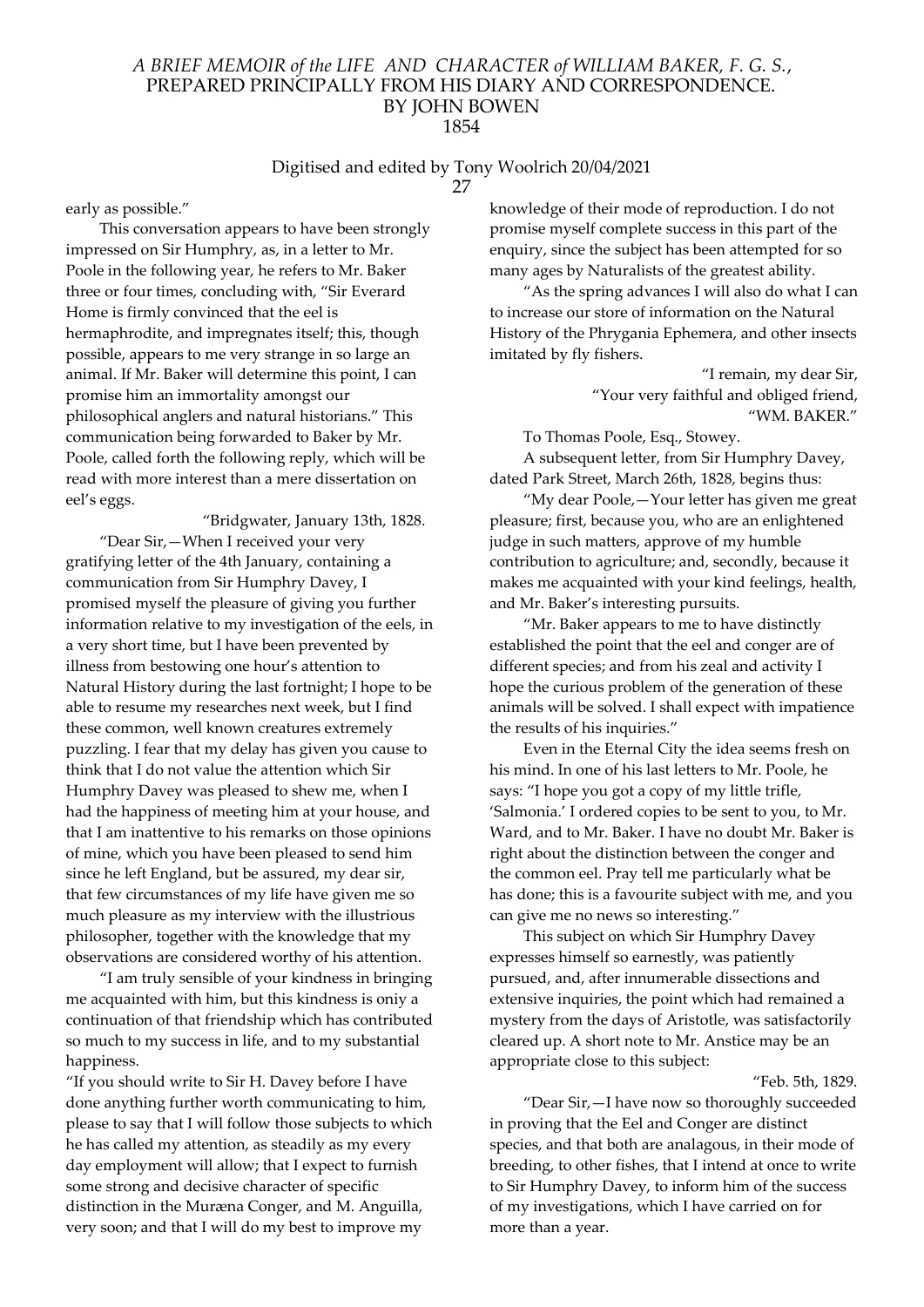# Digitised and edited by Tony Woolrich 20/04/2021

28

"The whole of the Viscera of the Conger and common Eel, differ in a most striking manner, when the eye becomes acquainted with them, and strange to say (perhaps I have mentioned it to you before), the Conger has 30 more vertebrae than the Eel, and the ova are visible to the naked eye for a month before exclusion, in both species, especially in the Conger.

"I am, dear Sir, "Yours faithfully,

"Robert Anstice, Esq. "WM. BAKER." Amongst his memoranda I find the following:

"My investigation of Eels led me to dissect many small animals, amongst them were nearly all our Reptiles and Amphibea, and I made drawings of many of their internals; most of those of the Mammalia, are in 'Bell's Quadrupeds,' and of the Reptiles, &c., in 'Bell's Reptiles,' those of the Fishes are in ' Yarrell's British Fishes.'<sup>9</sup>

The drawings and papers connected with these matters, and of an inquiry into the genus Salmo, are, with the permission of the family, placed on the table of the Society. In quitting this division of his labours, which cannot be satisfactorily dealt with, without drawings and references, I pass on to some notes in his journal which refer to living subjects, requiring no artistic aid.

"May 20th, 1832. A swarm of bees left my hive on the 18th instant, about eleven in the morning; they

settled well in my garden and I hived them well. Between three and four in the afternoon they left their hive, and after flying over the garden in the usual manner, they flew away and settled on a currant bush, in Mr. Wride's garden, where they rested about half an hour before I could go to them. I was induced to take them home without hiving them. They were nearly all on one branch, which I easily cut ofl and I carried them through my neighbour's house and home to my own garden, suspended from my hand. No bees could behave better, for although they ran about my naked hand as I carried them through the streets, and although I had handled them a great deal before in the day, I was not stung once. These bees are descendants of the swarm which I induced to settle on a branch which I carried in my hand about seven years ago in the street near the church. A second swarm left the old hive this morning, and after flying about as usual returned home.

"The hive swarmed again to day and settled on the same bush which the first swarm chose. I hived them well, and about three hours after I went to examine them, and, to my great surprise, I observed a queen walking leisurely away from the mouth of the hive. I caught her and confined her in a small gauze bag, and placed her at the old stock, and the new one, and took her from the bag and held her in my fingers amongst the bees of both, but no one took the least notice of her. I put her in a box with a few drones and common bees, still no attention was paid her. I offered her a little moistened sugar, which she sucked a short time, but she died in a few hours. Thus much for royalty, even amongst these loyal creatures we see that it sometimes suffers the same miserable fate as occasionally befals the mighty sovereigns of the world. Perhaps I should not consider this female bee a queen but a princess, who, with another royal one, attended the people on their emigration, but was expelled on the formation of the new colony. She was wounded, and her wings were slightly mutilated before she was driven out. One of the antennae was off and the other injured. This probably was occasioned by a royal combat, as a queen was left, which is proved by the well doing of the bees.

"June 1st, 1833, My boys, I find, are obliged to keep their old pet, the brown owl, in close confinement at nights to save the remains of their little menagerie.

<sup>9</sup> This subject is somewhat playfully referred to in the following letter to Miller: "I have a splendid specimen of a Fox, stuffed, and just dry, and I am preparing the bones for a skeleton. Can you procure for me a pair of eyes, to make the fellow look well, or can you inform our friend, T. Clark, where he can procure them. Ever since I have had the pleasure of knowing you, I have talked of the great things which I intend doing in the way of Natural History, looking forward to a period of greater leisure, but I find myself every year more and more engaged in business. Therefore, in order to be doing something becoming a Naturalist, or a Natural perhaps my friends say, 1 have, during the last year and a half, frequently made my eating subservient to this purpose. I have fed much on fish since you sent me S. E. Home's paper on Eels, and I have preserved the bones in excellent order, so that I can now shew you, when, you come this way, the skeleton of most of the species, I mean British, of Muraena Phironectes, Gadus, Clupea, Salma, &c., &c. I think I have made some discoveries in this way, but I keep them to myself, not from selfishness, but from want. of time to communicate them to others."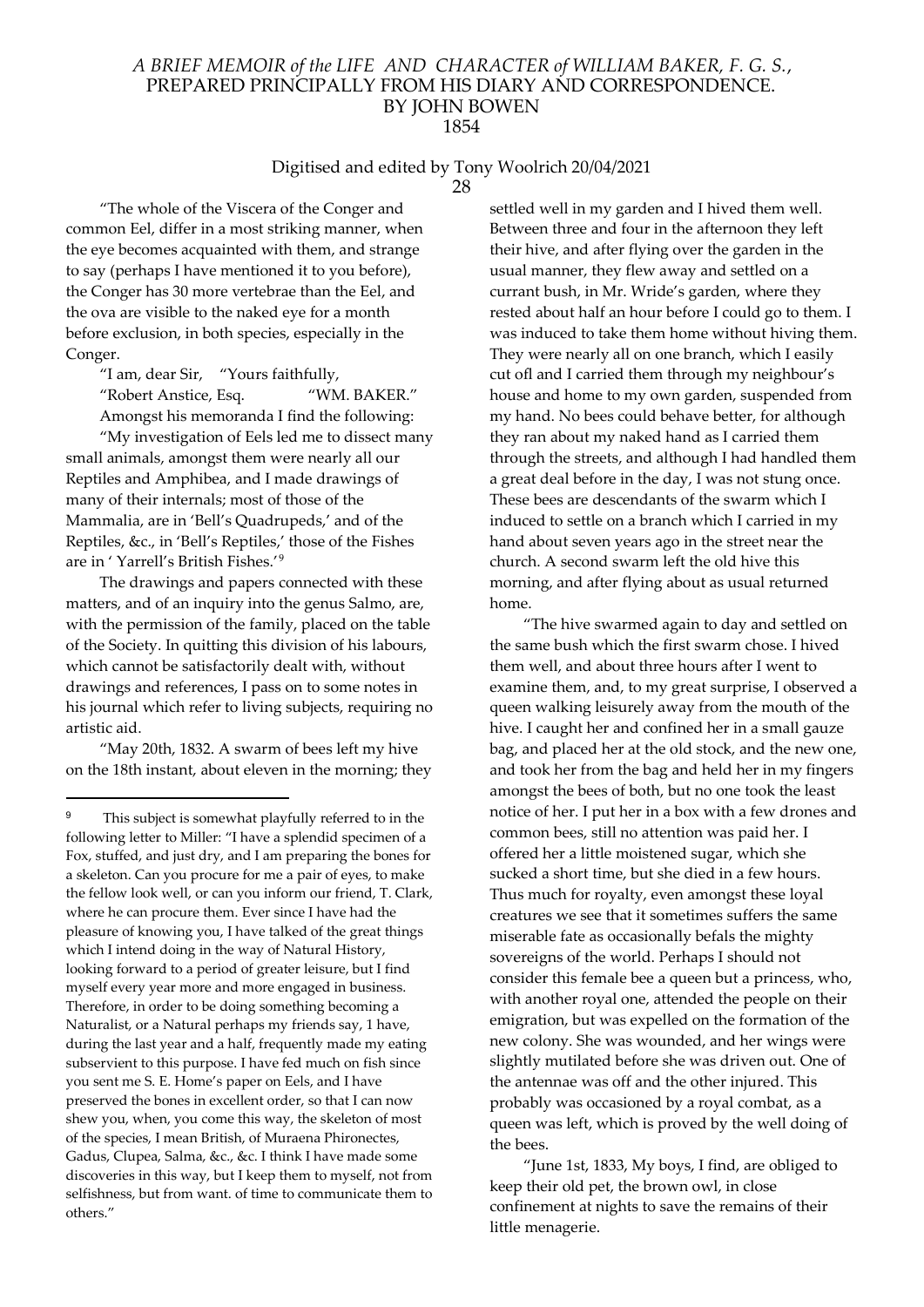# Digitised and edited by Tony Woolrich 20/04/2021

29

"It is interesting to see how beautifully discipline will subdue and change the habits of animals, and at the same time to know that natural habits, which have been for a long time subdued or changed, if once more returned to are likely to prevail on all occasions favourable for indulgence.

"The boys had trained the following company to live together in complete harmony, Brown Owl, Strix Stridula; White Owl, Aluco Flamens; Kestrel, Falco Tinnunculus; Domestic Pigeons; Bantam cock and hens; Domestic Cat; and sometimes young Rabbits. These were all at large in a spacious room, and the boys had also a Magpie, which was not allowed to keep this society, because when he had been admitted once or twice his playful, mischievous tricks were very troublesome, both in word and deed, to the quiet steady family. He was allowed to wander all about the premises, he knew the hours of meals, and how to procure his share on those occasions, he was admitted into the parlour as well as to the kitchen, and would visit all the bed-rooms at his pleasure. He was in the habit of washing every morning in my wash hand bason as soon as I had left it, and he amused himself afterwards before the looking glass; on one occasion, he threw down a drinking glass, and broke it, for which offence he was ordered into confinement, and the boys put him in with their other pets. He was seen during the day, twitching the tail of the brown owl, and disturbing his quiet by chattering noise. No mischief was apprehended, but on the morning following poor mag was found dead, and the object of his yesterday's sport feasting on his body. No precaution was taken to prevent the owl from committing other murderous deeds, and on the third night after he killed a pigeon and feasted on it. He was then confined, but in a few nights after he got loose and killed the white owl."

This detail having been given to a gentleman who was a distinguished Phrenologist, he was desirous of applying it to illustrate the object of his pursuit, but I am not aware whether the intention expressed in the following note was carried out or not. "The account you gave me of the destruction of your tame birds by the brown owl, would make an interesting Phrenological paper, illustrative of the organ of destructiveness in a state of excitement, after having laid latent for so long a period, if you could find time to communicate the circumstances attending it, I could read it to the Edinburgh

Phrenological Society; I shall be in that city for some months."

I am not aware that the destructive propensities of the owl were ever made subservient to Baker's pursuits; he however succeeded in availing himself of the voracity of some of the beetle tribe, for preparing skeletons of small animals. These destructive gourmands (the "Vermestes Larderenses,") certainly effected the operation assigned to them, with a dexterity and neatness which has never been equalled by any other process. As the perfection of the skeletons so prepared, occasioned astonishment and inquiry, perhaps the best mode of referring to the same, will be by a brief extract from some of the correspondence which took place on the subject.

"Dear Sir,—The Dean desires me to thank you very much for your kind present of the skeletons, which are beautifully prepared. I have, to-day, taken them to St. George's Hospital, and shewn them to several of our medical men, and I assure you they caused no little admiration, both for their perfection and cleanness. If you will kindly send me, at Westminster, some of the little beasts, I shall be very much obliged, for it is a new process, and I believe, as yet, not known in London."

This request was complied with, accompanied by the following instructions:

"I have now the pleasure of sending you some of my little anatomists, agreeably to my promise. I have given them some work to do on their way to town, on two specimens of an undisplayed Crothus Scorpio, believing that they will be all the better for being agreeably employed on their journey. You must not expect them to do much for you this summer, but if you will procure them a small bird, an old one is best, or a small fish or so, you will probably have them cleaned well whilst the warm weather continues. You will assist the little workmen if you will have the specimens of a bird, drawn, skinned, and fixed, with a few pins, in any position you like, on a piece of wood; if fish, the side which is to be cleaned is to be cut away carefully close to the pins without injuring the bones, the head carefully cut in two, and the specimen placed out on a smooth piece of -wood, with the fins displayed by means of a few pins.

"You will not require a larger box for some time 'For rats and mice and such small gear, This box will last for many a year.'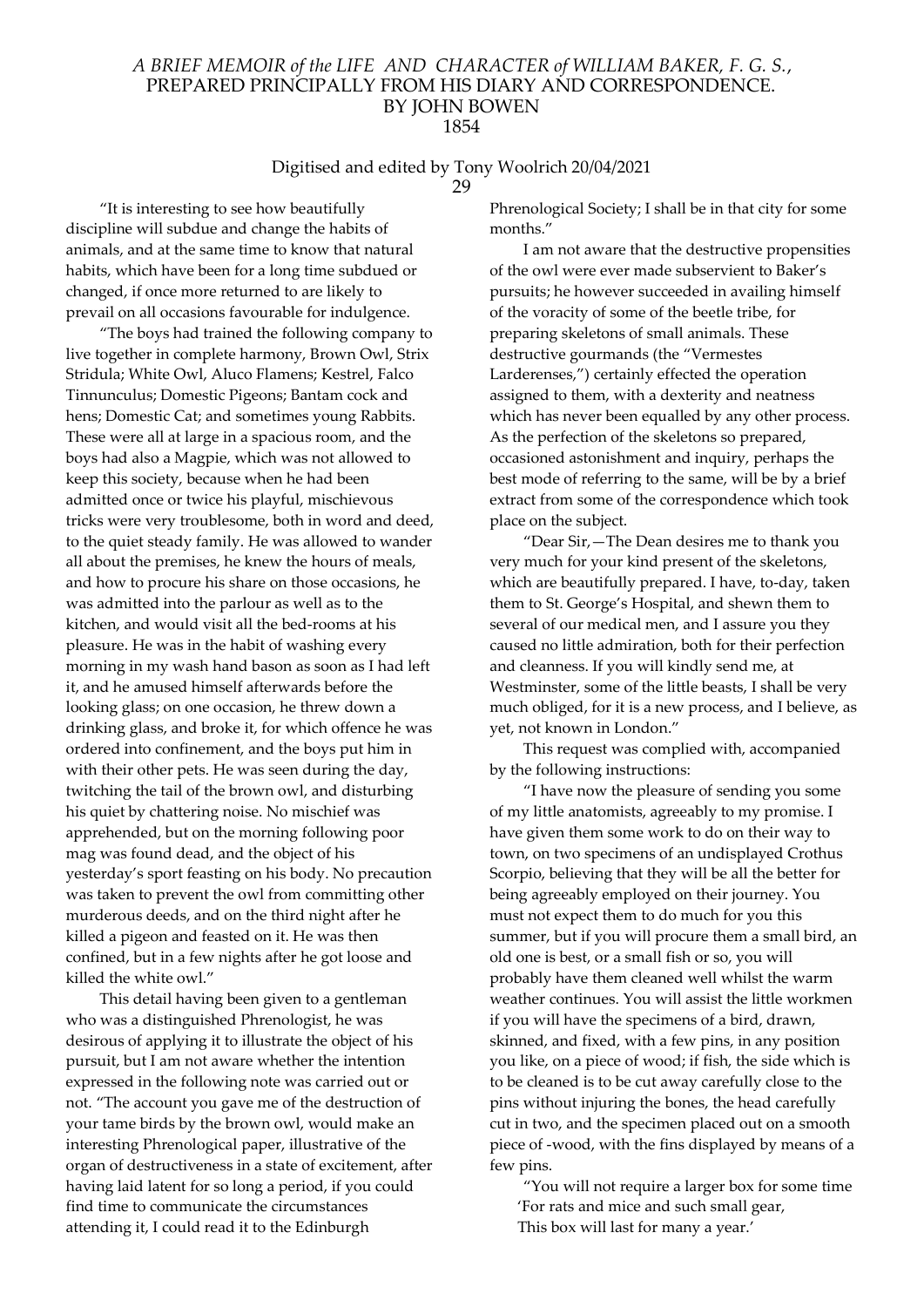# Digitised and edited by Tony Woolrich 20/04/2021

30

"The box will not require cleaning, and you will see without instruction how to clear off any dust from your specimens when you wish to remove them, but you must be careful to brush off any of the insects with a feather, or camel hair pencil, and place them back in your box."

"Dear Mr. Baker,—Your little beasts have arrived quite safe and in excellent condition. They are very lively and seem to have been hard at work all the way here, for one of the fish is already nearly clean. I assure you they are a most valuable present to me, and I hope when you come again to be able to show you some of their deeds. I understand your kind instructions very well, but if I ever am in doubt I shall take the liberty of applying to you . . . . . As the skeletons you gave me have been very much admired, I am particularly anxious to make some more for the College of Surgeons."

This mode of obtaining the skeletons of small animals, is well worth the attention of the curious Collector for its extreme simplicity, nothing further being required than enclosing the subjects to be operated on in a box with a number of the beetles; they will then speedily perform their work, leaving the skeletons clean, and the articulations in a perfect state.

I perhaps ought, at an earlier period of this Memoir, to have referred to Baker's intercourse with Professor Buckland, but a melancholy circumstance has rendered such a reference a painful one; nevertheless it cannot be altogether dispensed with.

As Sir Humphry Davey, through Mr. Poole, engaged Baker to enter on a certain field of inquiry; so Dr. Buckland, through Mr. Anstice, applied for similar assistance. This request is thus referred to by Baker, in a communication to Mr. Anstice:

"I am grateful and indeed proud that your kindness towards me led you to introduce me to Professor Buckland in your own good company; and I assure you, my dear Sir, it gives me very great pleasure to be considered worthy of going hand in hand with you in Natural History pursuits, indeed to be identified with you in anything.

"I thank you heartily for your extract from the Professor's letter, and I will use every endeavour, without delay, to assist in answering some or all of his queries."

The queries, then forwarded, referred principally to the Coprolitic Breccia, in which the learned Doctor took so much interest, and which

Baker had found near the mouth of our river. Other inquiries extended to innumerable points connected with the sectional structure of the district. The correspondence, continued as it was for several years, is too voluminous to admit even of an abstract; it embraces a vast variety of subjects from the component parts of various rocks, to the chemistry of milk. A few extracts will clearly exhibit the position Baker occupied in reference to Dr. Buckland and his friends.

"Bridgwater, Nov. l1th, 1841. "I am glad of this opportunity of writing to you as I am anxious to inform you that it will be found that the Cannington Park Lime Stone is composed like the chalk of minute organic bodies. I send a few small pieces which I have 'soaked in acids; a lens of low power will shew; in a good light, the organic composition of the specimens. These were not selected from any particular part of the hill; the rock seems to be almost wholly composed of these minute bodies. I have seen the article, 'Organic Composition of Chalk, &c.,' in the Annals and Magazine of Natural History, and, of course, the report of your remarks on this subject, at the conclusion of the number for July last. This is an overwhelmingly wonderful subject!

"Your kind invitation to visit you, at Oxford, is very gratifying to me, and few circumstances would give me so much pleasure as the treat you offer me, but I am so tied to Bridgwater that I fear I shall not be able to leave it, even for two or three days, for some months. Our dear friend, Mr. Anstice, was delighted to hear of you, and that you had been to Madely Wood; he is quite well, and his mind is as active as ever it was. He desires me to mention his kind regards to you."

# "Oxford, 25th August, 1842.

"My dear Sir,—Professor Liebig and his translator, Mr. Playfair, are here, and will be with Dr. Daubeny, at Bristol, Sunday. On Monday, I join them, at Bristol, by London mail train, and go with them to Bridgwater, to arrive at 12.10. These great chemists have two objects; first to see Mr. Crosse, secondly, to see the making of Cheddar or Bridgwater cheese. I have written to Mr. Crosse, proposing to visit him on Monday afternoon, about three, p.m. I shall be happy if you can go with us.

"Will you oblige me with a line, stating whether you can do so, and whether it will not be better for us all to go by rail to Taunton, and thence take a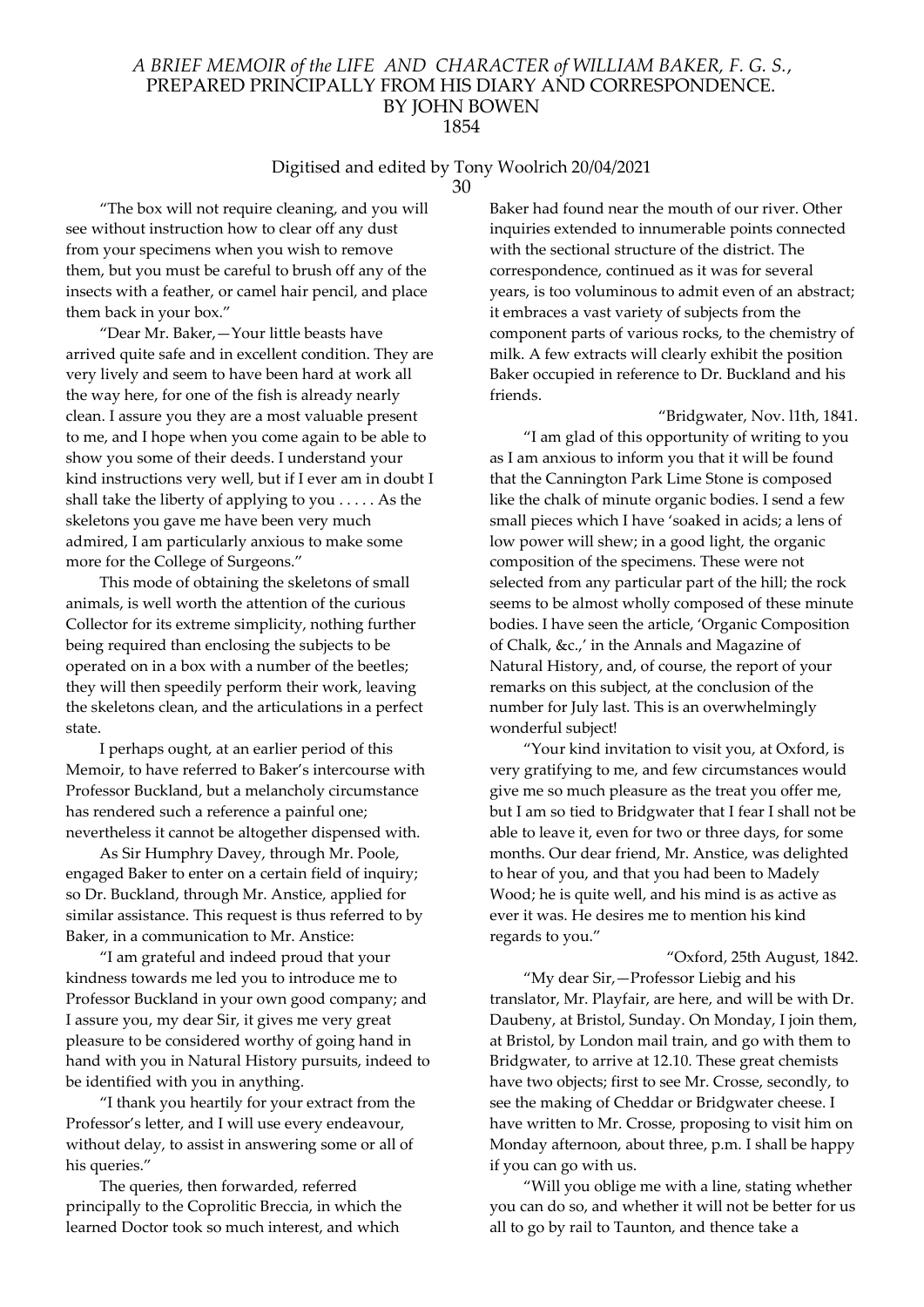# Digitised and edited by Tony Woolrich 20/04/2021

31

carriage to Broomfield, the other road is so bad, but this you know best; from Broomfield we must return to sleep at Taunton, or Bridgwater, as may best accord with the following scheme:

"We crave your aid to arrange with some maker of good Cheddar, or Bridgwater cheese, to admit us to see the whole process, Tuesday morning, no matter how early; any place accessible from Taunton or Bridgwater will do, for we could go ever so early in the morning, or Monday evening, from Mr. Crosse's house. Tuesday evening we return to Bristol.

"Believe me very truly yours,

"W. BUCKLAND."

Baker did attend this galaxy, who were accompanied by some additional stars. The manner in which they appreciated his assistance, appears in subsequent communications.

> "Primrose, near Blackburn, "Lancashire, 4th October, 1842.

"My dear Sir,—You were so good as to proffer me further assistance in my investigations in your interesting part of the country. I now trespass on your time by enclosing a series of questions, which you would oblige me very much by getting answered. Mr. Norris who so obligingly shewed us his dairy might be inclined to do so, but if it would not trouble you too much, I should like very much to have it answered by two or three of your principal men, in order that evidence may be compared. As I have no copy of the questions, you will perhaps return them with the answers. Liebig and I have visited all England and Scotland since we saw you, but have not, during our whole journey, passed such an instructive day as that which we did in your company. I trust that you will not repent your proffers of assistance, on finding the trouble which I now give you.

"I am, dear Sir,"

Yours very sincerely, "Wm. Baker, Esq. "LYON PLAYFAIR."

"Primrose, 24th October, 1842.

My dear Sir,—On my return from Drayton Manor, yesterday evening, I received your letter containing the answers to the queries which I forwarded to you. I am exceedingly obliged by the courteous manner in which you have assisted me with this subject, and even more so for the very valuable information which I have thus acquired. The queries were answered to my great satisfaction, and pray thank your friends in my name for their

kindness. I am sure, however, that they would find beans excellent for cheese, although all three have answered "no," to the question. Again allow me to thank you for your kind attention to my troublesome queries, and to hope you will not repent of your offer of assistance should I again have occasion to task your good nature.

> "I am, my dear Sir, "Yours very faithfully,

"Wm. Baker, Esq. "LYON PLAYFAIR."

"Salopian Hotel, November 4th, 1842. My dear Sir,-.—I am beyond measure vexed that my recent locomotions have caused your last letter to me to be mislaid, so that I could not answer it in time to invite you to dine at the Geological Society Club, the 2nd November, on which day I had the satisfaction to hear your name read, as a candidate recommended for election as a member of the Society, which I hope will take place on the 30th November. Meantime, I hope your visit to London may be so arranged as to allow me the pleasure of your company at the said Club, on Wednesday, 16th November, at the Crown and Anchor, at six precisely. We adjourn to the meeting at eight, at Somerset House. I enclose a note to Mr. Jordan, at the Museum of Economic Geology, who I am sure will have very great pleasure in showing you the contents of that establishment. Dr. Playfair, as well as myself, will, I am surer duly appreciate your kindness in making further inquiries for him relating to the chemistry of milk, and its very important products. You will be glad to hear that he has prepared a new manure (Galaxoid), containing all the elements of milk in their natural proportions, which he thinks can be sold at 16 or 18 shillings a cwt., and this sufficient to manure an acre; he will read an essay on the fatting of cattle, at the next Smithfield Christmas meeting.

"Dr. Liebig spoke much of your kindness to him, and was highly gratified by his visit to Bridgwater and Broomfield. Mr. Crosse has informed me of the errors of your police, in mistaking us occasionally half disposed to be angry with me; but even this penalty in no wise improved my vision. The practised eye of Canybeare, however, at half a glance, recognised not only a head in this crushed, shapeless mass of stone, but the very head which he and De la Beche had been so long looking after. The Philosopher of Syracuse could not have shouted Eureka! in a more triumphant tone than that in which this able expounder of nature's mysteries hailed the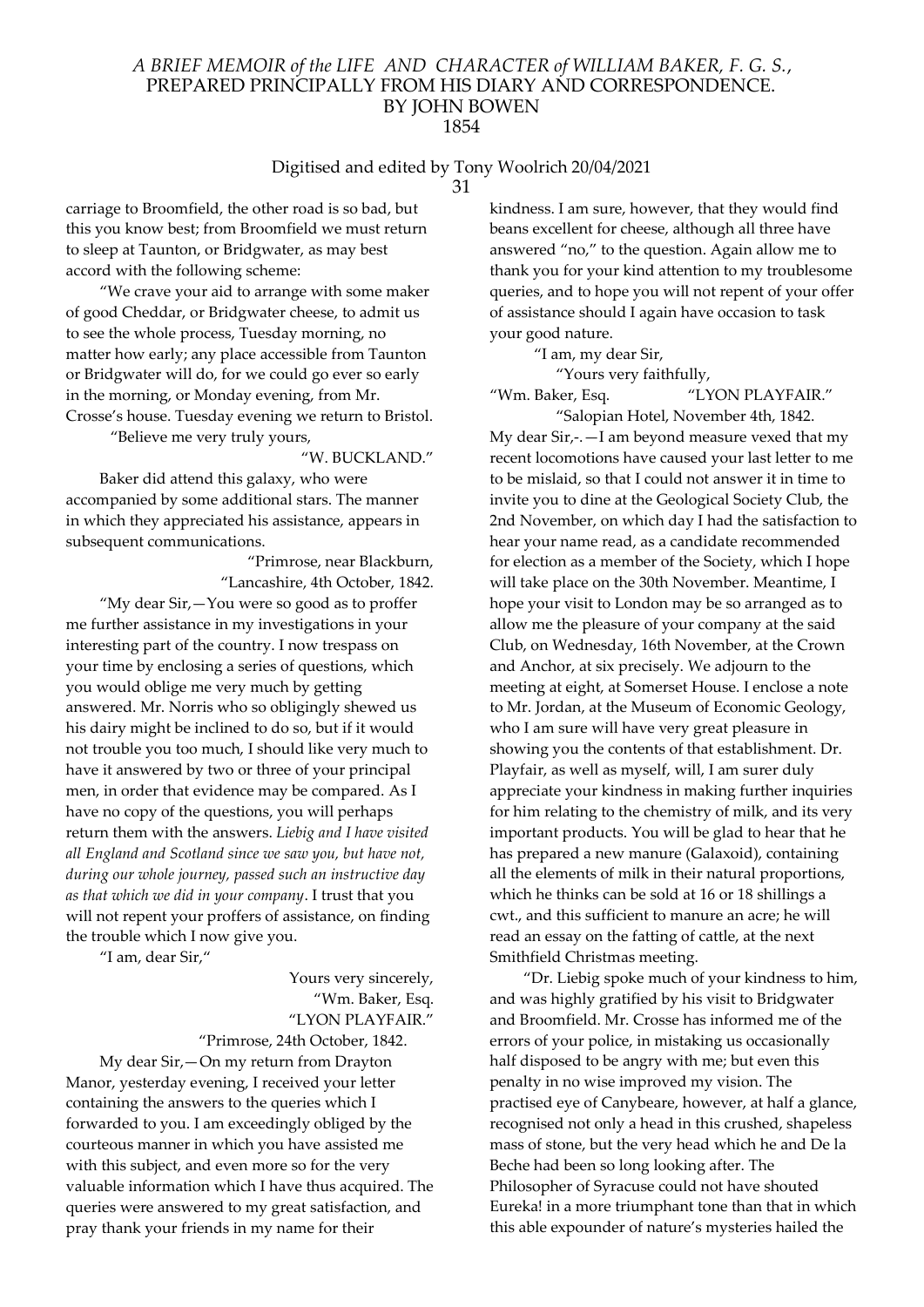#### Digitised and edited by Tony Woolrich 20/04/2021 32

most hideous of all fragments, as the veritable head of the Plesiosaurus. Its identity being fully established, it was borne off in triumph, and, as I have heard, handed over to Chantry to be relieved of some of its incrustations.<sup>10</sup> With the advantage of such introductions, occasionally marked by events referred to in the scientific publications of the day, Baker soon became extensively known among those whose voice is fame, in connection with the pursuits he had adopted; but this, although drawing largely on his time, did not interfere with his paying occasional visits to his early friend, Mr. Poole, at Stowey, where he was always a welcome guest. There he had the privilege of meeting Robert Southey, and, on another occasion, one who subscribed himself as Mr. Poole's "grateful, sincere and affectionate friend, Sir Humphry Davey."

This was Sir Humphry's last visit to Stowey, when he termed himself "a mere ruin of what he was," and requested that "nobody should be asked to meet him." Mr. Poole's account of Baker's introduction under such circumstances, is thus given by Dr. Paris in his life of Davey: "In the evening, Mr. and Mrs. Ward, the former of whom lie had long known, frequently came to make a rubber of whist. lie was averse to seeing strangers; but on being shewn the drawings of Natural History, of a friend of mine of great talent, Mr. Baker, of Bridgwater, he was anxious to know him, and was much pleased with his company. He suggested to him various subjects for his investigation, concerning insects and fish, particularly the Eel."

Among Baker's notes, I found the following on this subject: "Sir Humphry believed that the Eel and Conger were specifically the same fish, and that they were both hermaphrodite, and these opinions, lie said, were held by Sir Everard Home, who had adopted them after careful anatomical investigation. I doubted the correctness of this

conclusion, and respectfully expressed my doubts, promising to commence a series of investigations on these subjects, and to communicate the results to Sir Humphry as early as possible."

This conversation appears to have been strongly impressed on Sir Humphry, as, in a letter to Mr. Poole in the following year, he refers to Mr. Baker three or four times, concluding with, "Sir Everard Home is firmly convinced that the eel is hermaphrodite, and impregnates itself; this, though possible, appears to me very strange in so large an animal. If Mr. Baker will determine this point, I can promise him an immortality amongst our philosophical anglers and natural historians." This communication being forwarded to Baker by Mr. Poole, called forth the following reply, which will be read with more interest than a mere dissertation on eel's eggs.

"Bridgwater, January 13th, 1828. "Dear Sir,—When I received your very gratifying letter of the 4th January, containing a communication from Sir Humphry Davey, I promised myself the pleasure of giving you further information relative to my investigation of the eels, in a very short time, but I have been prevented by illness from bestowing one hour's attention to Natural History during the last fortnight; I hope to be able to resume my researches next week, but I find these common, well known creatures extremely puzzling. I fear that my delay has given you cause to think that I do not value the attention which Sir Sir Humphry Davey was pleased to shew me, when I had the happiness of meeting him at your house, and that I am inattentive to his remarks on those opinions of mine, which you have been pleased to send him since he left England, but be assured, my dear sir, that few circumstances of my life have given me so much pleasure as my interview with the illustrious philosopher, together with the knowledge that my observations are considered worthy of his attention.

I am truly sensible of your kindness in bringing me acquainted with him, but this kindness is only a continuation of that friendship which has contributed so much to my success in life, and to my substantial happiness.

"If you should write to Sir H. Davey before I have done anything further worth communicating to him, please to say that I will follow those subjects to which he has called my attention, as steadily as my every day employment will allow; that I expect to

<sup>&</sup>lt;sup>10</sup> "The researches of Mr. De la Beche, during the past year, have not been crowned with the success of meeting an entire skeleton of this new genus; but many important parts have been brought to light.—. Of the head, only a single specimen approaching to completeness has yet occurred, which was discovered by Mr. Thos. Clark, in the Lias of Street, near Glastonhury. It is represented in plate xix. This specimen is unfortunately much crushed, but is nevertheless sufficiently perfect to exhibit its most essential osteological characters."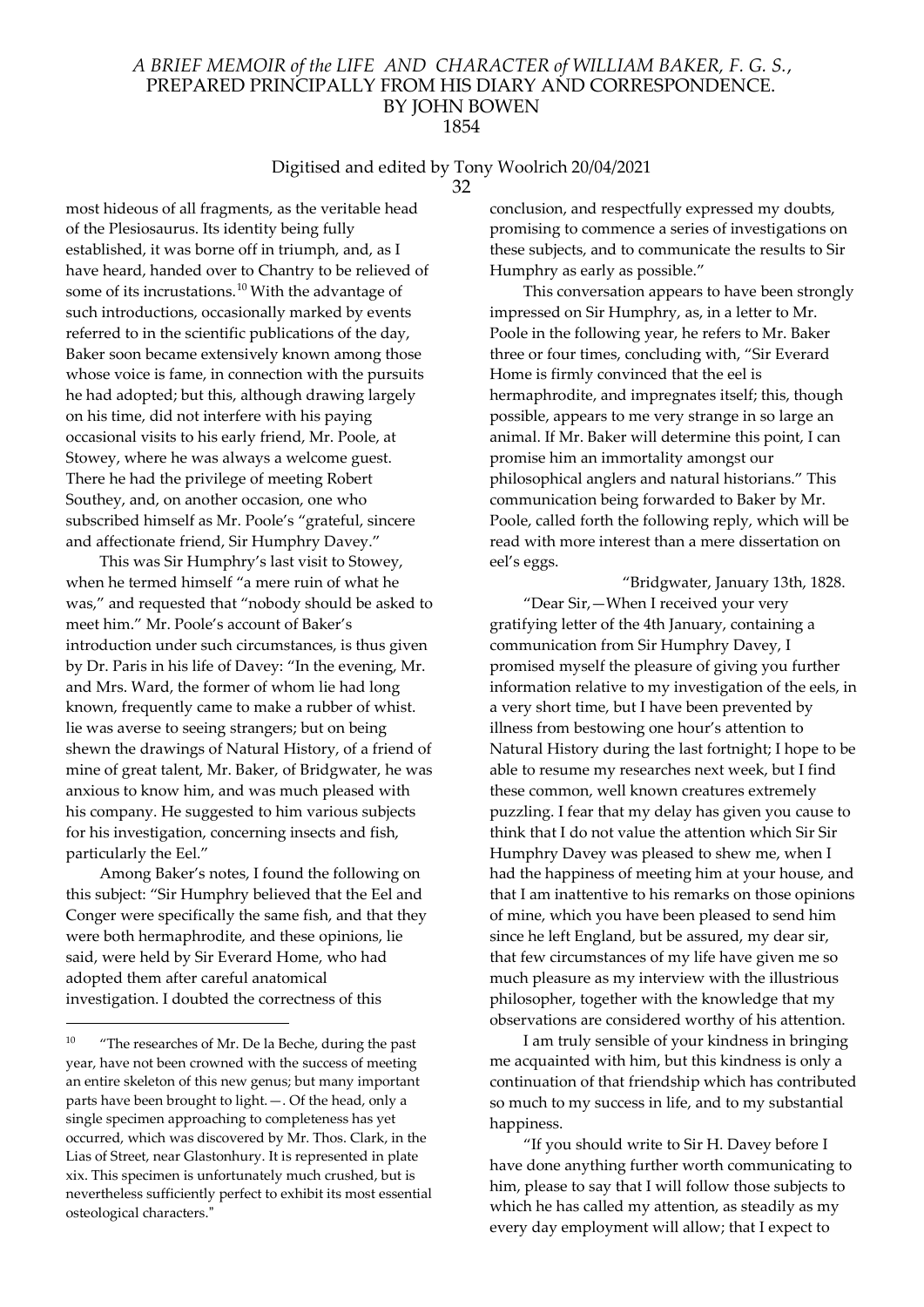#### Digitised and edited by Tony Woolrich 20/04/2021 33

furnish some strong and decisive character of specific distinction in the Muraena Conger, and M. Anguilla, very soon; and that I will do my best to improve my knowledge of their mode of reproduction. I do not promise myself complete success in this part of the enquiry, since the subject has been attempted for so many ages by Naturalists of the greatest ability.

"As the spring advances I will also do what I can to increase our store of information on the Natural History of the Phrygania Ephemera, and other insects imitated by fly fishers.

> "I remain, my dear Sir, Your very faithful and obliged friend, "WM. BAKER."

"To Thomas Poole, Esq., Stowey.

A subsequent letter, from Sir Humphry Davey, dated Park Street, March 26th, 1828, begins thus:

"My dear Poole,—Your letter has given me great pleasure; first, because you, who are an enlightened judge in such matters, approve of my humble contribution to agriculture; and, secondly, because it makes me acquainted with your kind feelings, health, and Mr. Baker's interesting pursuits.

"Mr. Baker appears to me to have distinctly established the point that the eel and conger are of different species; and from his zeal and activity I hope the curious problem of the generation of these animals will be solved. I shall expect with impatience the results of his inquiries."

Even in the Eternal City the idea seems fresh on his mind. In one of hjs last letters to Mr. Poole, he says: "I hope you got-a copy of my little trifle, 'Salmonia.' I ordered copies to be sent to you, to Mr. Ward, and to Mr. Baker. I have no doubt Mr. Baker is right about the distinction between the conger and the common eel. Pray tell me particularly what be has done; this is a favourite subject with me, and you can give me no news so interesting."

This subject on which Sir Humphry Davey expresses himself so earnestly, was patiently pursued, and, after innumerable dissections and extensive inquiries, the point which had remained a mystery from the days of Aristotle, was satisfactorily cleared up. A short note to Mr. Anstice may be an appropriate close to this subject:

"Feb. 5th, 1829.

Dear Sir,—I have now so thoroughly succeeded in proving that the Eel and Conger are distinct species, and that both are analogous, in their mode of breeding, to other fishes, that I intend at once to write

to Sir Humphry Davey, to inform him of the success of my investigations, which I have carried on for more than a year.

"The whole of the Viscera of the Conger and common Eel, differ in a most striking manner, when the eye becomes acquainted with them, and strange to say (perhaps I have mentioned it to you before), the Conger has 30 more vertebra than the Eel, and the ova are visible to the naked eye for a month before exclusion, in both species, especially in the

Conger. "I am, dear Sir, "Yours faithfully, Robert Anstice, Esq. " 'WM. BAKER."

Amongst his memoranda I find the following:

"My investigation of Eels led me to dissect many small animals, amongst them were nearly all our Reptiles and Amphibea, and I made drawings of many of their internals; most of those of the Mammalia, are in 'Bell's Quadrupeds,' and of the Reptiles, &c., in 'Bell's Reptiles,' those of the Fishes are in ' Yarrell's British Fishes.'<sup>11</sup>

'The drawings and papers connected with these matters, and of an inquiry into the genus Sahno, are, with the permission of the family, placed on the table of the Society. In quitting this division of his labours, which cannot be satisfactorily dealt with, without drawings and references, I pass on to some notes in his journal which refer to living subjects, requiring no

<sup>11</sup> This subject is somewhat playfully referred to in the following letter to Miller: "I have a splendid specimen of a Fox, stuffed, and just dry, and I am preparing the bones for a skeleton. Can you procure for me a pair of eyes, to make the fellow look well, or can you inform our friend, T. Clark, where he can procure them. Ever since I have had the pleasure of knowing you, I have talked of the great things which I intend doing in the way of Natural History, looking forward to a period of greater leisure, but I find myself every year more and more engaged in business. Therefore, in order to be doing something becoming a Naturalist, or a Natural perhaps my friends say, 1 have, during the last year and a half, frequently made my eating subsesvient to this purpose. I have fed much on fish since you sent me S. E. Home's paper on Eels, and I have preserved the bones in excellent order, so that 1 can now shew you, when, you come this way, the skeleton of most of the species, I mean British, of Murmna Phironectes, Gadus, Clupea, Salma, &c., &c. I think I have made some discoveries in this way, but I keep them to myself, not from selfishness, but from want. of time to communicate them to others."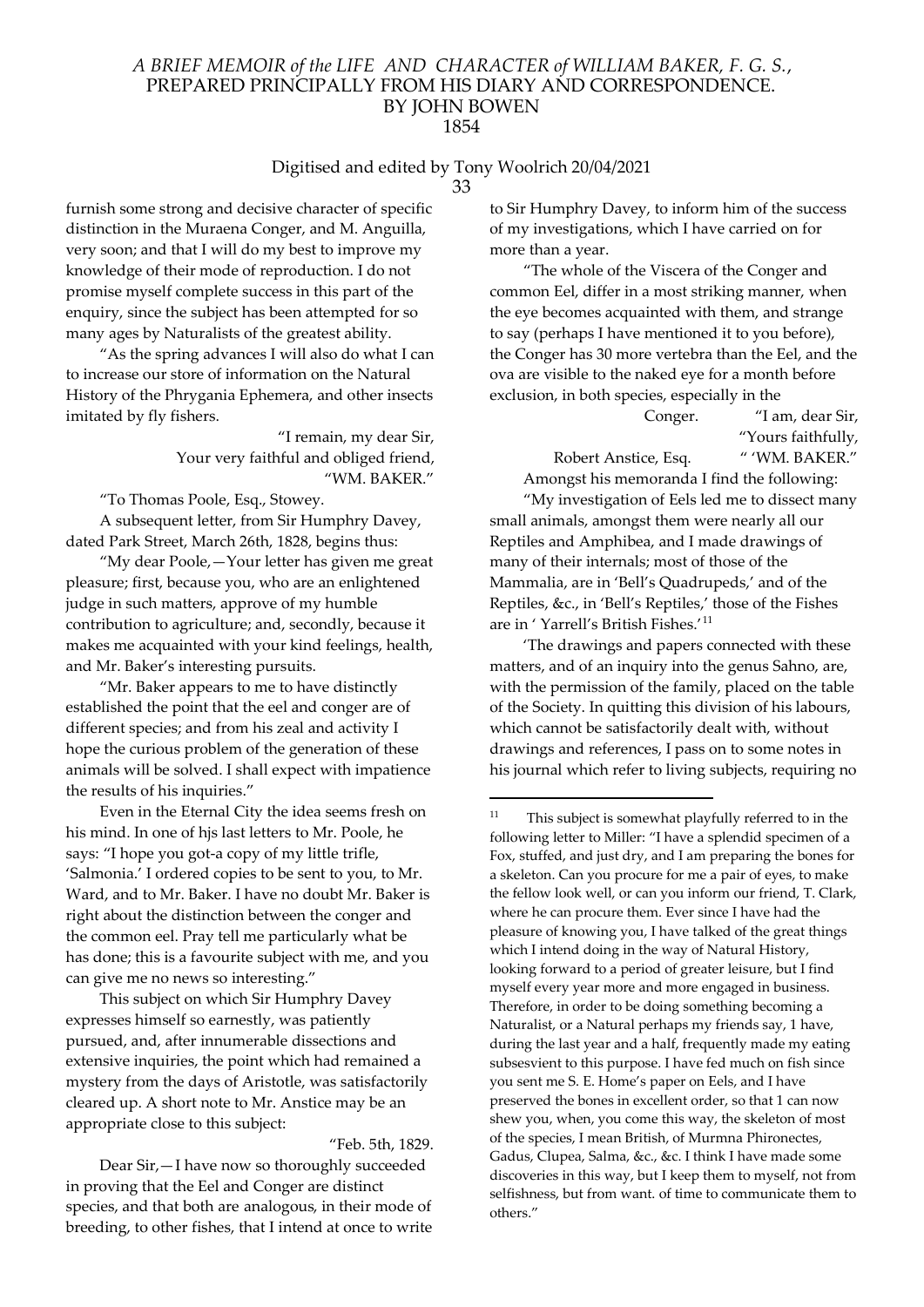#### Digitised and edited by Tony Woolrich 20/04/2021 34

artistic aid.

"May 20th, 1832. A swarm of bees left my hive on the 18th instant, about eleven in the morning; they settled well in my garden and I hived them well. Between three and four in the afternoon they left their hive, and after flying over the garden in the usual manner, they flew away and settled on a currant bush, in Mr. Wride's garden, where they rested about half an hour before I could go to them. 1 was induced to take them home without hiving them. They were nearly all on one branch, which I easily cut off and I carried them through my neighbour's house and home to my own garden, suspended from my hand. No bees could behave better, for although they ran about my naked hand as I carried them through the streets, and although I had handled them a great deal before in the day, I was not stung once. These bees are descendants of the swarm which I induced to settle on a branch which I carried in my hand about seven years ago in the street near the church. A second swarm left the old hive this morning, and after flying about as usual returned home.

"The hive swarmed again to day and settled on the same bush which the first swarm chose. I hived them well, and about three hours after I went to examine them, and, to my great surprise, I observed a queen walking leisurely away from the mouth of the hive. I caught her and confined her in a small gauze bag, and placed her at the old stock, and the new one, and took her from the bag and held her in my fingers amongst the bees of both, but no one took the least notice of her. I put her in a box with a few drones and common bees, still no attention was paid her. I offered her a little moistened sugar, which she sucked a short time, but she died in a few hours. Thus much for royalty, even amongst these loyal creatures we see that it sometimes suffers the same miserable fate as occasionally befalls the mighty sovereigns of the world. Perhaps I should not consider this female bee a queen but a princess, who, with another royal one, attended the people on their emigration, but was expelled on the formation of the new colony. She was wounded, and her wings were slightly mutilated before she was driven out. One of the antenna was off and the. other injured. This probably was occasioned by a royal combat, as a queen was left, which is proved by the well doing of the bees.

"June 1st, 1833, My boys, I find, are obliged to keep their old pet, the brown owl, in close confinement at nights to save the remains of their little menagerie.

"It is interesting to see how beautifully discipline will subdue and change the habits of animals, and at the same time to know that natural habits, which have been for a long time subdued or changed, if once more returned to are likely to prevail on all occasions favourable for indulgence. "The boys had trained the following company to live together in complete harmony, Brown Owl, Strix Stridilla; 'White Owl, Aluco Flamens; Kestrel, Falco Tinnunculus; Domestic Pigeons; Bantam cock and hens; Domestic Cat; and sometimes young Rabbits. These were all at large in a spacious room, and the boys had also a Magpie, which was not allowed to keep this society, because when he had been admitted once or twice his playful, mischievous tricks were very troublesome, both in word and deed, to the quiet steady family. He was allowed to wander all about the premises, he knew the hours of meals, and how to procure his share on those occasions, he was admitted into the parlour as well as to the kitchen, and would visit all the bed-rooms at his pleasure. He was in the habit of washing every morning in my wash hand bason as soon as I had left it, and he amused himself afterwards before the looking glass; on one occasion, he threw down a drinking glass, and broke it, for which offence he was ordered into confinement, and the boys put him in with their other pets. He was seen during the day, twitching the tail of the brown owl, and disturbing his quiet by chattering noise. No mischief was apprehended, but on the morning following poor mag was found dead, and the object of his yesterday's sport feasting on his body. No precaution was taken to prevent the owl from committing other murderous deeds, and on the third night after he killed a pigeon and feasted on it. He was then confined, but in a few nights after he got loose and killed the white owl."

This detail having been given to a gentleman who was a distinguished Phrenologist, he was desirous of applying it to illustrate the object of his pursuit, but I am not aware whether the intention expressed in the following note was carried out or not. "The account you gave me of the destruction of your tame birds by the brown owl, would make an interesting Phrenological paper, illustrative of the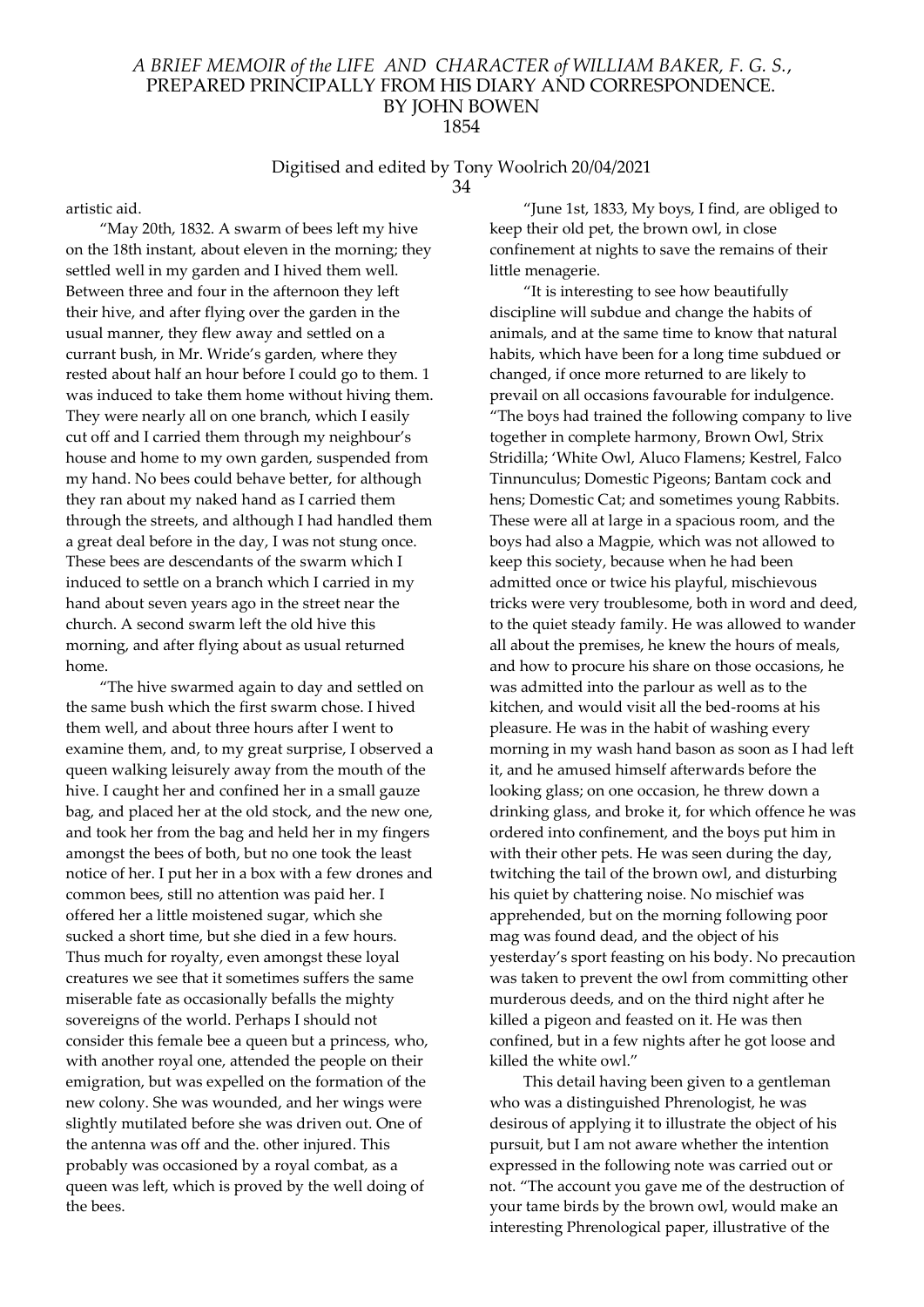# Digitised and edited by Tony Woolrich 20/04/2021

35

organ of destructiveness in a state of excitement, after having laid latent for so long a period, if you could find time to communicate the circumstances attending it, I could read it to the Edinburgh Phrenological Society; I shall be in that city for some months."

I am not aware that the destructive propensities of the owl were ever made subservient to Baker's pursuits; he however succeeded in availing himself of the voracity of some of the beetle tribe, for preparing skeletons of small animals. These destructive gourmands (the "Vermestes Larderenses,") certainly effected the operation assigned to them, with a dexterity and neatness which has never been equalled by any other process. As the perfection of the skeletons so prepared, occasioned astonishment and inquiry, perhaps the best mode of referring to the same, will be by a brief extract from some of the correspondence which took place on the subject.

"Dear Sir,—The Dean desires me to thank you very much for your kind present of the skeletons, which are beautifully prepared. I have, to-day, taken them to St. George's Hospital, and shewn them to several of our medical men, and I assure you they caused no little admiration, both for their perfection and cleanness. If you will kindly send me, at Westminster, some of the little beasts, I shall be very much obliged, for it is a new process, and I believe, as yet, not known in London."

This request was complied with, accompanied by the following instructions:

"I have now the pleasure of sending you some of my little anatomists, agreeably to my promise. I have given them some work to do on their way to town, on two specimens of an undisplayed Crothus Scorpio, believing that they will be all the better for being agreeably employed on their journey. You must not expect them to do much for you this summer, but if you will procure them a small bird, an old one is best, or a small fish or so, you will probably have them cleaned well whilst the warm weather continues. You will assist the little workmen if you will have the specimens of a bird, drawn, skinned, and fixed, with a few pins, in any position you like, on a piece of wood; if fish, the side which is to he cleaned is to be cut away carefully close to the pins without injuring the bones, the head carefully cut in two, and the specimen placed out on a smooth piece of -wood, with the fins displayed by means of a

few pins.

"You will not require a larger box for some time 'For rats and mice and such small gear, This box will last for many a year.'

"The box will not require cleaning, and you will see without instruction how to clear off any dust from your specimens when you wish to remove them, but you must be careful to brush off any of the insects with a feather, or camel hair pencil, and place them back in your box."

"Dear Mr. Baker,—Your little beasts have arrived quite safe and in excellent condition. They are very lively and seem to have been hard at work all the way here, for one of the fish is already nearly clean. I assure you they are a most valuable present to me, and I hope when you come again to be able to show you some of their deeds. I understand your kind instructions very well, but if I ever am in doubt I shall take the liberty of applying to you as the skeletons you gave me have been very much admired, I am particularly anxious to make some more for the College of Surgeons."

This mode of obtaining the skeletons of small animals, is well worth the attention of the curious Collector for its extreme simplicity, nothing further being required than enclosing the subjects to be operated on in a box with a number of the beetles; they will then speedily perform their work, leaving the skeletons clean, and the articulations in a perfect state.

I perhaps ought, at an earlier period of this Memoir, to have referred to Baker's intercourse with Professor Buckland, but a melancholy circumstance has rendered such a reference a painful one; nevertheless it cannot be altogether dispensed with.

As Sir Humphry Davey, through Mr. Poole, engaged Baker to enter on a certain field of inquiry; so Dr. Buckland, through Mr. Anstice, applied for similar assistance. This request is thus referred to by Baker, in a communication to Mr. Anstice:

"I am grateful and indeed proud that your kindness towards me led you to introduce me to Professor Buckland in your own good company; and I assure you, my dear Sir, it gives me very great pleasure to be considered worthy of going hand in hand with you in Natural History pursuits, indeed to be identified with you in anything.

"I thank you heartily for your extract from the Professor's letter, and I will use every endeavour, without delay, to assist in answering some or all of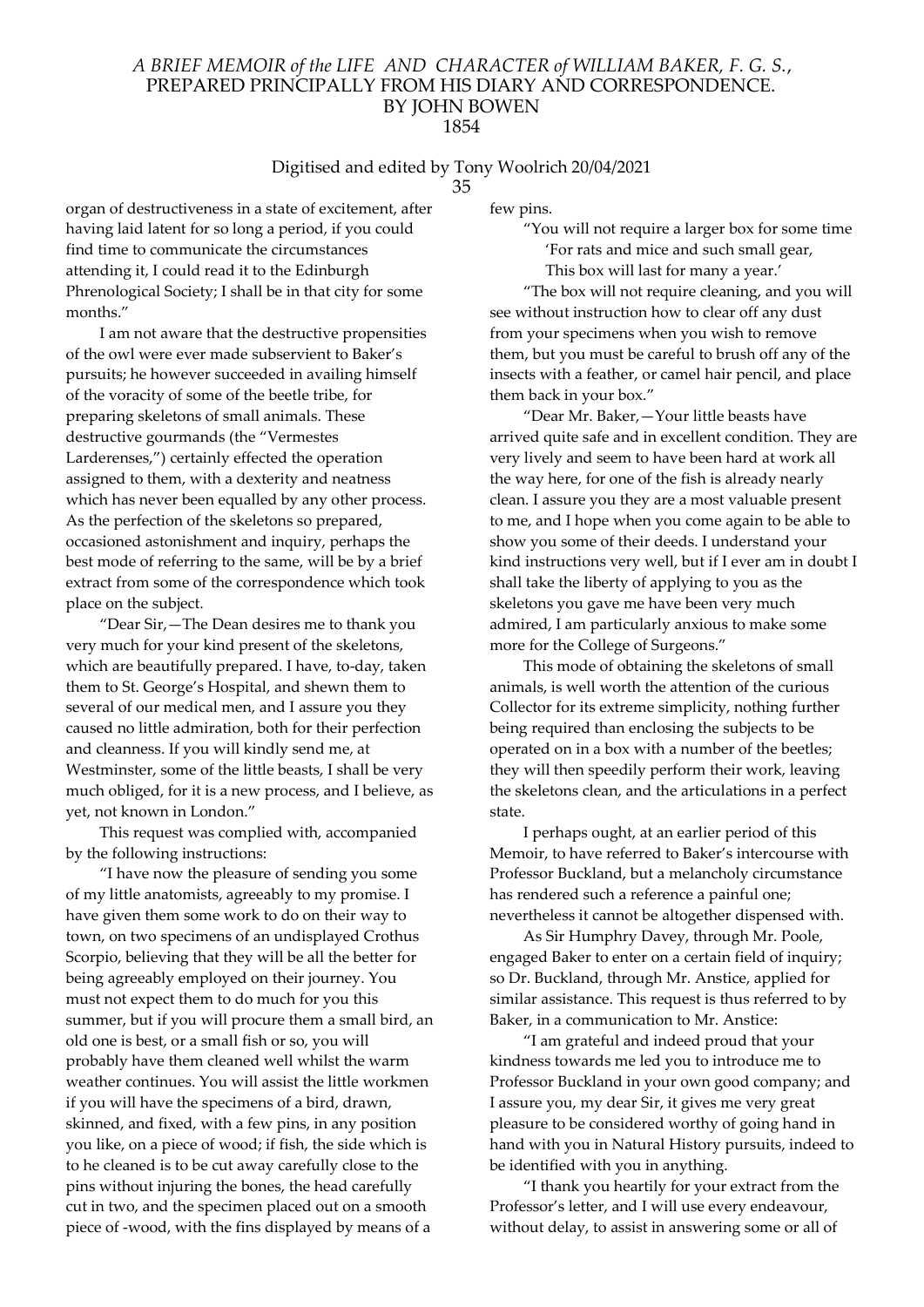#### Digitised and edited by Tony Woolrich 20/04/2021 36

his queries."

The queries, then forwarded, referred principally to the Coprolitic Breccia, in which the learned Doctor took so much interest, and which Baker had found near the mouth of our river. Other inquiries extended to innumerable points connected with the sectional structure of the district. The correspondence, continued as it was for several years, is too voluminous to admit even of an abstract; it embraces a vast variety of subjects from the component parts of various rocks, to the chemistry of milk. A few extracts will clearly exhibit the position Baker occupied in reference to Dr. Buckland and his friends.

"Bridgwater, Nov. l2th, 1841. "I am glad of this opportunity of writing to you as I am anxious to inform you that it will be found that the Cannington Park Lime Stone is composed like the chalk of minute organic bodies. I send a few small pieces which I have 'soaked in acids; a lens of low power will shew; in a good light, the organic composition of the specimens. These were not selected from any particular part of the hill; the rock seems to be almost wholly composed of these minute bodies. I have seen the article, 'Organic Composition of Chalk, &c.,' in the Annals and Magazine of Natural History, and, of course, the report of your remarks on this subject, at the conclusion of the number for July last. This is an overwhelmingly wonderful subject!

"Your kind invitation to visit you, at Oxford, is very gratifying to me, and few circumstances would give me so much pleasure as the treat you offer me, but I am so tied to Bridgwater that I fear I shall not be able to leave it, even for two or three days, for some months. Our dear friend, Mr. Anstice, was delighted to hear of you, and that you had been to Madely Wood; he is quite well, and his mind is as active as ever it was. He desires me to mention his kind regards to you."

#### "Oxford, 25th August, 1842.

"My dear Sir,—Professor Liebig and his translator, Mr. Playfair, are here, and will be with Dr. Daubeny, at Bristol, Sunday. On Monday, I join them, at Bristol, by London mail train, and go with them to Bridgwater, to arrive at 12.10. These great chemists have two objects; first to see Mr. Crosse, secondly, to see the making of Cheddar or Bridgwater cheese. I have written to Mr. Crosse, proposing to visit him on Monday afternoon, about three, p.m. I shall be happy

if you can go with us.

"Will you oblige me with a line, stating whether you can do so, and whether it will not be better for us all to go by rail to Taunton, and thence take a carriage to Broomfield, the other road is so bad, but this you know best; from Broomfield we must return to sleep at Taunton, or Bridgwater, as may best accord with the following scheme:

"We crave your aid to arrange with some maker of good Cheddar, or Bridgwater cheese, to admit us to see the whole process, Tuesday morning, no matter how early; any place accessible from Taunton or Bridgwater will do, for we could go ever so early in the morning, or Monday evening, from Mr. Crosse's house. Tuesday evening we return to Bristol.

"Believe me very truly yours,

#### "W. BUCKLAND."

Baker did attend this galaxy, who were accompanied by some additional stars. The manner in which they appreciated his assistance, appears in subsequent communications.

"Primrose, near Blackburn,

"Lancashire, 4th October, 1842.

"My dear Sir, — You were so good as to proffer me further assistance in my investigations in your interesting part of the country. I now trespass on your time by enclosing a series of questions, which you would oblige me very much by getting answered. Mr. Norris who so obligingly shewed us his dairy might be inclined to do so, but if it would not trouble you too much, I should like very much to have it answered by two or three of your principal men, in order that evidence may be compared. As I have no copy of the questions, you will perhaps return them with the answers. Liebig and I have visited all England and Scotland since we saw you, but have not, during our whole journey, passed such an instructive day as that which we did in your company. I trust that you will not repent your proffers of assistance, on finding the trouble which I now give you.

"I am, dear Sir,

"Yours very sincerely, "Wm. Baker, Esq. "LYON PLAYFAIR." "Primrose, 24th October, 1842. "My dear Sir,—On my return from Drayton Manor, yesterday evening, I received your letter containing the answers to the queries which I forwarded to you. I am exceedingly obliged by the

courteous manner in which you have assisted me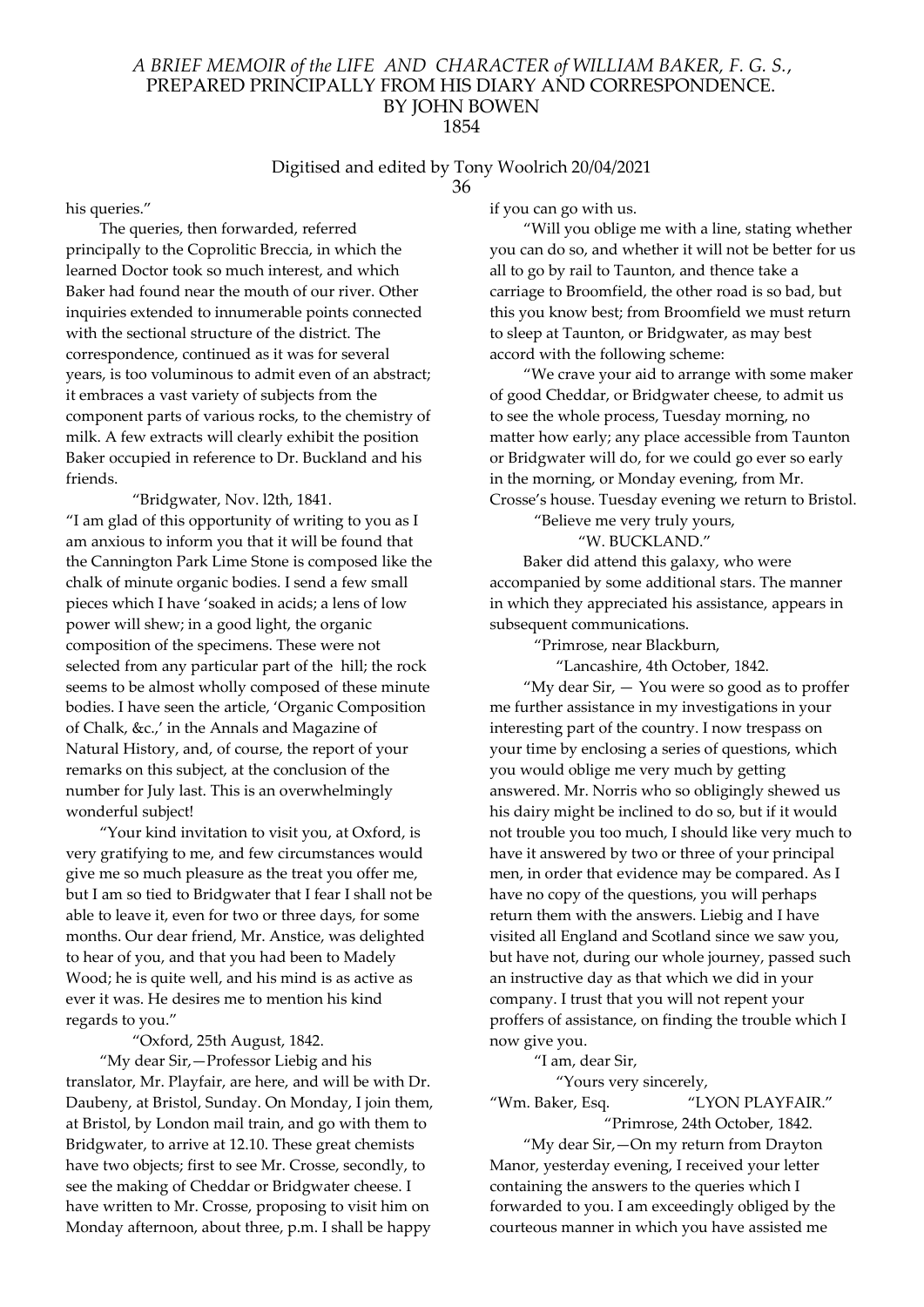# Digitised and edited by Tony Woolrich 20/04/2021

37

with this subject, and even more so for the very valuable information which I have thus acquired. The queries were answered to my great satisfaction, and pray thank your friends in my name for their kindness. I am sure, however, that they would find beans excellent for cheese, although all three have answered "no," to the question. Again allow me to thank you for your kind attention to my troublesome queries, and to hope you will not repent of your offer of assistance should I again have occasion to task your good nature.

"I am, my dear Sir,

"Yours very faithfully,

"Wm. Baker, Esq. "LYON PLAYFAIR." "Salopian Hotel, November 4th, 1842.

My dear Sir,—I am beyond measure vexed that my recent locomotions have caused your last letter to me to be mislaid, so that I could not answer it in time to invite you to dine at the Geological Society Club, the 2nd November, on which day I had the satisfaction to hear your name read, as a candidate ~commended for election as a member of the Society, which I hope will take place on the 30th November. Meantime, I hope your visit to London may be so arranged as to allow me the pleasure of your company at the said Club, on Wednesday, 16th November, at the Crown and Anchor, at six precisely. We adjourn to the meeting at eight, at Somerset House. I enclose a note to Mr. Jordan, at the Museum of Economic Geology, who I am sure will have very great pleasure in showing you the contents of that establishment. Dr. Playfair, as well as myself, will, I am surer duly appreciate your kindness in making further inquiries for him relating to the chemistry of milk, and its very important products. You will be glad to hear that he has prepared a new manure (Galaxoid), containing all the elements of milk in their natural proportions, which he thinks can be sold at 16 or 18 shillings a cwt., and this sufficient to manure an acre; he will read an essay or the fatting of cattle, at the next Smithfield Christmas meeting.

"Dr. Liebig spoke much of your kindness to him, and was highly gratified by his visit to Bridgwater and Broomfield. Mr. Crosse has informed me of the errors of your police, in mistaking us for chartist propagandists, &c. At Leeds, you may have seen we attended, with our host, Earl Fitzwilliam, a meeting of teetotallers, having first dined at an agricultural meeting, at Wakefield. Hoping soon to meet you in London.

"I remain, yours very sincerely,

"WM. BUCKLAND." After the deliberate testimony of such men, it would be superfluous to cite any more examples in

detail of the honourable position which the former fife-boy had attained, while labouring for his 'daily bread, unless it be thought worth observing, that in November, 1842, he was, on the nomination of Dr. Buckland, elected a member of the Royal Geological Society. The following short note and answer, should not however, be excluded from a paper drawn up for the Somersetshire Arch~o1ogical and Natural history Society.

"Bridgwater, May 1st, 1845. "My dear Sir,—Our dear friend Mr. Anstice, left this world yesterday morning about nine o'clock. his end was calm and easy, the lamp of life in him burned bright and clear, almost to the very last.

"I am, dear Sir,

"Yours sincerely,

"To Dr. Buckland. "WM. BAKER."

Oxford, 3rd May, 1845.

"My dear Sir,—I thank you for your kind attention, in informing me of the decease of our much lamented friend and fellow labourer, Mr. Anstice 'whose like we shall not look upon again,"

In this conclusion I cordially concur, after having been honoured with the confidence and friendship of this eminent man for more than a quarter of a century.

" His life was gentle and the elements So mix'd in him, that Nature might stand up And say, to all the world, 'This was a man!'"

Another departed friend, Sir John Trevelyan, seldom lost an opportunity of testifying his high estimation of Baker, with a kind consideration of his position. Whenever any persons who were distinguished for similar pursuits were at Nettlecombe, Baker was invited to meet them. I remember this included, amongst several others, Professor Buckland, Dean Conybeare, and Lord Northampton. The friendly feeling, and frank bearing of this fine old English gentleman, were highly appreciated by his guest, who was feelingly alive to being cordially treated, without being in any degree overborne by formal attention. His visits to Nettlecombe were remembered as bright days in his life, which I believe I enjoyed as much in his warm, grateful description, as he did in the reality. Among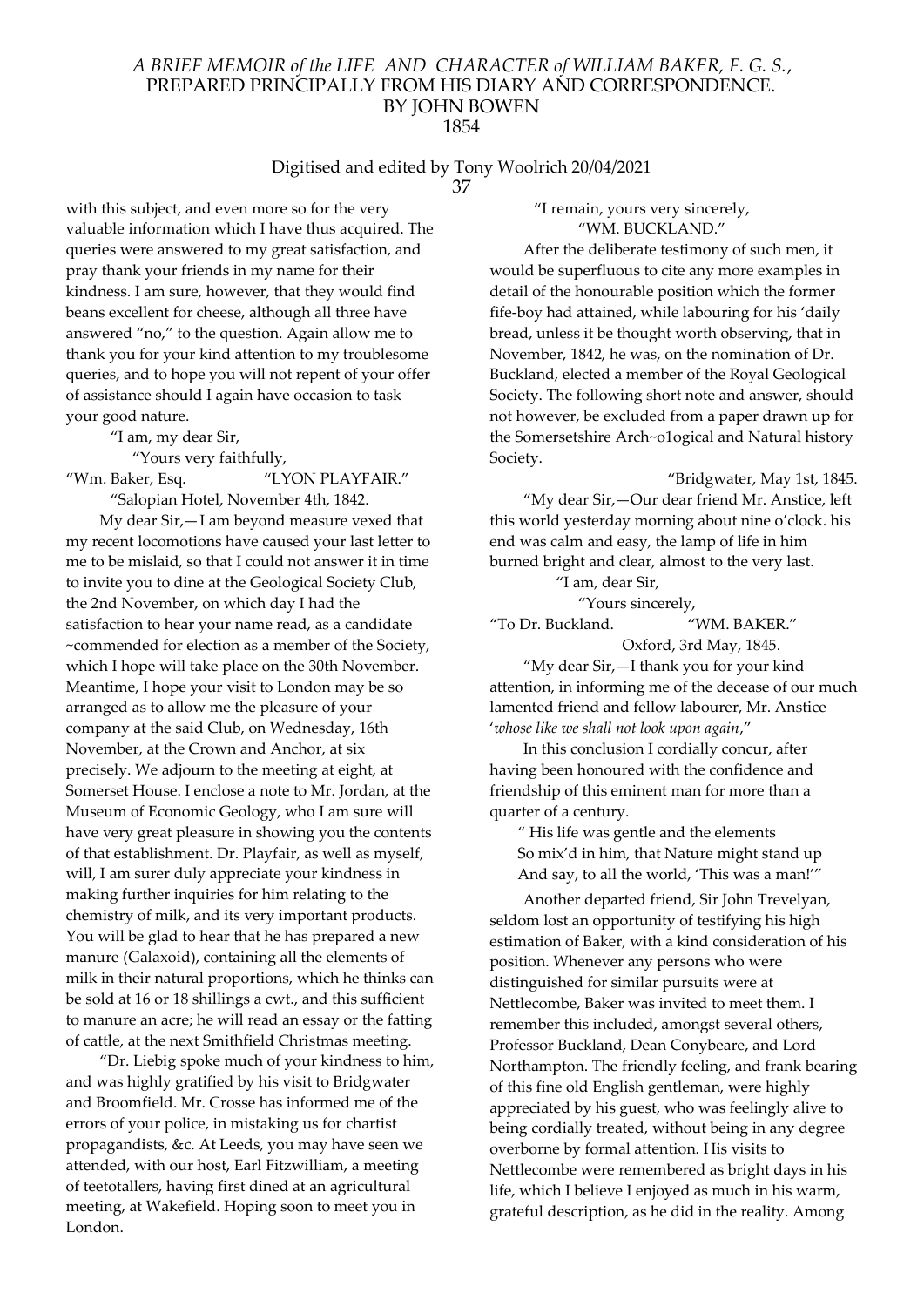#### Digitised and edited by Tony Woolrich 20/04/2021 38

his notes I find the following:

"April 26th, 1844.

On my way to Nettlecombe, this morning, I called on Boyes, of Putsham; he shewed me a large piece of elephant's, or mammoth's tusk, which he found on the beach, at Lilstock; he told me that he had that morning seen a Waxen Chatterer not far from the village. Reached Nettlecombe soon after ten.

"Miss Trevelyan shewed us about the gardens, which are in great beauty. Sir John took us in his four-wheel to the Brendon Hills, through his noble oak woods; the various views from the road, called Stickle-path, and the upper part of the Brendon hills, are exceedingly fine, especially where the channel comes in view.

"At Treborough, Sir John is repairing the church, or rather, rebuilding it. Mr. Babbage, who was with us, took us a little from the road, and shewed us some bog, near the source of the Tone, which they are now draining. Trenches are cut to the depth of seven or eight feet down to the rock. At the bottom of the trenches, in the deepest parts, are large blocks of loose quartz." These noble oak woods, which awakened his admiration, were thus referred to by Dr. Backhand in his address, on the opening of your institution:

"The summits of Quantock and Exmoor, being blue slate, were sterile; but the moment they came to Dunster Castle, and Nettlecombe, where the soil was red and the climate mild, they found the finest oaks in England, oaks which were sent for from Liverpool, to make the stern posts of the largest vessels, and purchased at immense prices, for they must have them. It was a geological cause which made these oaks worth 100 guineas each. They could not get such timber on the blue slate."

This reference to Dr. Buckland's address, naturally brings me to the fact that, on the formation of your Society, William Baker was unanimously looked up to, not only as the person best qualified to perform the duties of Secretary in the Natural History department of the Institution, but as one from whom the most essential assistance could be obtained in that extensive department which he had made his particular study. How far he justified this favourable estimate of his abilities and his zeal, it is unnecessary to state. The various papers which he read at the meetings of the Society,<sup>12</sup> and the general

assistance he afforded to the Natural History division of the museum, speak for themselves. They attest beyond any laboured panegyric his efficiency and his zeal; while his general accessibility and unwearied readiness to afford every possible information to those who applied for his aid, require no comment. Indeed, the capacious recesses of his mind seemed to form a harbour of refuge for baffled Naturalists, from most parts of her Majesty's dominions.

It seems that somewhat about this time, he contemplated the publication of a work, which he thus refers to in a note, intended for his daughter Ann:

"Really I do not see why you and I should not publish a small work on Natural History, illustrated with plates, if I could save myself from loss, after getting something for the drawings. I have lots of subjects both for letter press, and illustrations, and if I should have my health a little longer, it would be a very agreeable amusement, particularly if I disengaged myself from public affairs."

If I mistake not this is his first recorded notice of his engagements on public affairs, a point which should not be altogether passed over, although the public concerns of a little borough town, are not very agreeable subjects to enlarge on. It is, however, evident that the public business must be done by some persons, and that if well-intentioned honorable men shrink from office, it will eagerly be caught up by others. William Baker felt this, and acted on it. The influence which he had established in his private capacity, he was ever ready to exert for the benefit of that community of which he was so important a member.

He accepted in turn almost every unpaid parochial and municipal office, from the lowest up to the Magistracy, and was not unfrequently selected as a forlorn hope, when persons of an opposite character had brought the concerns of a party or a parish into a labyrinth of confusion. Under these circumstances it cannot be deemed strange that employment accumulated on him, until his contemplated work on Natural History was contingent on his "disengaging himself from public

these papers, but it has been since understood that such an abstract, with some specific details, will be prepared for the next annual Report of the institution, whore such matter can be more satisfactorily dealt with than in "a Memoir of the Life and Character of William Baker."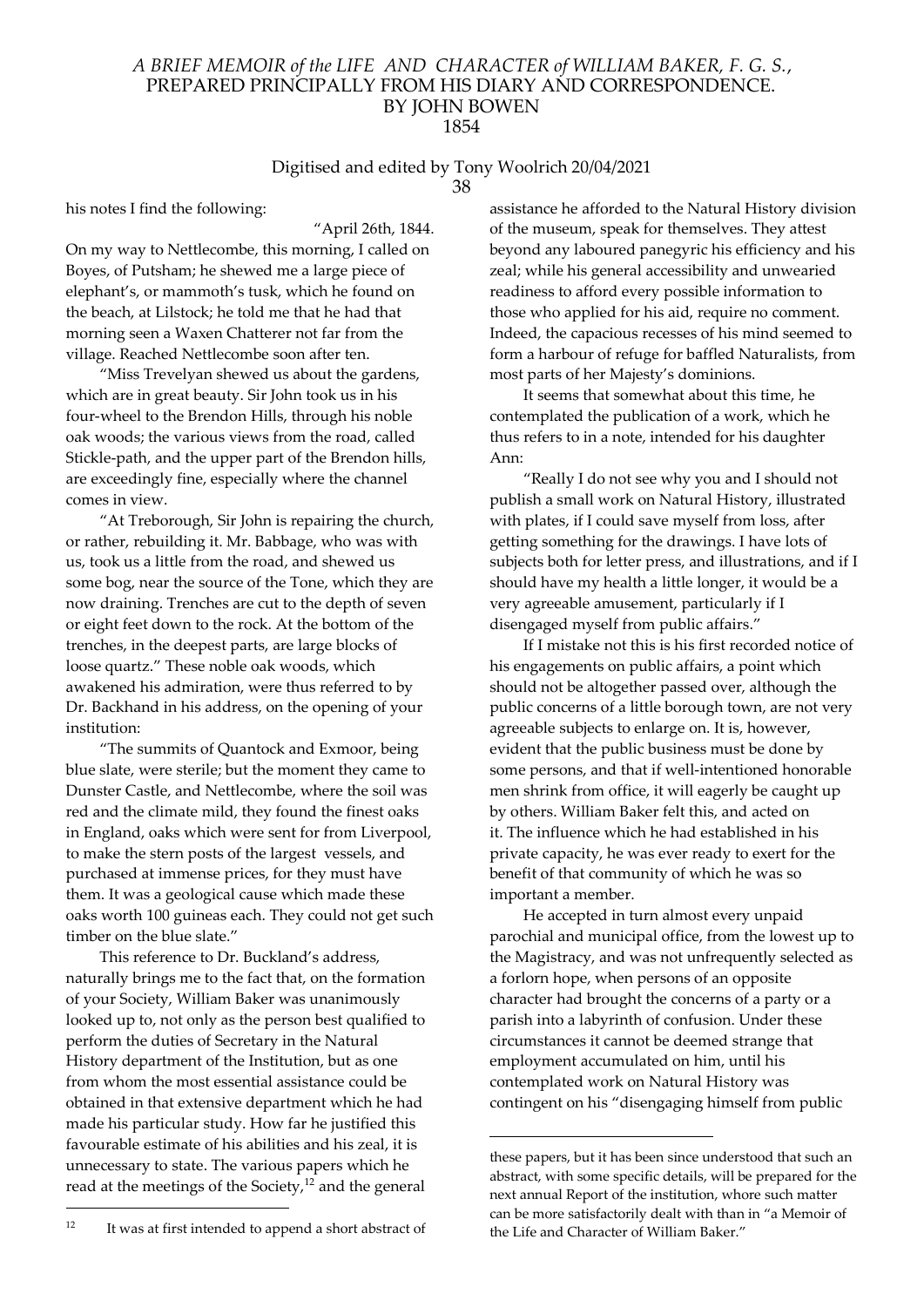#### Digitised and edited by Tony Woolrich 20/04/2021 39

affairs."

In this letter to his daughter Ann, which was dated April 2nd, 1851, he says: "For the last week I have had threatenings of my usual spring cough; it was much better last night, and I think it will pass lightly off." It was soon after this period that I became, for the first time, painfully impressed by his appearance.

He had become somewhat restless and anxious, bearing unequivocal marks of being overtoiled, and instead of "disengaging himself from public affairs," he suffered them to accumulate on him. His cough was intense. He occasionally complained of violent palpitation, and altogether struck me as realizing the description of Dryden;

> "A fervid Soul, which working out its way, Hasten'd the wasting body to decay, And o'er informed the tenement of clay."

I felt this so strongly, that although I had cautiously refrained from obtruding any advice upon him, which he did not specially apply for, I now made some efforts to impress on him the necessity of refraining from all exciting and disturbing subjects, and of moderating his exertions generally, and as I had a decided objection to the tedious reiteration of this, I determined (although quite out of my way), to address him in verse as being more familiar and less obtrusive than a formal prose appeal would be. My reason for referring to this, will appear in the sequel.

So far from the earnest wishes of those who loved him, having the effect of disentangling him from his harassing engagements, they decidedly increased on him. he even permitted himself to be drawn into the turmoil of a general election, by seconding on the hustings, the nomination of a candidate, Unfortunately too, a new field of exertion was opened out for him. Mr. Hepworth Dixon, who was preparing a life of our renowned townsman, Admiral Blake, applied for his assistance in procuring information. He was soon engaged in an extensive correspondence on this subject, and to a general ransacking of muniments and parish registers. Mr. Dixon acknowledges his obligation to the "Baker papers," and a manuscript volume of inquiries, genealogies, and abstracts, attest the earnestness with which this pursuit was adopted.

In this multifarious course of voluntary harassing engagements, month after month passed on without any cessation from excitement and

labour, or any material alleviation of the violent palpitation and distressing cough, which heralded the approaching event. On the 3rd of March last, he thus writes:

"I have entered on my 67th year; you see my dear Ann, I am approaching near the age of man. I sometimes fear that I have not a due feeling of the awfulness of the approaching change. I have little dread of it, and sometimes I think of it almost with pleasure. My reliance is in the atonement."

He had somewhat previously to this indulged in occasional excursions; but they were few and far between. There was, however, scarcely a place of any decided geological interest in the district, which I had not, in our many years of intercourse, visited with him. As I was, unfortunately for myself, no longer capable of accompanying him, I cannot refrain from a short notice of one of these excursions of three days, which I have just found in a note addressed to Mr. Anstice:

"My dear Friend,—I should have answered your very kind notes last evening, but I did not return from a most delightful excursion with our friend Bowen, until late this evening. I hope soon to have the pleasure of talking over with you, an interesting geological phenomenon, which we observed at the railway cutting, at Uphill;—the has abutting against, and apparently running under the mountain lime stone. Is the situation of trap rock at such a junction?

"Bowen and I went to Wells, Wookey, Cheddar, Weston, left our conveyance there, and rode on donkeys to Uphill, and back to Weston. Returned by the way of Banwell, visited the Bone Cave, &c., & c."

His estimable correspondent, being no longer able to join in such explorations, enters thus warmly into the enjoyment of his friends.

"My very dear Friend,—I am more obliged than I can express by your attention to my inquiries, when you must have had so many engagements after your extensive excursion,—and what an excursion!! How should I have enjoyed being of your party, had I health and strength to have accompanied you. I shall long to talk with you on the interesting phenomenon to which you allude."

Correct drawings were made of the section referred to, which were commented on with much interest, by Professor Buckland. There was now an end to such excursions. When he did leave home it was seldom for more than a few hours, on which occasions he was usually accompanied by his son-in-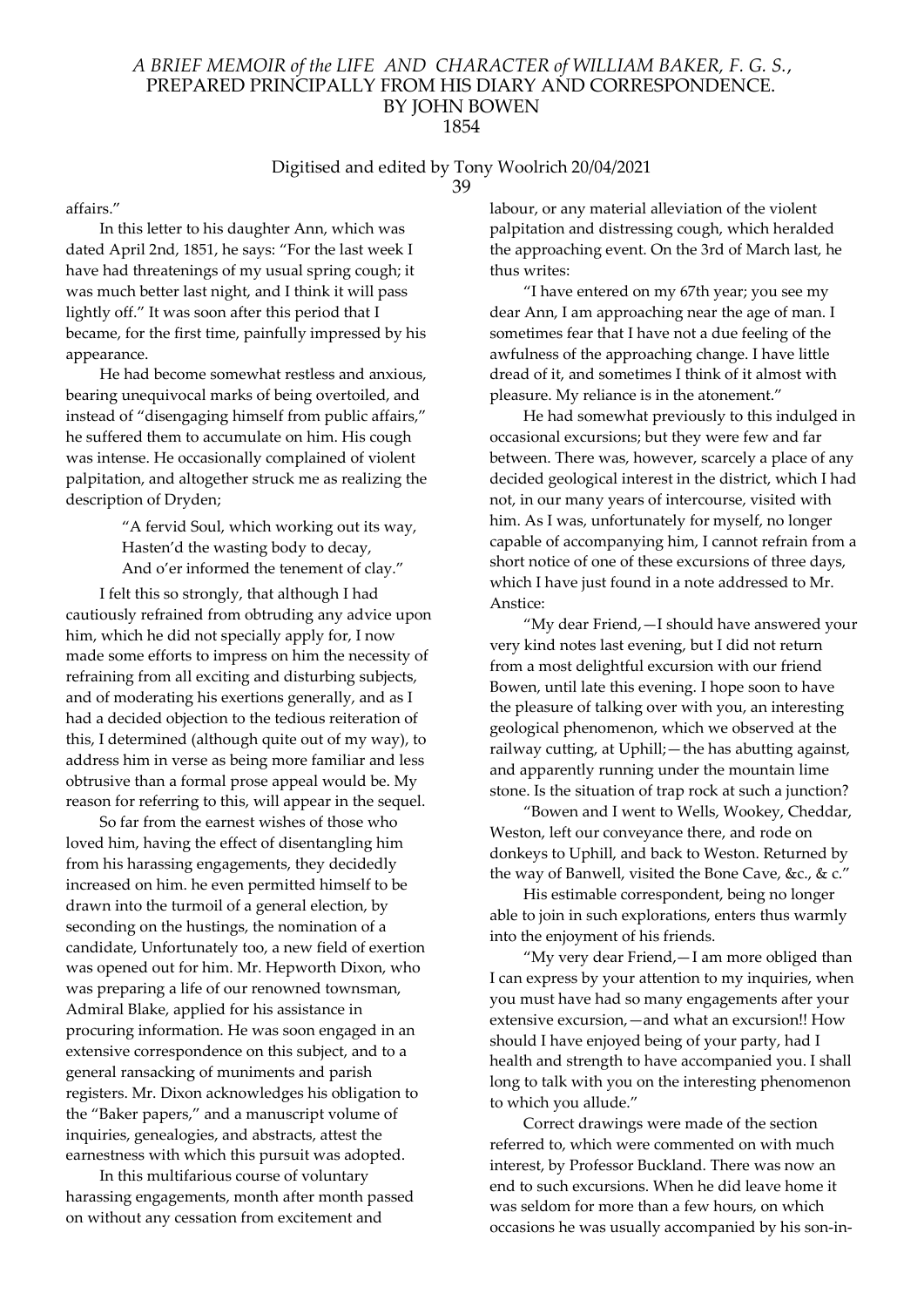#### Digitised and edited by Tony Woolrich 20/04/2021 40

law Mr. Knowles, the respected Actuary of the Bridgwater Savings Bank. A few lines entered in his journal recorded the miscellaneous events and impressions, as they arose. These entries, in regard to their spirit and character, may be taken promiscuously; but as it is desirable, in such extracts, to introduce somewhat of variety, I select the following, from which the general tone may be fairly inferred

"June 26th, 1851. At Weston-Super-mare, a lovely day, pretty much rain since the 19th. At Weston, I sketched the rocks at the end of the hill from Bernbeck. Met the Revd. Mr. Warre, Mr. West, Mr. Saul, and Mr. W. D. Crotch; all of us explored the fortifications on the hill. The ancient defences and places of habitation, are distinctly traceable.

"Nov. 17th. I was driven by Charlotte between 10 and 11 a.m. to Cannington. Met Lord Cavan by appointment on Cannington Park, for a diligent search for fossil shells in the lime stone. It was too cold to expose ourselves where the wind could reach us, we therefore got on the old wall of stones, on the south side of the great park, amongst the bushes, and spent three or four hours in cheerful sunshine, in a temperature like that of a mild May day. Wasps, flies, and other insects were on the wing; the stonechat and bullfinch gave their call notes; the robin and hedge sparrow sang. The air was unusually clear, and very distant hills were visible. The leaves still thick, and the landscape clothed with a rich brown and umber foliage. Very cold after sunset.

"April 7th, 1852.

Went to Durston with Mr. Knowles. In some meadows near Newton, the daffodils abundant and in great beauty; primroses in perfection, and profusion, in the road side banks of the new red sand stone. Ground ivy now bright as the blue violet, opened here and there. 'rue blue violet nearly gone, and the dog violet opened; the large stitchwort opened in profusion in some spots, and the black thorn also. A few fading snowdrops still linger in cottage gardens; the Pyrus japonica in great beauty. Under a damp bank near Newton, a profusion of the common green lichen, with their capsules supported by their slender stems; in perfection just beneath them, the saxifrage or a congener displaying their yellow green tufts of blossoms. A few swallows have been seen the wryneck heard eight or ten days ago.

"May 31st, 1852. My friend William Tucker, found that a pair of magpies had a nest in a tall elm near their house, the hen was at brood, and a few days ago, the family at Clay Hill, had their attention called by a great clatter of birds, which was occasioned by a fight between the magpies and a pair of sparrow hawks in the nest tree, after a hard struggle, the magpies flew off, leaving the hawks in possession; not long after five magpies came to the tree, and fought hard to drive the hawks away. A sixth magpie came and rendered assistance, but all could not displace the hawks, they took possession of the nest and the hen is now at brood in it.

"Nov. 27th, 1852. Rainy weather continues, floods very high. Hamp ward covered from the bridge nearly to the entrance, and from the bridge to the last cottages. The water in our meadows has not been so high in the memory of old people. Persons cannot pass to and from Weston Zoyland, except in boats. On my way to and from Taunton to-day, the water in the moor was for some distance, quite up to the railway on both sides. The first two fields south of Hamp ward, adjoining the turnpike road covered with water.<sup>13</sup>

"December 29th, 1821. The moors are flooded, and there is no passing from Weston Zoyland, either in carts or on horseback. The water is still rising.—What becomes of the myriads of insects which had concealed themselves at the roots of the herbage, or burrowed in the earth, in the thousands of acres of land which are now covered with water? Do most of them die, or do they swim to some other retreats out of the reach of the flood, after they have been dislodged? These are questions which have often presented themselves to my mind during the late heavy rains, and this afternoon I went on the Weston Zoyland road, to endeavour to solve them by observation. Between the first and second bridges, a little beyond Canniford's, the main body of water commenced in this direction, and here I began my search. Thousands of insects, particularly Coleoptera, floating in the currents, and wafting on lightly, as every breeze impelled, instantly caught my attention, and I was pleased to find that they endured this interruption of their repose without any apparent injury. Some clasped each other, and some clung to stubble, bits of stick, leaves, &c., while others sprawled about to catch at anything that might come within their reach. At the edge of the water every tuft of grass and every single blade was crowded with these little creatures, and in many places they were huddled together in considerable clusters like small swarms of bees. The different species with their variety of colours thus assembled, produced a pretty effect. Aniscus, Scolopendra, Fly, Worm, Snail, Slug, Beetle, &c,

<sup>13</sup> In an early portion of his journal I find the following interesting statement on a result of a similar flood: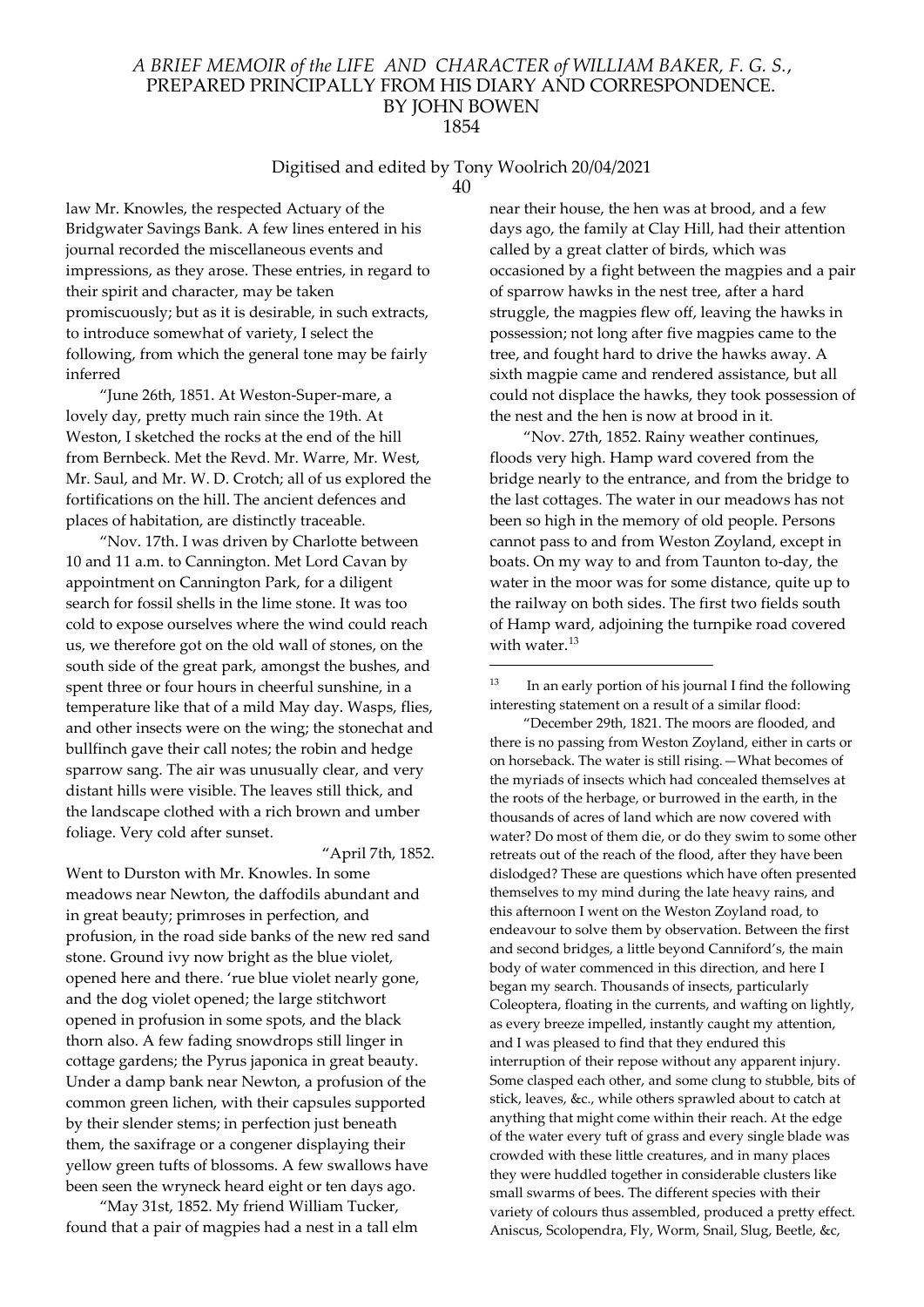# Digitised and edited by Tony Woolrich 20/04/2021

41

"March 3 1st, 1853. After the 14th, there was much frost with many bright days. East winds prevailed nearly to the end of the month, greatly to the discomfort of persons with tender lungs, I have suffered a good deal from cough.

"June 4th, 1853. Went to Durston this afternoon, with Betsy, Knowles, and Eliza, little James was with us. Apple trees are nearly out of bloom, except the hangdowns, and they are now in perfect flower. Beans, many fields in flower, and peas also at Thurloxton. Wheat plant much improved, looking a rich dark colour, barley coming on beautifully. The foliage generally free from blight, and from the effects of cold winds.

"June 23rd. Went to Durston with Knowles. The day was bright, hay carrying was pretty general. Much clover has been out for more than a fortnight, the weather has been showery, almost ever since the 12th, but there has been much sunshine. Wheat in fine ear, beans nearly out of bloom, wild roses in great beauty and profusion. Starlings by hundreds in a flock, flying about the meadows. Last Saturday the 18th, I saw large flocks in the fields. The parent birds lead out their broods and fly about the fields with them, until they can manage well for themselves, then the parents return to the towns to prepare for other families, and broods of young ones unite by hundreds, sometimes thousands, and remain in the country.

"July 12th. Went to Weston-Super-mare, and spent the morning at the end of, the hill. Flowers and insects very abundant, a most delightful day. Wales very clear. Haymaking has been much delayed by wet. Much grass yet to cut."

On his return from Weston, he expatiated with unusual warmth on the delight he had experienced, and promised himself to visit again the precise spot, "the very bluff" on which he had sat, kindly expressing his regret that I was no longer able to accompany him; —but it was ordered otherwise.

This disciple of nature, who had so revelled in

his gaze on the ocean mid the music of birds, and the odour of flowers, with their thousand beautiful combinations of colour and form, had looked out upon that ocean, and its glorious accompaniments for the last time. He had looked out upon it with a grateful heart, full of hope, under impressions, as vivid as those which in his morning walk from Over Stowey, had led him in his early manhood to apostrophize "the blessed world we live in."<sup>14</sup>

We have seen that the last entry in his journal, was dated July the 12th. On the following Sunday the 17th, a Charity Sermon was preached in St. Mary's Church, when he bore one of the Offertory Plates; and on returning home, was never able to leave his house afterwards. Such was the characteristic termination of his active course! Thirty-three years before he had walked from Over Stowey to perform a similar Christian duty, and during the whole intervening period, he had unostentatiously pursued the same course. He was now to seal the public exertions of a long life by a last effort, in harmonious unison with all the preceding.

During the night he was seized with violent spasms, and an aggravation of all the distressing symptoms consequent on a deranged action of the heart, or rather, on a long established disease in that organ. On the night of the 25th, he was again seized, and still more violently.

A telegraphic message was dispatched to Bristol, for Dr. Symonds who arrived early on the 26th, but nothing could be suggested beyond perfect repose, and relieving by extensive blistering and otherwise the congestion of the viscera. This course was steadily pursued (with the exception of his abstaining from conversation) and for some little time he was materially relieved. This however was only of short duration, and the approach of the final result was but too evident to those who watched him daily.

To trace the wasting progress of disease in such a Memoir would be distressing, and is unnecessary; but not so, to notice the operation, of the mind at this awful crisis. In him the ruling passion was as strong as at any other period of his life. Had he been in any undue degree a follower of pleasure or of pelf, there would doubtless have been a revulsion; but he never had been so. He was an habitual worshipper of God in his works, and in his word; and he passed through this searching period, in perfect harmony with his

<sup>&</sup>amp;c, a.sso. elated in thick assembly, at the foot stalks of every tuft of grass, at the margin of the water. On examining the drift weeds, stubble, &c., which covered the water in still places, I found millions of Coleoptera, indeed I could have collected more species of this order of insects in a few minutes in this place, than I could have caught in a whole summer's day, but the wind was rough and cold, and rain came on and drove me away."

<sup>14</sup>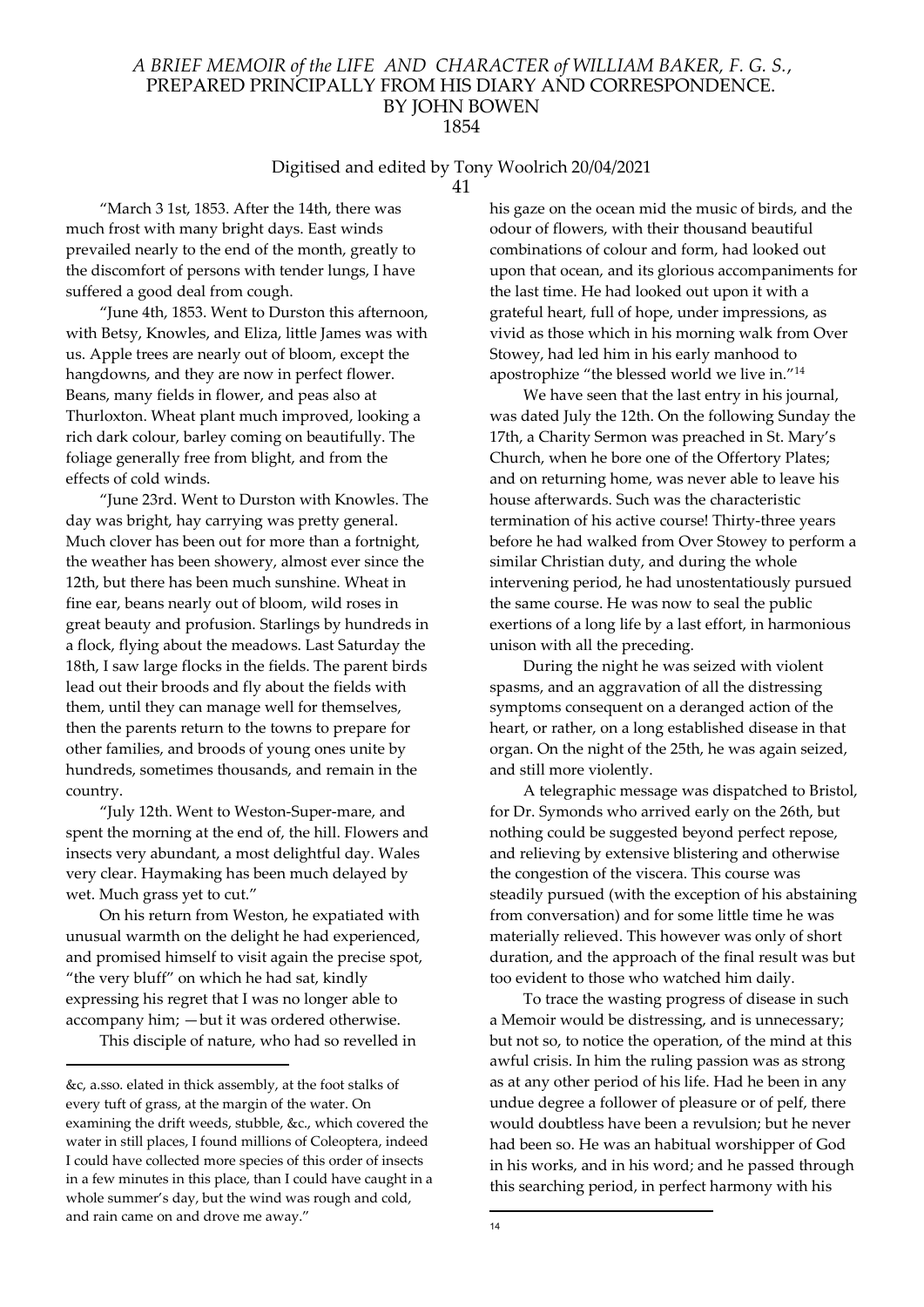# Digitised and edited by Tony Woolrich 20/04/2021

42

progress through life. More need not be said to those who have carefully traced him through these pages.

In the intervals of his spasmodic attacks, he engaged earnestly in his old favourite pursuits.

He derived pleasure from watching the changes taking place in several insects, kept in glass jars for his inspection; and the passion which he had always entertained for flowers seemed to strengthen upon him, rather than otherwise. Vases with fresh flowers were daily placed near him under his own direction, when he would gaze upon them as if he felt that it was a sin not to admire so much elegance and beauty, which seemed formed by a bountiful Creator to awaken admiration and gratitude.

For some time he was able to read his accustomed books, and even to draw occasionally. The very last exercise of this talent, was on the Larva of the Death's head Moth; an unusually coloured specimen of which, was sent him by his friend Mr. Richard Anstice. This was thought a new species and another drawing made and sent to Mr. Newman, the Zoologist, who found it to be only a variety of the Sphinx Atropos; differing somewhat from the usual specimen in size and colour.

When he could no longer read with ease, Mrs. Knowles, who was his constant attendant, read to him. On one of these occasions, he requested her to make an extract from Bonomi's Nineveh, to the effect, that besides the letters discovered on the bricks so long buried "another curious and interesting impression is observable on one of these bricks; it is that of the footsteps of a weasel, which must have sported over the recent brick before it had left the hand of the Fabricator. The little Animal and the mighty King have stamped the record of their existence on the same piece of clay."

This extract he wished placed with his papers, as he had made a similar discovery in the indurated clay found under the slime of the Parret, and had sent the result to Professor Buckland, who had replied at some length from Paris.

But the time came when even being read to on such subjects was too much for him. He then amused himself by turning over the pages of Humphry's and Westwood's British Moths and their Transformations; a work lately presented to him by his old and valued friend Thomas Clark. This work afforded him great pleasure, especially when he compared the groups of drawings with his own, which were nearly identical.

I revert to these interesting occupations under a

chastened feeling of satisfaction, having sat with him some part of every day but two, (when prevented by illness) from his first seizure up to within forty-eight hours of his death. When far gone in bodily decay, but with a clear head, and sound judgment, he informed me of an omission in his Will made some years since, which upon further reflection he was desirous of amending. His directions were explicitly given, and the necessary document executed with perfect self-possession. Fearing that the exertion had disturbed him I enquired how he felt. His reply was, "shattered in body, as you see, but now perfectly at rest in mind. I know that my Redeemer liveth."

He was visited by the Revd. John Poole, of Enmore, which gave him great satisfaction; he having long cultivated a warm friendship with, and respectful feeling towards, that venerable and most excellent man. Indeed he spoke of nothing during his illness with more earnestness, than of the comfort he had received from his estimable visitor.

A few days before his death, he reminded me that I had addressed some lines to him, about two years before, and as I had not preserved any copy he directed his daughter to a port-folio in his bureau, where the original could be found. He appeared to think so much of this, that I bad a few copies struck off to be presented by himself to his children. This little attention afforded him much satisfaction. He expressed himself earnestly on it, we then took leave with a tremulous "God bless you," on his lips, and never saw each other afterward. Thus closed, in this world, the confidential intercourse and unclouded friendship of fifty years! What a theme! But this is intended for a Memoir;—not a Homily.

His daughter Mrs. Knowles, was at my request so good as to furnish me with the following: "After your solemn leave-taking with my dear father two days before his death, he said but little, and scarcely anything occurred out of the course which you had daily noticed, for some time, except the deep interest he took in the lines which you had given him. His impression was that they were only intended for his children, and that he was so far bound to attend to your wishes, that on being asked for a copy by his sister-in-law, he said, "I cannot tell at present, whether or not I shall be enabled to give you one."

This I believe was the last sentence he ever uttered.

"I should have mentioned that previous to this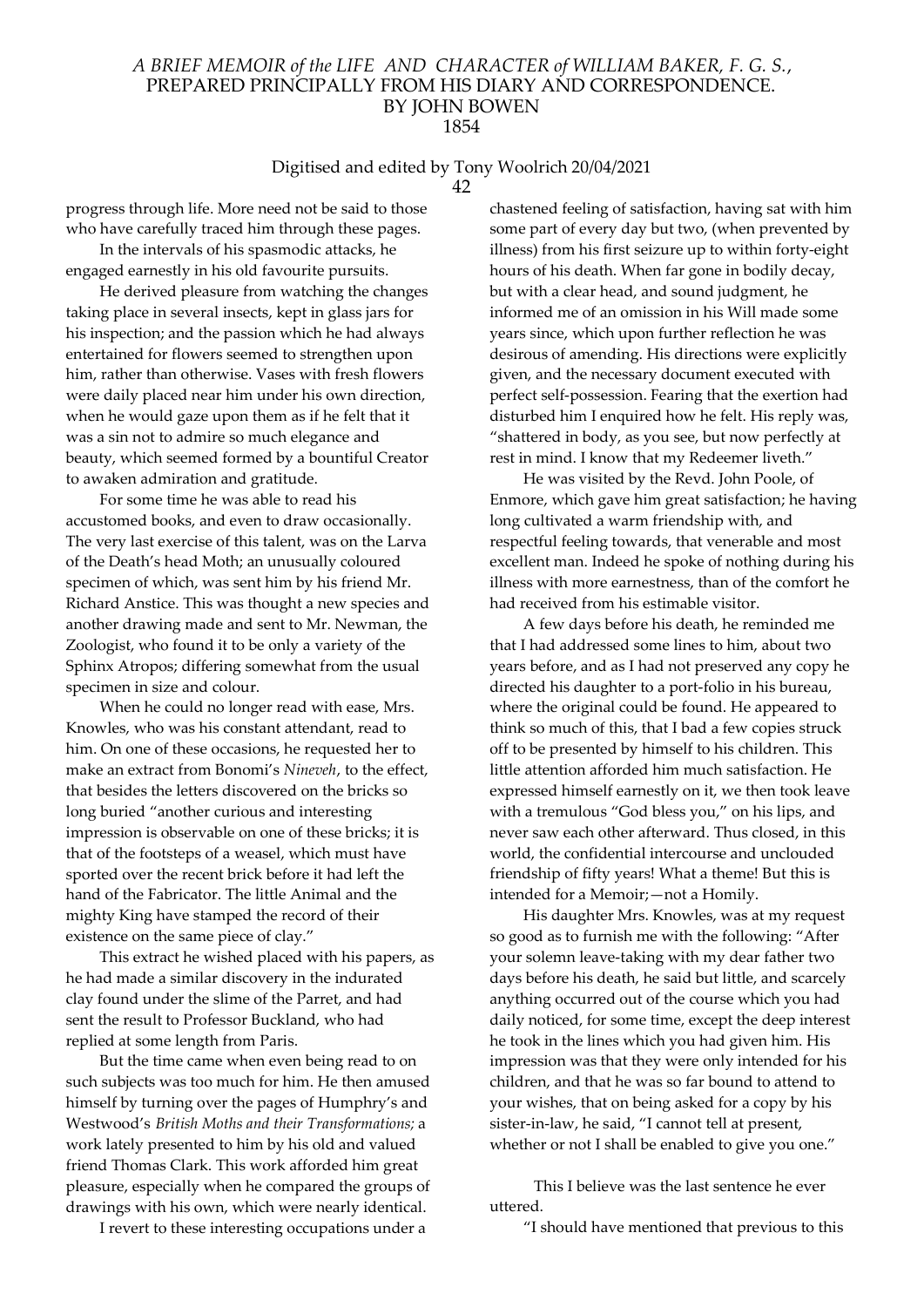# Digitised and edited by Tony Woolrich 20/04/2021

43

he had asked my sister and myself to read them to him, which at his request we did several times, especially the latter part which appeared to give him very great satisfaction and even delight, although so near his end. Indeed he might almost be said to have passed off with the sound of these concluding lines on his ear.<sup>15</sup> Nothing could have afforded us all more consolation than the pious, humble, assured manner of his departure, which occurred about noon on Saturday, the 8th of October."

On the following Friday he was buried in the churchyard of St. John's, opposite the place to which he had been the means of giving the name of our renowned townsman, Admiral Blake. The Mayor and Corporation attended the funeral, with about eighty of the principal inhabitants of the town in procession, including persons of different religious and political principles. All seemed to feel his loss as that of an able, good, and most kind man, who in the varied path of his life had uniformly endeavoured to do his duty.

The length to which this paper has extended, renders it desirable that but little should be added to the foregoing detail. Imperative custom however, has rendered some concluding remarks indispensable; but the course which I deliberately adopted, of writing in the first person, of making my departed friend speak in his own person when practicable, and of introducing verbatim the testimony of his correspondents, relieves me in a considerable degree from the task of drawing up any formal character.

The matter which has been stated, affords the materials necessary for inferring the character of the man from his actions, his progress and his recorded opinions. Nevertheless I am bound to state, as my own conviction, that I have never known nor read of a person whose moral character was more unimpeachable; in purity of mind, in simplicity of heart, in unspotted integrity, he was not to be surpassed in any age or country.<sup>16</sup> His sense of

"Over Stowey, 9th October, 1853. "Dear Bowen,— I thank you heartily for your note, received this morning announcing the death of our old and valued friend, W. Baker I heard yesterday that he could not survive through the day, and I need scarcely add that my thoughts immediately recurred to you, who from your

religion was equally firm and unassuming, testifying itself practically in all the concerns of life; but never dogmatic, never obtrusive, and therefore, operating favourably on those who, in some respects, differed with him in opinion. The intense affection borne him by his family, the devoted attachment of his friends, and. the unbounded confidence reposed in his integrity by all those who knew him, attest in an unquestionable manner, the high estimate formed of his virtues and his judgment.

It having been already stated that he successively performed the duties of all the unpaid offices in our community, including the magistracy, and that he so performed them, amid all the strife of faction, as to obtain for his remains the respectful tribute of all parties, I have now only to notice the course of your departed Secretary, in reference to those pursuits, which have brought the subject before this meeting.

To the members of "the Somersetshire Archaeological and Natural History Society," it cannot be necessary to offer any reasons for the devoted zeal which his continuous labours evinced; but those who do not equally estimate such pursuits, may be requested to remember that no object can be acquired in an eminent degree, without a

"Although to an aged man like myself the successive removal of friends, who, like Baker, commanded our entire esteem and love renders this world daily more desolate; it tends to make us think heaven still more heavenly, if we are permitted in a future state to recognize the good with whom we have been associated here, and to enjoy with them the happiness of a far more perfect state of existence. But I am wrong thus to obtrude on you my crude ideas of what may be, when the certainty will probably reach us both soon. Believe me to remain with great truth, yours ever most sincerely,

#### "Thos. Ward"

And the "certainty," speaking under a hopeful belief, has reached him! he, too, is gone. I dare not, I cannot, attempt to record my sense of' his unsurpassable worth in all his relations to society, and in the hallowed circle of domestic life.

<sup>&</sup>lt;sup>15</sup> For these "concluding lines" see note at the end.<br> $\frac{16}{16}$  Among the communications which I received Among the communications which I received on his death, was the following, from an estimable friend who had known him from his youth:

frequent intercourse with him even to the last, have been enabled to form the truest estimate of his great worth it makes me think better of myself that you know how sincerely I concur with you in your affection for one of the purest spirits which ever wafted Its course to its congenial home.